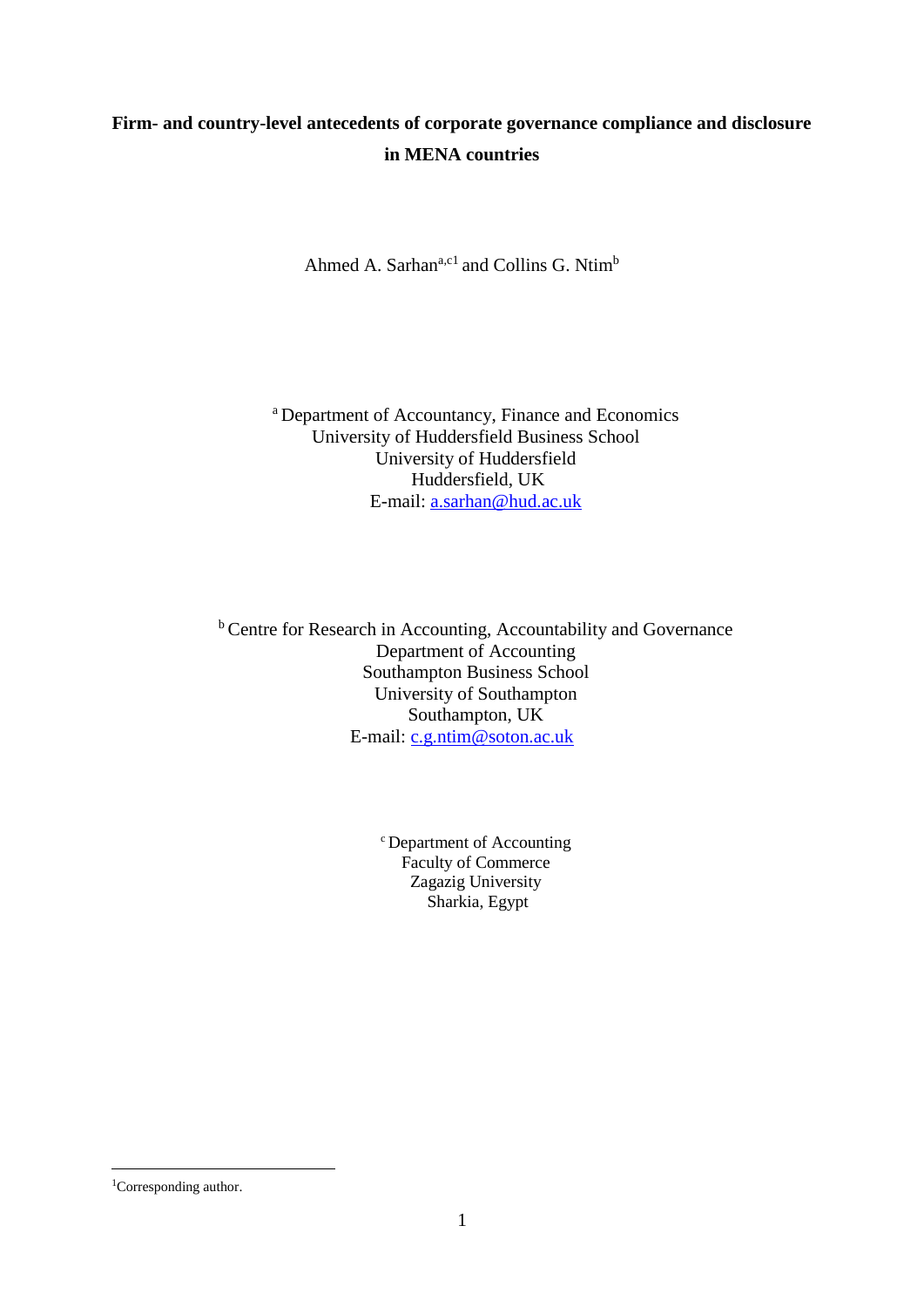# **Firm- and country-level antecedents of corporate governance compliance and disclosure**

## **in MENA countries**

## **Abstract**

**Purpose** – This paper investigates the level of compliance with, and disclosure of, corporate governance best practice recommendations, and the firm- and country-level factors that can explain discernible differences in the level of compliance with, and disclosure of, corporate governance best practice recommendations in a number of Middle Eastern and North African (MENA) countries.

**Design/methodology/approach** – We use the widely employed content analysis technique to examine the level of compliance with, and disclosure of, corporate governance best practice recommendations in a sample of listed corporations in MENA countries. In addition, we employ the ordinary least square multiple regression analysis technique to examine the firmand country-level antecedents of the level of compliance with, and disclosure of, corporate governance best practice recommendations. The findings are generally robust to different types of firm- and country-level factors, alternative measures and potential endogeneity problems.

**Findings** – The findings of this study are two-fold. First, the level of voluntary compliance with, and disclosure of, corporate governance best practice recommendations among MENA listed corporations is low and differs substantially across firms. Second, our evidence suggests that firm- and country-level factors, including religiosity, national governance quality and macroeconomic factors have a positive and significant impact on voluntary compliance with, and disclosure of, corporate governance best practice recommendations.

**Originality/value** – To the best of our knowledge, this paper is the first to examine both the potential firm- and country-level factors affecting voluntary compliance with, and disclosure of, corporate governance best practice recommendations among MENA listed corporations within a neo-institutional theoretical perspective. The results of our study provide regulators and policy-makers with the impetus to encourage greater efforts towards pursuing reforms that seek to improve national governance quality, economic environment and positive religious practices.

**Keywords** Corporate governance disclosure, Firm and national governance quality, Religiosity, Macroeconomic factors, MENA countries, Neo-institutional theory

**Paper type** Research paper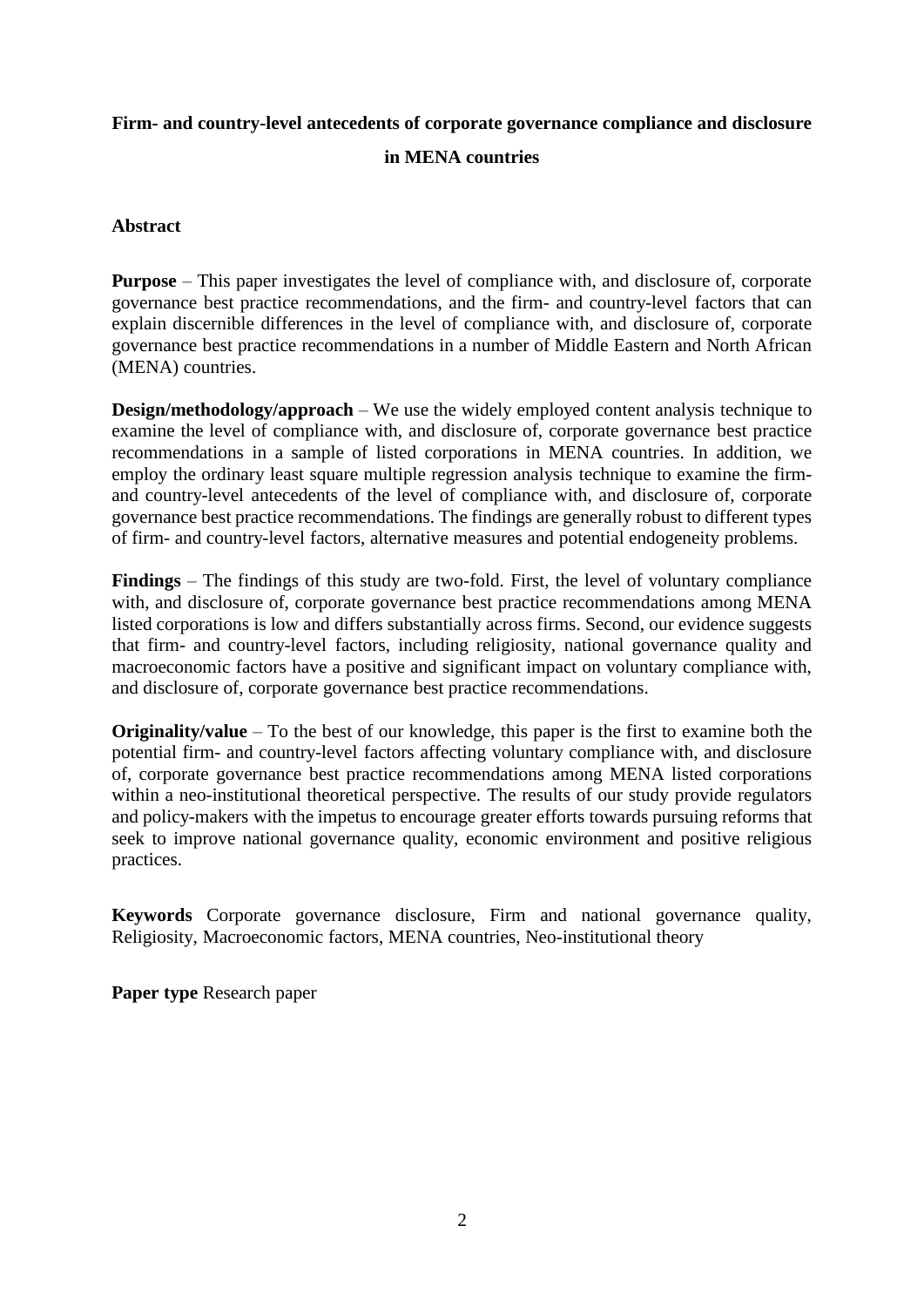#### **Introduction**

This study departs from much of the existing accounting, corporate governance (CG), disclosure and transparency literature by investigating the level of compliance with, and disclosure of, CG best practice recommendations in MENA countries, and the extent to which firm- and country-level factors, including religiosity, national governance quality and macroeconomic factors can explain noticeable variations in the level of compliance with, and disclosure of, CG best practice recommendations. The analysis and interpretations of the findings draw inspiration from neo-institutional theory.

There is increasing global interest in developing the level of compliance with, and disclosure of, sound CG practices (Ntim *et al*., 2012b; Al-Janadi *et al*., 2013; Elmagrhi *et al*., 2016; Elamer *et al.*, 2018). Discernibly, MENA countries have pursued economic and financial reforms aimed at encouraging domestic savings and attracting foreign investment (Lagoarde-Segot and Lucey, 2008; Al-Janadi *et al*., 2013; Aljifri *et al.*, 2014). One way of achieving this objective is to improve the disclosure environment and governance practices (Al-Shammari and Al-Sultan, 2010; Baydoun *et al*., 2012; Aljifri *et al*., 2014; Albitar, 2015). Although previous studies have used a number of theories, including agency, legitimacy, resource dependence and stakeholder to examine the possible motives that may explain why public corporations comply with, and disclose, sound CG practices (Samaha *et al*., 2012; Al-Janadi *et al*., 2013; Aljifri *et al*., 2014; Al-Bassam *et al*., 2018), the recent discernible growth in the issuance and/or adoption of CG codes can arguably also be explained within the context of neo-institutional theory (Aguilera and Jackson, 2003; Aguilera and Cuervo-Cazurra, 2004, 2009; Ioannou and Serafeim, 2012; Judge *et al*., 2008; Zattoni and Cuomo, 2008; Kim, 2016; Shahab *et al*., 2018).

Neo-institutional theory predicts that the prevalence of many business norms and practices among firms or countries is influenced by institutional aspects (e.g., economic, social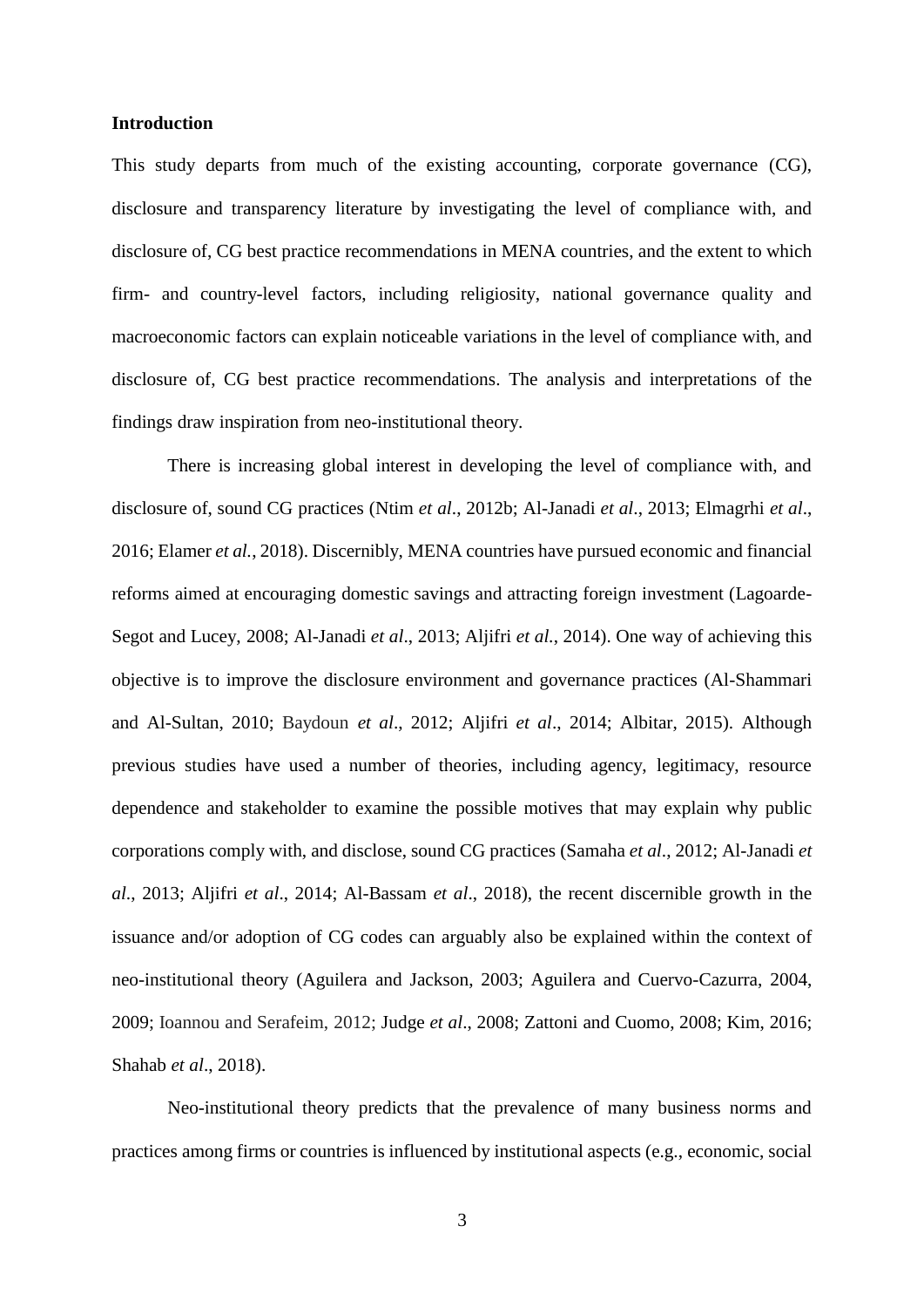and political forces) (DiMaggio and Powell, 1983, 1991; Scott, 2001). Different members of society (e.g., corporations and nations) are subject to institutional forces, which may be driven by the need to pursue economic efficiency (*substantive management*) and/or social legitimacy (*symbolic management*) (Aguilera and Cuervo-Cazurra, 2004; Zattoni and Cuomo, 2008). In this case, prior studies have successfully used neo-institutional theory at the national level to rationalise institutional forces, which may drive or hinder the diffusion of several corporate practices. These include International Accounting Standards (IASs) (Judge *et al*., 2010, Kim, 2016) and governance codes and mechanisms (Aguilera and Jackson, 2003; Aguilera and Cuervo-Cazurra, 2004; Judge *et al*., 2008; Zattoni and Cuomo, 2008). Neo-institutional theory has also been used recently to explain company practices, such as corporate social responsibility (CSR) (e.g., Ioannou and Serafeim, 2012; Ntim and Soobaroyen, 2013a, b; Bose *et al*., 2017; Haque and Ntim, 2018) and the adoption of voluntary CG compliance and disclosure practices (Elmagrhi *et al*., 2016; Alnabsha *et al.*, 2018).

Consistent with global developments, MENA countries have pursued CG reforms by issuing national CG codes. Similar to most emerging economies, MENA CG codes mostly adopt a UK-style voluntary "comply or explain" compliance and disclosure regime (Elghuweel *et al*., 2017; Al-Bassam *et al*., 2018). However and distinct from most developed countries, MENA context has distinctive cultural features of having strong hierarchical social structure, where greater importance is usually attached to religious and informal relationships, such as family loyalty, norms, and tribalism than formal CG and accountability mechanisms like corporate boards and institutional shareholdings (Elghuweel *et al*., 2017; Al-Bassam *et al*., 2018). Arguably, these contextual challenges raise serious empirical questions as to whether institutional factors (i.e., religiosity, national governance quality and macroeconomic factors) that are prevalent in MENA economies can hinder or improve CG standards in their listed corporations (Samaha *et al*., 2012; Al-Bassam *et al*., 2018). Compared to previous cross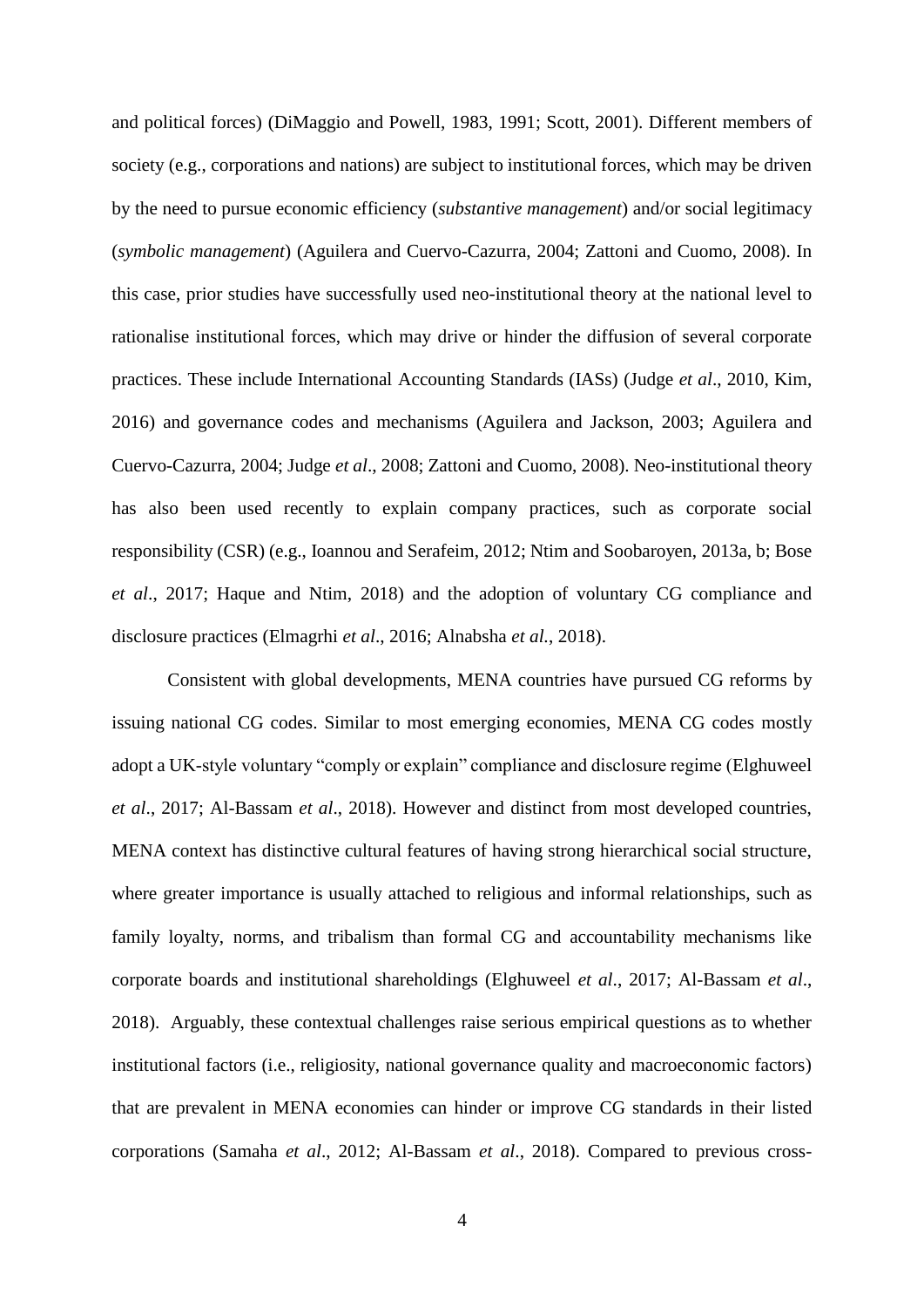country studies that have based their argument on national-level institutional differences between the "Anglo-American" and the "Continental" CG models (Aguilera and Jackson, 2003; Ioannou and Serafeim, 2012), the current study introduces new evidence by examining the impact of institutional factors on the level of compliance with, and disclosure of, CG best practice recommendations within MENA context that is rarely studied in the literature. The current study also focuses on both firm- and country-level factors that may explain observable differences in the level of compliance with, and disclosure of, CG best practice recommendations within MENA countries. By contrast, much of the previous studies that have addressed similar questions have either focused on firm-level factors (Ntim *et al*., 2012a; Samaha *et al*., 2012; Elmagrhi *et al.*, 2016; Al-Bassam and Ntim, 2017; Al-Bassam *et al*., 2018) or country-level factors (Salter, 1998; Jaggi and Low, 2000; Zaman Mir *et al*., 2009) only. Therefore, the current study responds directly to recent calls for studies that explore both firmand country-level determinants by examining whether discernible variations in the level of compliance with, and disclosure of, CG best practice recommendations may be explained by noticeable differences in firm- and country-level institutions with specific focus on MENA countries (Aguilera and Jackson, 2003; Archambault and Archambault, 2003).

Although religion is often considered to be one of the main institutional and cultural pillars that may affect corporate activities (Archambault and Archambault, 2003; Aribi and Gao, 2011; Baydoun *et al*., 2012; Chan-Serafin *et al*., 2013; Du *et al*., 2016), few studies have examined the effect of religiosity on modern organisations' outcomes and decisions, including CG disclosures (Baydoun *et al*., 2012; Tracey, 2012; Chan-Serafin *et al*., 2013; Du *et al*., 2016). It is, however, discernible that a large number of such previous studies (Al-Shammari and Al-Sultan, 2010; Samaha *et al*., 2012; Elmagrhi *et al.*, 2016; Al-Bassam *et al*., 2018) have mainly examined the effect of firm-level characteristics and CG measures on corporate voluntary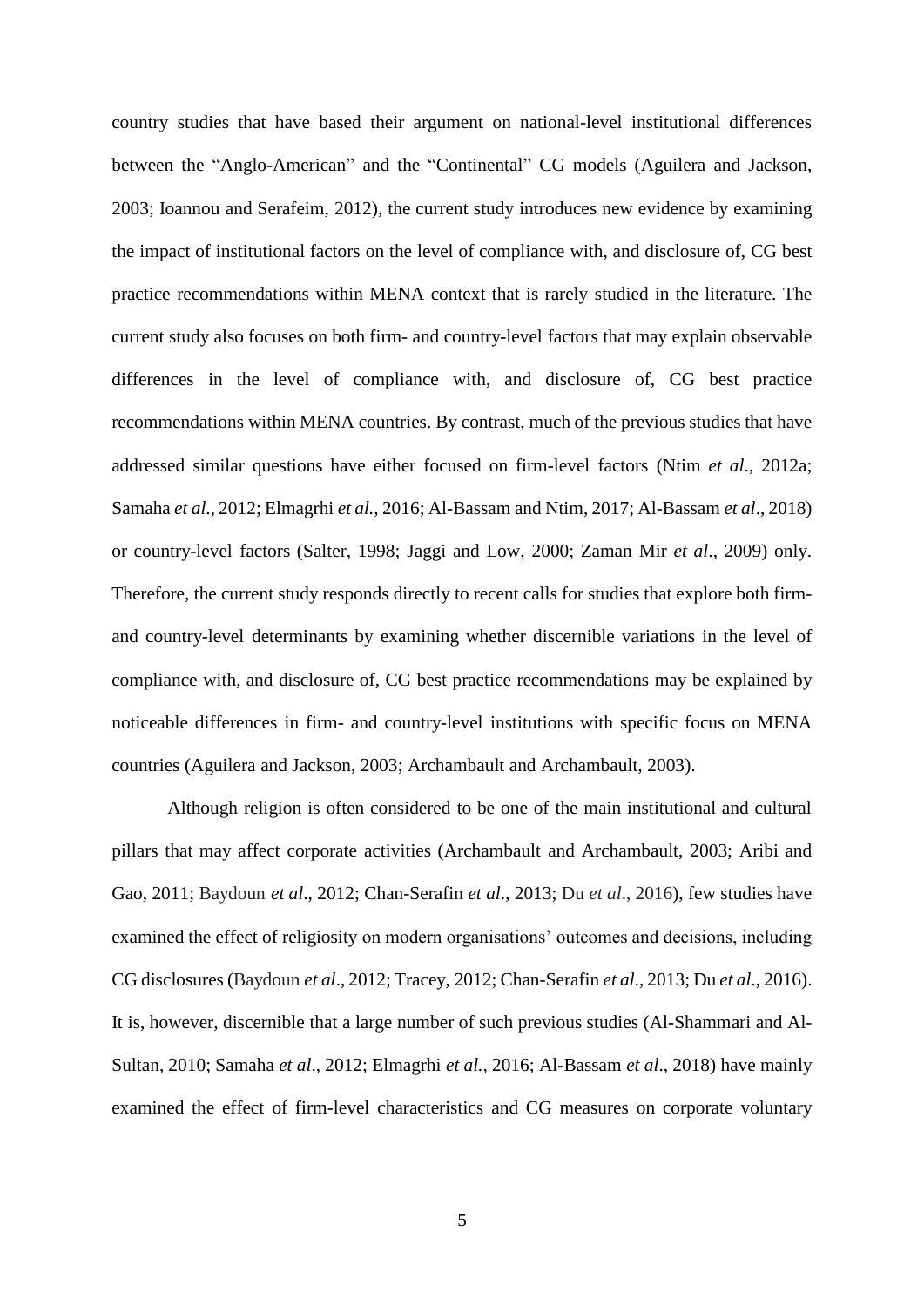disclosure, notably ignoring the impact of religiosity, national governance quality and macroeconomic factors.

Consequently, the current study aims to extend existing knowledge by offering a number of new contributions to the existing literature. First, it seeks to add to the extant literature by providing new cross-country evidence on the level of compliance with, and disclosure of, CG best practice recommendations in MENA countries. Second, it examines how religiosity affects the levels of compliance with, and disclosure of, CG best practice recommendations. Third, it provides new evidence on the extent to which the quality of national governance affects the level of compliance with, and disclosure of, CG best practice recommendations. Finally, it offers a new evidence on the effect of macroeconomic factors on the level of compliance with, and disclosure of, CG best practice recommendations among listed firms in MENA countries.

The remainder of the paper is structured as follows. First, we briefly discuss recent governance reforms and practices in MENA countries. Second, we present the theoretical framework and then followed by the literature review and development of hypotheses section. Third, we discuss the research design. Fourth, we present the empirical analysis, including robustness checks; and finally, we outline our study's limitations and concluding remarks.

## **Governance reforms and practices in MENA countries**

MENA countries provide an interesting context to conduct the current study for a number of reasons. First, most of these countries have many common cultural aspects (e.g., they speak Arabic, follow Islam, and share many customs and traditions). These distinctive characteristics have direct effects on their economic features, information environment and corporate practices (Al-Shammari and Al-Sultan, 2010; Baydoun *et al*., 2012; Al-Bassam and Ntim, 2017; Elghuweel *et al*., 2017; Al-Bassam *et al*., 2018). They also provide opportunities for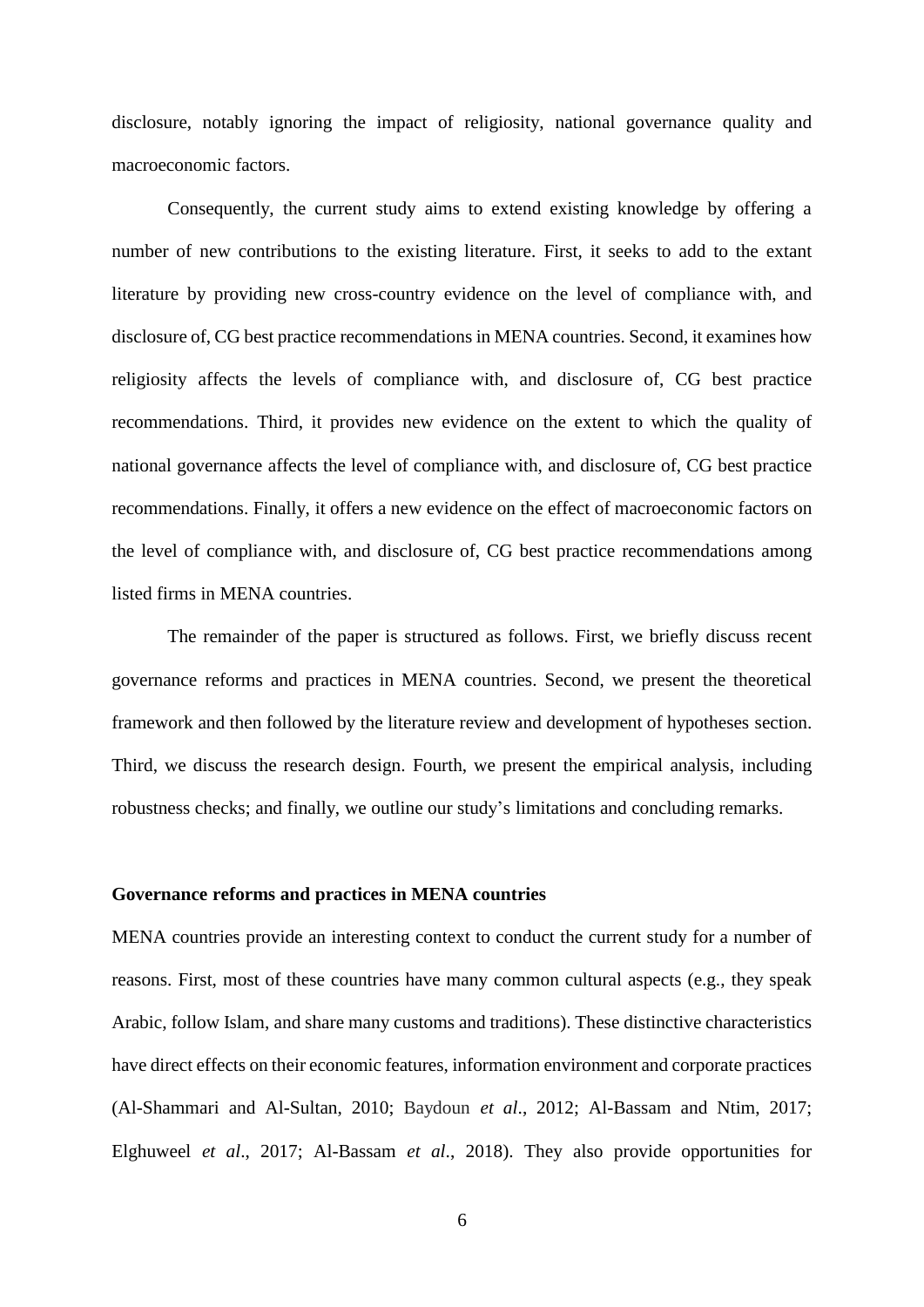standardisation, harmonisation and convergence of governance codes and practices at both firm- and country-levels (Aguilera and Cuervo-Cazurra, 2004). Second, almost all MENA countries are emerging markets, with a stronger need to develop their investment environment, especially stock markets. Therefore, they have pursued economic and financial reforms in order to attract foreign direct investments (Lagoarde-Segot and Lucey, 2008; Baydoun *et al*., 2012; Aljifri *et al*., 2014). The issuance and implementation of CG codes in these countries are, therefore, essential for their economic success (Claessens and Yurtoglu, 2013). Thus, the findings of this study may have important implications not just for MENA countries, but also for other developing countries and emerging markets, which have pursued governance reforms.

Third, the MENA context is characterised by strong Islamic beliefs that are expected to have important effects on the adoption and implementation of good governance standards. It is argued that societies with strong religious principles are more likely to exhibit higher levels of transparency and compliance with regulations (Haniffa and Cooke, 2002; Al-Bassam and Ntim, 2017; Elghuweel *et al*., 2017). Typically, within the MENA region, individuals appear to rely mainly on religious norms in monitoring business activities (Kamla, 2009). Unlike most previous studies, which were conducted in western contexts, where business is arguably not explicitly influenced heavily by religious tenets, the current study is conducted in MENA countries, where Sharia Law significantly influences business.

Fourth, unlike developed countries, where strong legal enforcement affects corporate practices, emerging economies, including MENA countries have a record of weak legal enforcement, meaning that firms operating in these countries have little incentive to comply with corporate regulations (Aguilera and Jackson, 2003; Allen *et al*., 2005; Al-Bassam *et al*., 2018). Consequently, this study seeks to examine the firm- and country-level determinants of compliance with, and disclosure of, CG best practice recommendations in this distinctive context.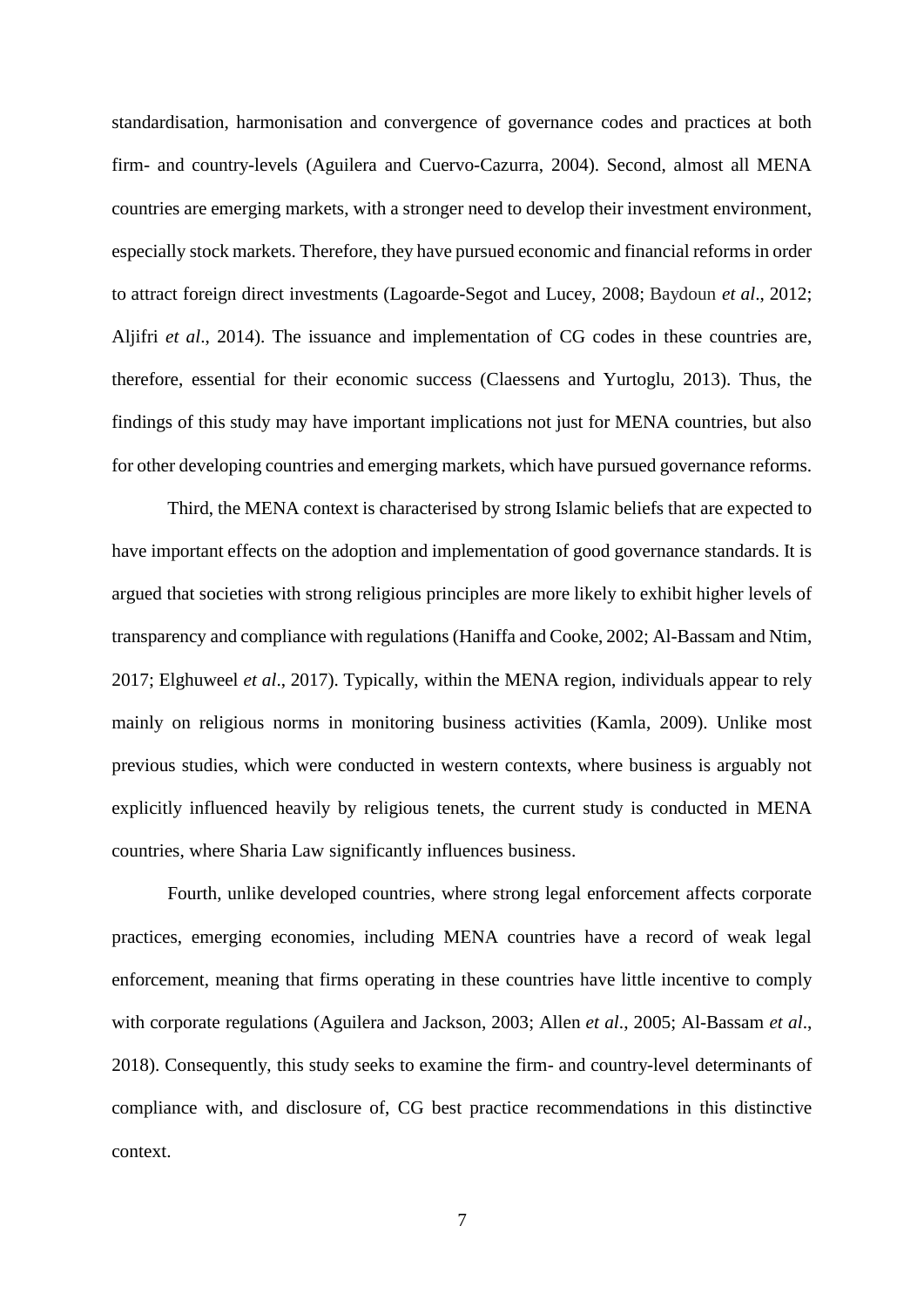#### **A Neo-institutional framework for good governance practices**

Institutional theory argues that over time organisations tend to become structured, and influenced by social norms, symbols, beliefs and rituals (DiMaggio and Powell, 1983). Institutional theory, thus, studies the interaction between the organisation and the environment in which it operates.

From the neo-institutional perspective, there are three types of institutional pressures: (i) coercive/regulative; (ii) cognitive/mimetic; and (iii) normative. These pressures can be combined to rationalise the diffusion of good governance practices at the company- or nationallevels. Briefly, coercive forces indicate that companies have to adhere to governmental or other equivalent regulations, such as capital markets. Memetic forces suggest that organisations may follow the steps of those, which are successful in their field. Normative forces indicate that in order to gain investors' confidence, organisations may voluntarily follow conventional practices and norms (Yoshikawa and Rasheed, 2009). Therefore, institutional theory predicts that organisational practices tend to become isomorphic over time due to these three types of pressures (DiMaggio and Powell, 1983, 1991; Bose *et al*., 2017).

The current study aims to apply this version of neo-institutional theory, which incorporates both efficiency and legitimation motives (Ntim and Soobaroyen, 2013a, b; Elmagrhi et al., 2016; Kim, 2016) to explain differences in voluntary CG disclosure practices at the organisational-level. First, from a legitimation perspective, corporations can improve their legitimacy and social acceptance by adhering to the regulative institutional pressures to conform to expected social behaviours and international standards (Ashforth and Gibbs, 1990; Suchman, 1995). Therefore, they can gain organisational legitimacy by showing compliance with good governance practices in the form of increased governance disclosure. This facilitates the congruence of corporate goals and norms with those of the larger society. Similarly,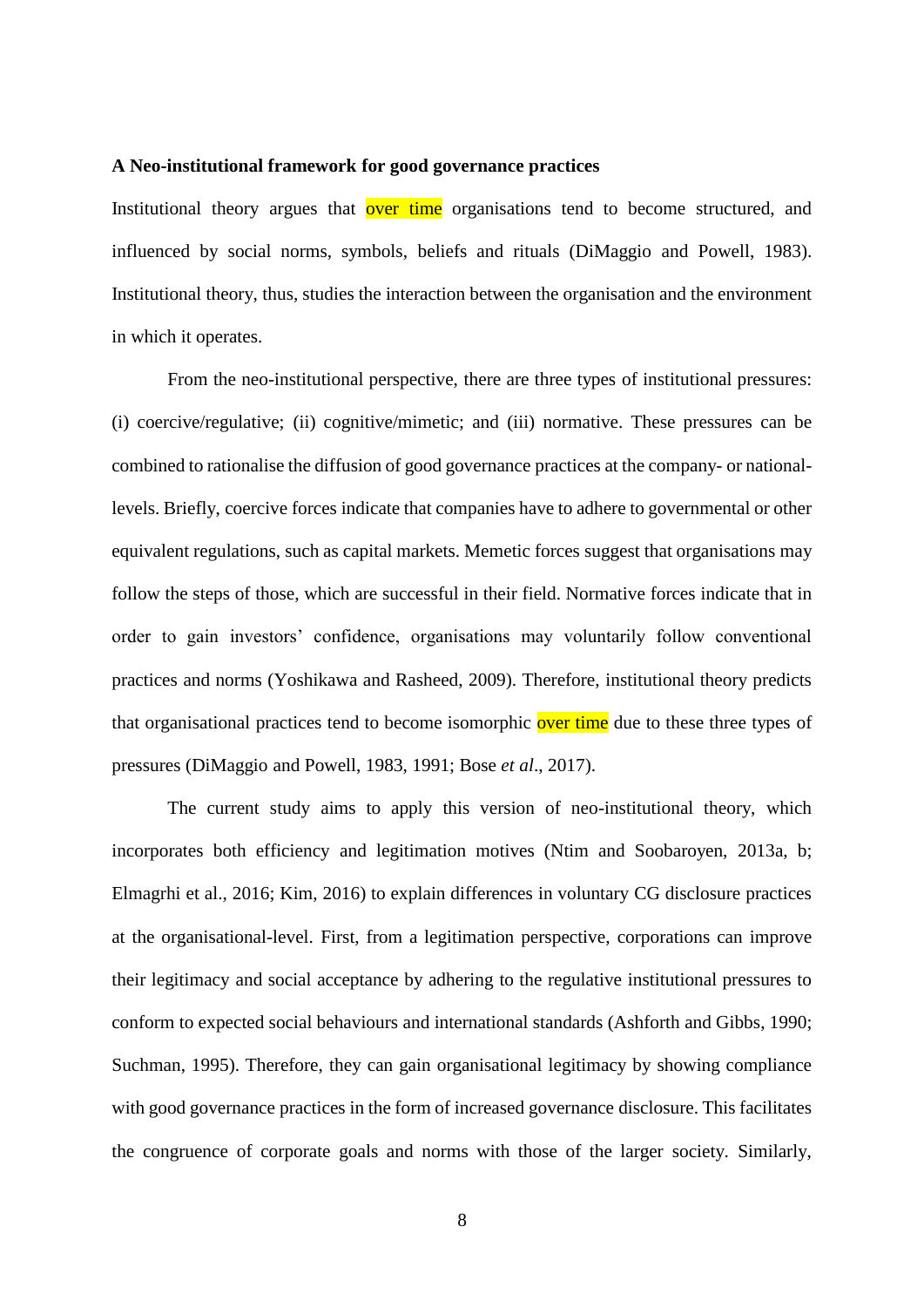economic units can maintain good links with corporate stakeholders in order to improve corporate legitimacy by being involved in or mimicking accepted social behaviour (Aguilera *et al*., 2007). On the other hand, the theoretical implications of the efficiency (instrumental) view of neo-institutional theory argue that adhering to coercive, mimetic and normative institutional forces can help economic entities to gain critical resources in order to enhance corporate performance and the overall interests of shareholders (Aguilera *et al*., 2007).

#### **Governance and voluntary disclosure: Literature review and hypotheses development**

Some studies have examined a number of antecedents that can explain differences in the extent of voluntary disclosure of good governance practices at the firm-level (e.g., Haniffa and Cooke, 2005; Ntim *et al*., 2012b; Samaha *et al*., 2012; Elmagrhi et al., 2016; Al-Bassam *et al*., 2018). Our study extends the literature on possible antecedents of CG compliance and disclosure. In particular, this study uses the neo-institutional theory to investigate the impact of firm- and country-level factors, including religiosity, national governance quality and macroeconomic factors on the level of compliance with, and disclosure of, CG best practice recommendations in MENA countries listed firms.

## **Religiosity**

Institutional factors may better explain governance practices than do firm-level factors (Judge *et al*., 2008, 2010; Baydoun *et al*., 2012; Du *et al*., 2016; Bose *et al*., 2017). Therefore, this study will employ both firm- and country-level factors to examine the level of compliance with, and disclosure of, CG best practice recommendations in MENA countries. Starting with religiosity, although religion is considered to be one of the main institutional and cultural pillars that may affect corporate activities (Archambault and Archambault, 2003; Aribi and Gao, 2011; Baydoun *et al*., 2012; Chan-Serafin *et al*., 2013; Elghuweel *et al*., 2017), few scholars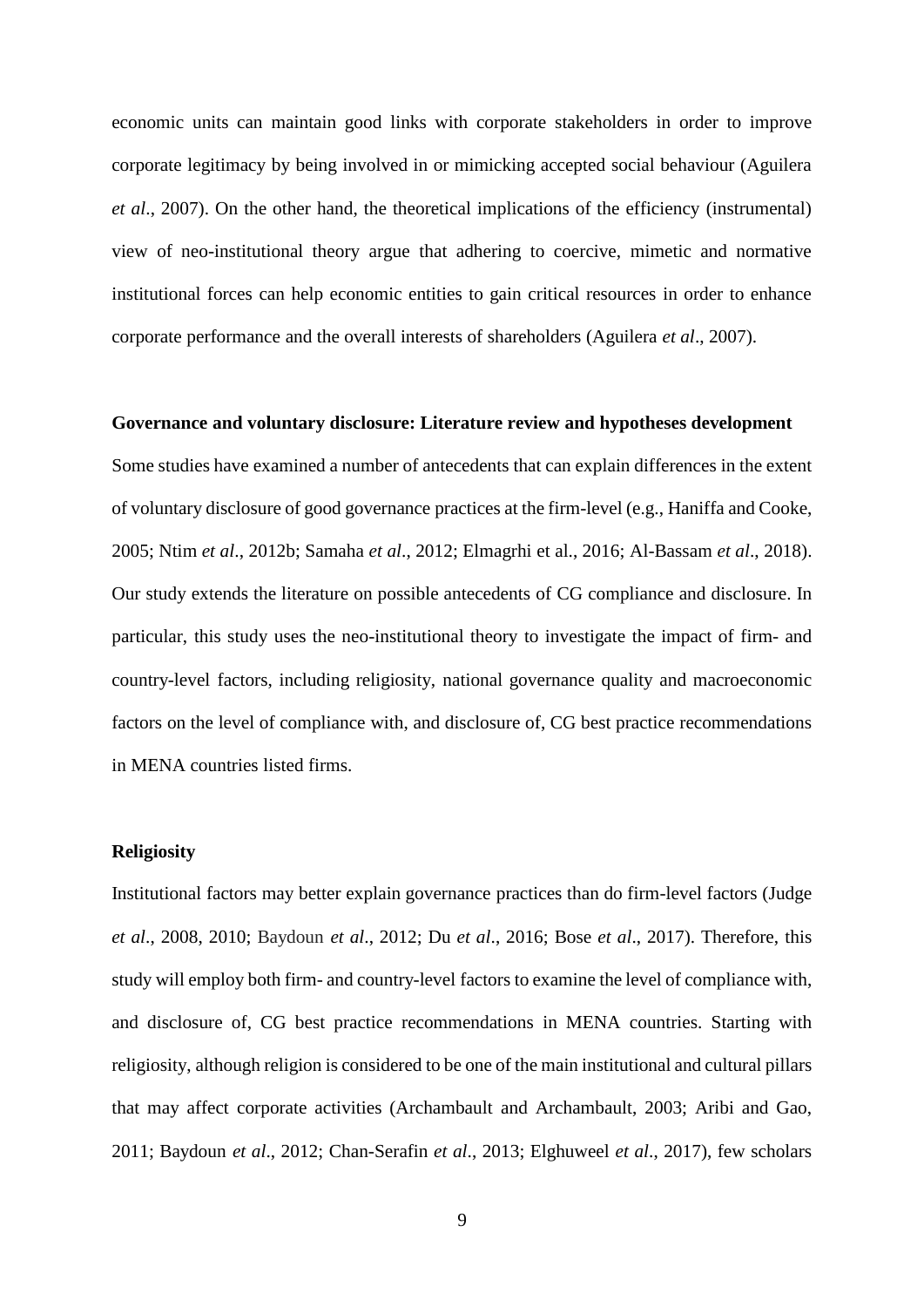have investigated its impact on modern organisations' outcomes and decisions, including governance disclosure (Tracey, 2012; Chan-Serafin *et al*., 2013).

Contrary to most developed countries, where religion is often considered as a private matter (Rice, 1999), in most Muslim countries, Islam influences people's daily activities and business, as it is integrated in all aspects of societal activities, including politics, community, law and economy (Hassan and Christopher, 2005; Abu-Tapanjeh, 2009; Kamla, 2009; Aribi and Gao, 2010). Therefore, business, financial and all economic transactions are performed within the tenets of Islamic principles. Governance of public corporations is also strongly influenced by Islamic values that emanate mainly from Sharia (Safieddine, 2009; Judge, 2010). Muslims believe that resources are provided to an individual by God in the form of trust, and therefore accountability is ultimately to God (Bhatti and Bhatti, 2010). The "*umma"* or society also has the right to know about the operations and transactions of business organisations (Lewis, 2006). Therefore, Islamic economic principles require business organisations to provide accurate and fair corporate disclosure to different users of their annual reports, so that they can make informed economic decisions (Maali *et al*., 2006; Abu-Tapanjeh, 2009). Likewise, the Islamic ideals of unity of purpose of life, universal brotherhood and trust suggest that organisations should show greater transparency/disclosure (Sulaiman and Willett, 2003) and apply sound governance practices in their business dealings (Hassan and Christopher, 2005). Hassan and Christopher (2005) and Maali *et al.* (2006) proposed that in Muslim societies, organisations can use annual reports as a medium for promoting Islamic values (compliance with Islamic Sharia, "*zakah"*, fairness and justice – vis-à-vis sound governance practices and disclosure). Accordingly, higher religious institutions are expected to disclose relevant corporate information to gain legitimacy for their continued existence (Haniffa, 2001; Haniffa and Cooke, 2002, 2005; Maali *et al*., 2006; Abu-Tapanjeh, 2009; Farook *et al*., 2011; Tracey, 2012).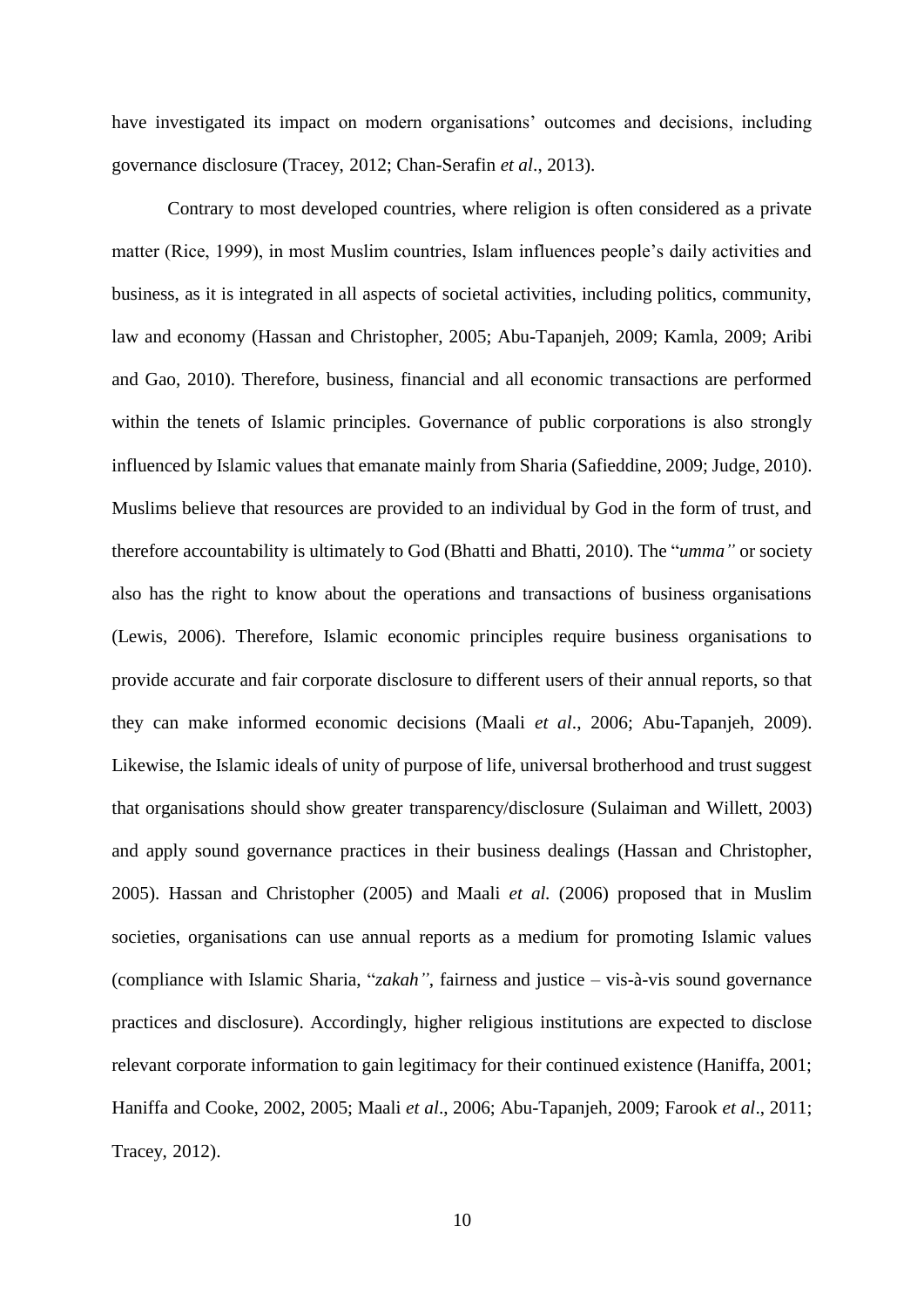The existing theoretical frameworks rarely recognise religion as a foundation for explaining why organisations comply with and voluntarily disclose governance information (Haniffa, 2001; Aribi and Gao, 2011; Du *et al*., 2016). This is reflected in the dearth of literature investigating the impact of religion on governance practices. In this case and comparing the annual reports of 21 conventional financial institutions (CFIs) and 21 Islamic financial institutions (IFIs) operating in the Gulf region, Aribi and Gao (2010) find significant differences in the level of CSR disclosure between IFIs and CFIs. Using a sample of 761 industrial companies from 37 countries, Archambault and Archambault (2003) find empirical evidence supporting the positive and significant effect of religion (Islamic, Catholic, Protestant and Buddhist) on corporate financial disclosure. Similarly, Ongena and Sendeniz-Yuncu (2011) find empirical evidence that Islamic banks mainly deal with firms that are more transparent in their disclosure behaviour, using 16,056 bank relationships from 1999 to 2008 in Turkey. Further, Farook *et al*. (2011) document that Islamic governance (i.e., characteristics of the Sharia supervisory board) has a positive effect on the level of voluntary disclosure by Islamic banks. Additionally and using a sample of 75 Saudi listed firms from 2004 to 2010, Al-Bassam and Ntim (2017) report that corporations that depict greater commitment towards incorporating Islamic values into their operations engage in higher voluntary CG disclosures than those that do not. On the other hand, Hassan and Christopher (2005) investigated the impact of Islam on governance disclosure in the annual reports of Malaysian banks. They find that Islamic banks do not exhibit better governance practices and disclosure behaviour than conventional banks. Maali et al. (2006) also suggest that social reporting is not a major concern for most Islamic banks, although banks required to pay "*zakah"* do offer more social disclosures. Thus, based on these arguments, the first hypothesis is as follows:

**Hypothesis 1:** *There is a positive association between religiosity and the level of compliance with, and disclosure of, CG best practice recommendations.*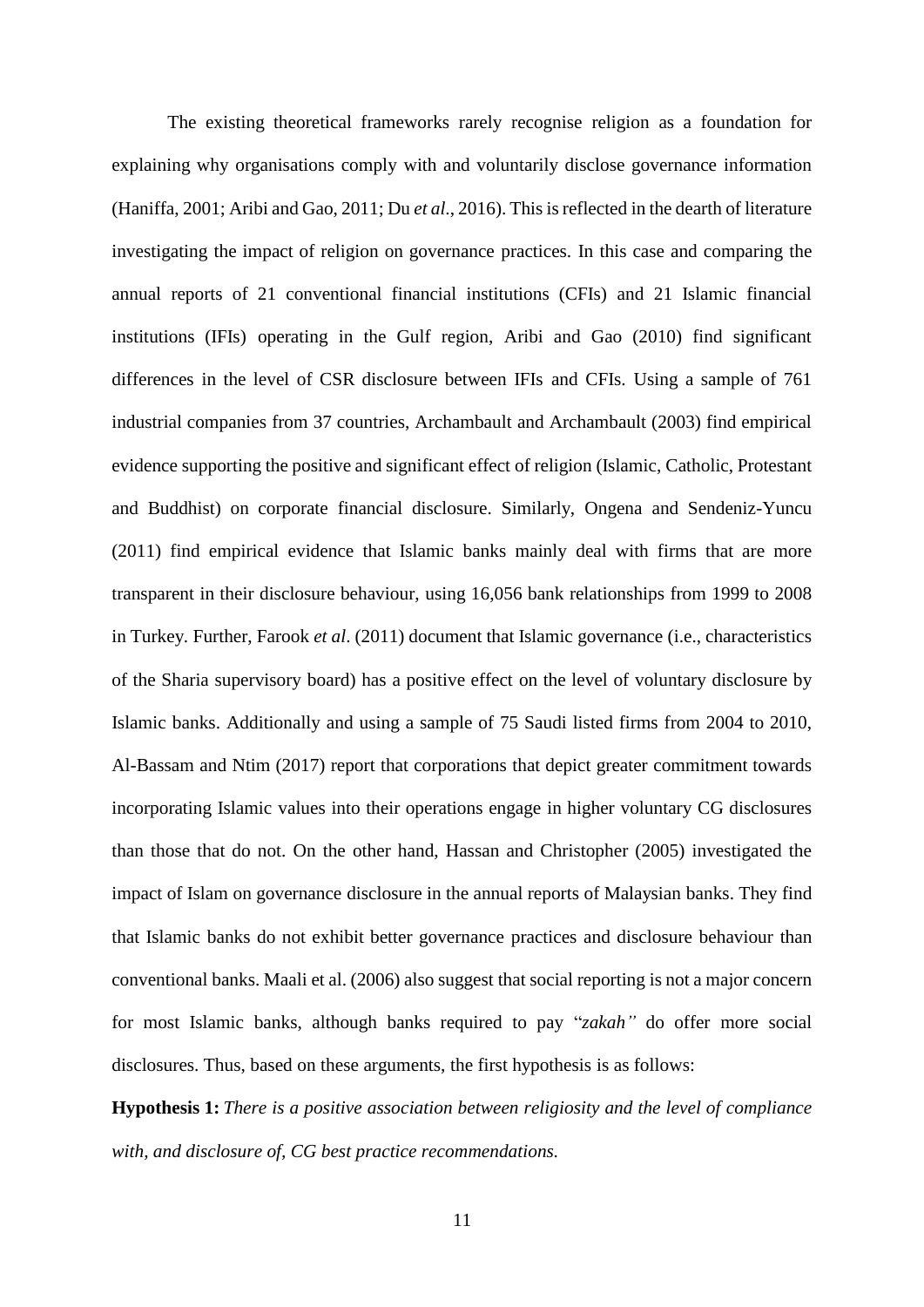#### **National governance quality**

National governance qualities, including laws and regulations are also an important determinant of organisational outcomes (Ioannou and Serafeim, 2012). Available data from international organisations, such as the World Bank Group and Transparency International, demonstrates that, compared to the rest of the world, MENA countries are generally characterised by poor governance indicators. This is supported by the often relatively high levels of corruption, political instability, poor regulatory quality, lack of accountability, and general ineffectiveness of government institutions across several MENA countries (Bishara, 2011; Heidenhof, 2014; Tunyi and Ntim, 2016). Even though governance indicators in the MENA region show some improvement since the Arab Spring, they are still weak compared to the rest of the world (Bishara, 2011; Heidenhof, 2014). This part of the world encounters a number of governance challenges that include: "*the very high concentration of political and economic power by the governing elites and those close to them, a general lack of transparency and accountability of state actors and deeply felt feelings of a lack of dignity, social justice and inequality by the populace at large*" (Heidenhof, 2014:2).

Empirical studies examining the effect of national governance quality on disclosure are generally rare, and therefore offers opportunity to contribute to the literature. Ioannou and Serafeim (2012) and Baldini *et al*. (2016) find that a high level of corruption has a significant negative impact on the level of environmental, social and governance disclosures. Similarly, Mateescu (2015) investigated firm- and country-level factors affecting CG disclosure practices. Using a sample of 51 companies listed in four emerging European countries (Estonia, Poland, Hungary and Romania), he reports a significant positive impact of the country-level variables (rule of law, government effectiveness and regulatory quality) on corporate compliance with, and disclosure of, CG practices. Also, using 401 firms from six countries, Jaggi and Low (2000)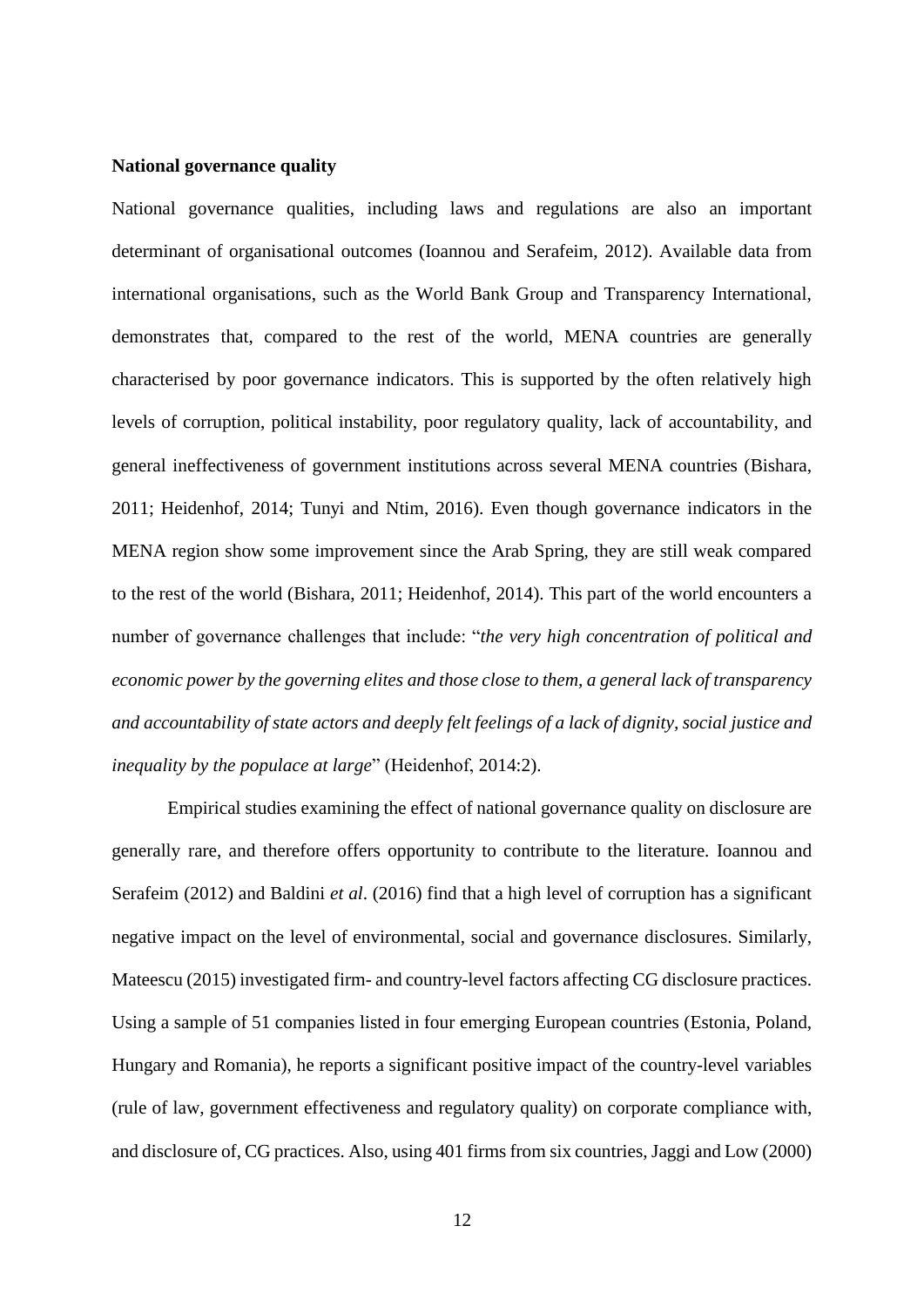find empirical evidence that firms from common law countries with widely dispersed ownership and a high level of debt financing are associated with higher financial disclosures, compared to firms from code law countries. Ioannou and Serafeim (2012), report that the political, labour, educational and cultural systems have a significant effect on corporate social performance. Further, in a cross-country study (examining data from 55 countries), Belkaoui (1983) finds no significant relationship between political freedom and corporate disclosure, although Goodrich (1986) finds a link between political systems and accounting clusters.

Consequently, given the insights of the neo-institutional theory perspective, and following arguments from previous studies, the current study assumes that the quality of national governance is a significant structural factor influencing CG compliance and disclosure. This leads to the following hypothesis:

**Hypothesis 2:** *There is a positive association between the quality of national governance and the level of compliance with, and disclosure of, CG best practice recommendations.*

#### **Macroeconomic factors**

Macroeconomic factors may also explain variations in the level of compliance with, and disclosure of, CG best practice recommendations (Belkaoui, 1983; Doupnik and Salter, 1995; Salter, 1998; Archambault and Archambault, 2003; Zaman Mir *et al*., 2009; Baydoun *et al*., 2012). Corporate disclosure is influenced by national economic development (Salter, 1998; Archambault and Archambault, 2003). The theoretical evidence also proposes that firms need to raise more capital in countries with increasing economic development. Thus, they are likely to provide more corporate disclosure in order to reduce information asymmetry and mitigate agency costs (Adhikari and Tondkar, 1992; Salter, 1998).

Developing countries are subject to external coercive pressures toward the adoption of best practices (e.g., IFRS) as a result of the foreign aid provided by international organisations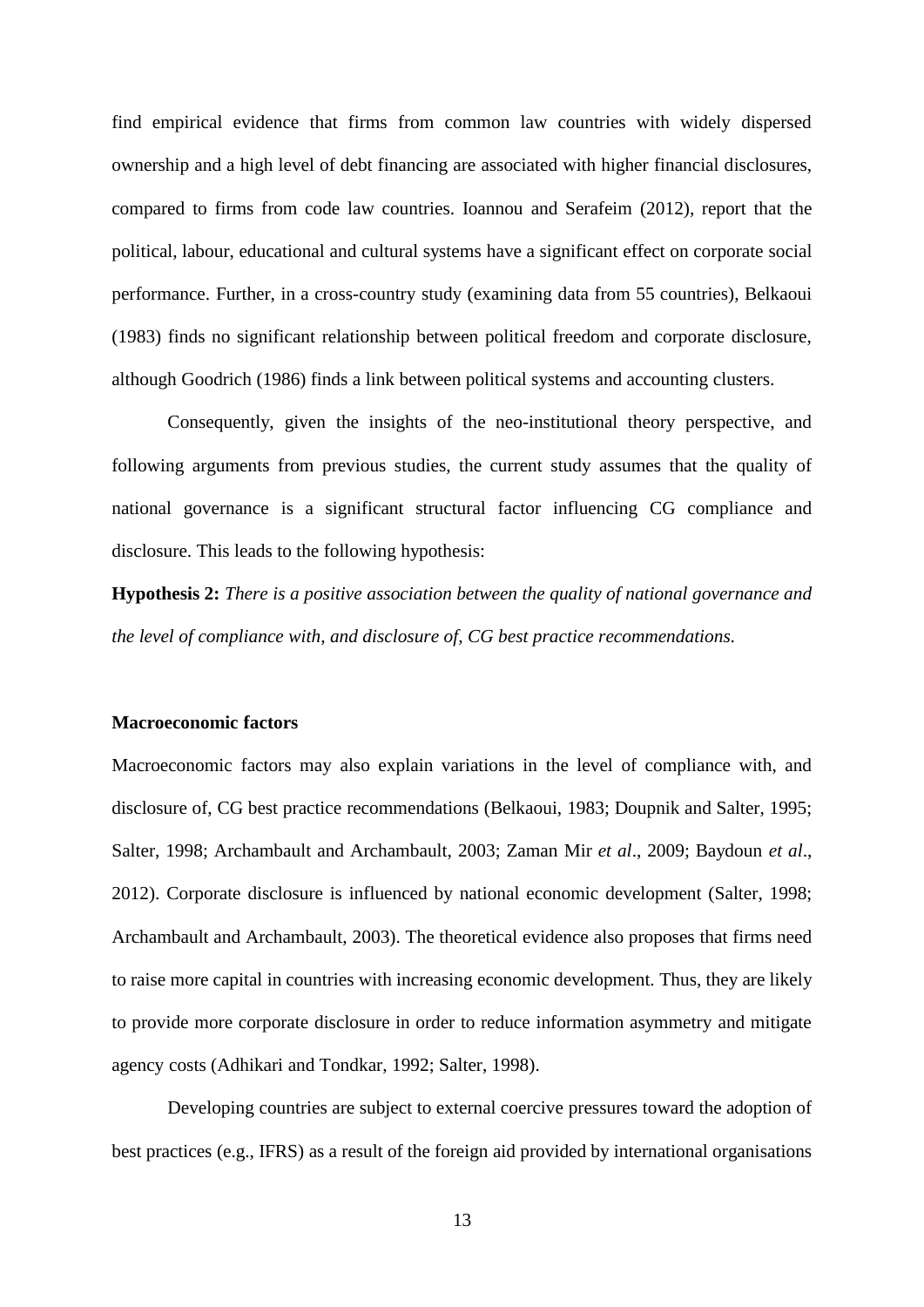(coercive pressure) (Hassan, 2008; Judge *et al.*, 2010). This may result in improvement in organisational governance practices in order to gain legitimacy. Most MENA countries have experienced extensive neoliberal economic reforms and as such, has attracted significant foreign investments (Al-Bassam and Ntim, 2017; Md Zaini *et al*., 2018). Accordingly, domestic organisations may imitate successful multinational firms that originate from foreign locations with good governance practices (Wei *et al*., 2001; Judge *et al.*, 2010).

Inflation is another institutional element that affects accounting practices, as it negatively impacts on the reliability of financial reports that are based on historical cost assumptions (Meek and Saudagaran, 1990; Archambault and Archambault, 2003). Therefore, firms operating in environments with high inflation are more likely to provide higher corporate disclosure in order to help investors to make informed decisions (Archambault and Archambault, 2003).

In line with theoretical expectations, a number of previous studies have suggested that the average firm disclosure is higher in developed countries than in emerging markets (e.g., Adhikari and Tondkar, 1992; Salter, 1998; Archambault and Archambault, 2003; Md Zaini *et al*., 2018). For instance, Adhikari and Tondkar (1992) document that the level of disclosure requirements of 35 stock exchanges in different countries is positively related to the degree of economic development. Therefore, it is expected that there is a positive association between GDP and the extent of CG compliance and disclosure. Although theoretical evidence suggests a positive relationship between inflation and the level of CG compliance and disclosure, empirical evidence is mixed. For example, Doupnik and Salter (1995) find a positive link between inflation and disclosure among countries with a macroeconomic orientation. In contrast, using firm-level data from 33 countries, Archambault and Archambault (2003) report a negative relationship between inflation and corporate disclosure. Consistent with the existing theoretical and empirical evidence, our final hypothesis is that: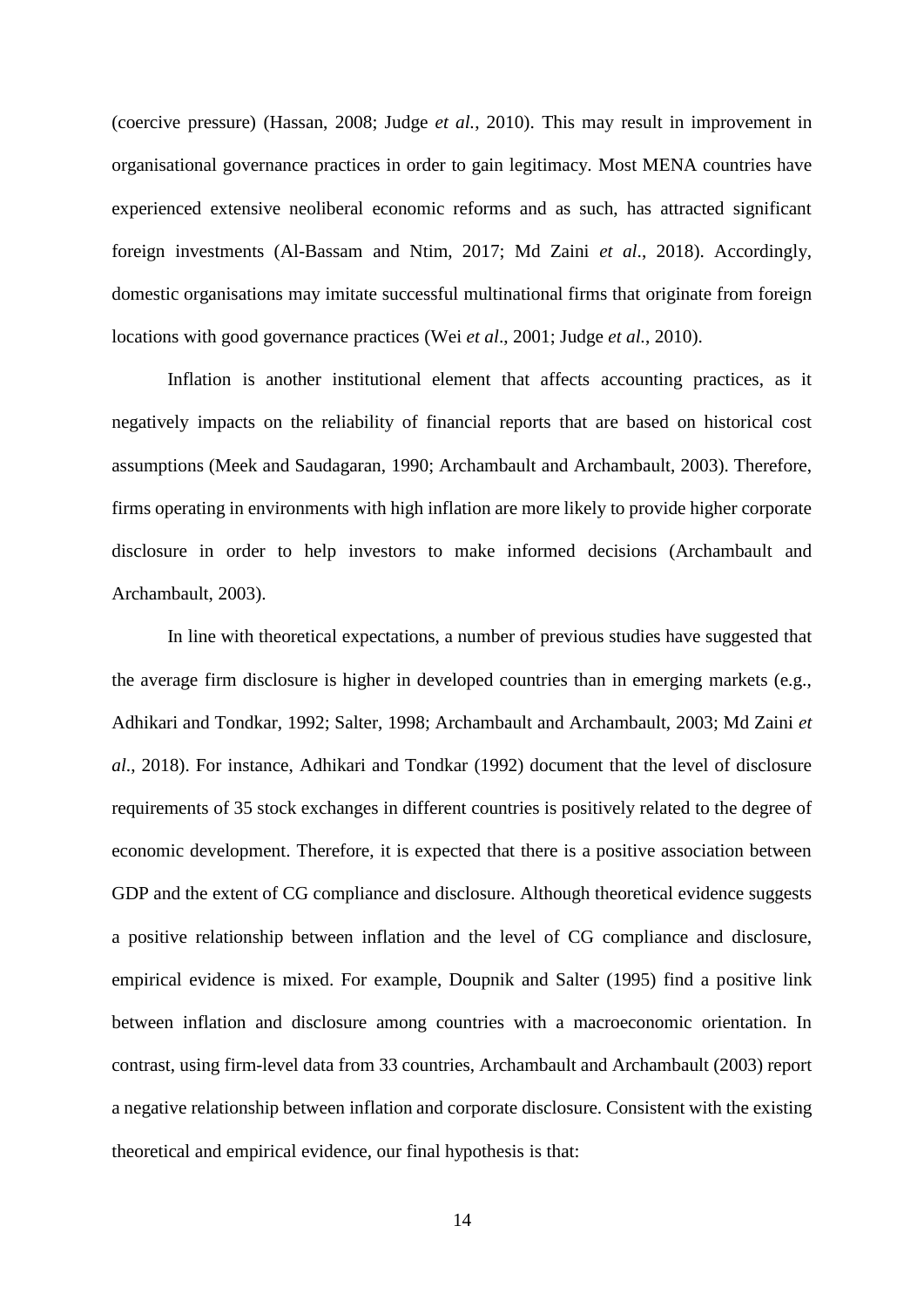**Hypothesis 3:** *There is a positive association between macroeconomic factors and the level of compliance with, and disclosure of, CG best practice recommendations.*

#### **Research methodology**

## **Sample selection and data source**

Our sample is based on 494 non-financial and non-utility corporations listed on the national stock exchanges of Egypt, Jordan, Oman, Saudi Arabia and UAE (143, 121, 71, 112, and 47, respectively), with complete data over the period 2009 to 2014 [1]. Financial and utility firms are subject to different regulations and have different capital structure requirements that can impact differently on their disclosure and CG practices (Reverte, 2009; Ntim and Soobaroyen, 2013). Consequently, companies in these industries are excluded from our final sample. We use the content analysis technique to measure CG attributes and CG disclosure by hand collecting data from the annual financial reports. Because traditional content analysis consumes a considerable amount of time and effort, we were able to collect data on 600 firm-year observations from 100 corporations employing the widely used stratified sampling technique based on firm size and industry in each country. The sampling period starts in 2009, because the 2007/2008 financial crisis increased debate surrounding the effectiveness of governance and disclosure practices (Elmagrhi *et al*., 2016). It ends in 2014 because this was the latest year for which the annual reports of listed corporations were published at the start of the data collection. Thus, the current study uses a time-series and cross-sectional data. This panel data structure is characterised by its ability to provide more informative data, more reliability, less collinearity among variables, and more degrees of freedom (Gujarati, 2009; Wooldridge, 2013). Data of board characteristics and ownership structures were manually collected from firms' annual reports, their web sites, and capital markets websites of the respective sampled countries. Financial and accounting variables were collected from *Datastream* database.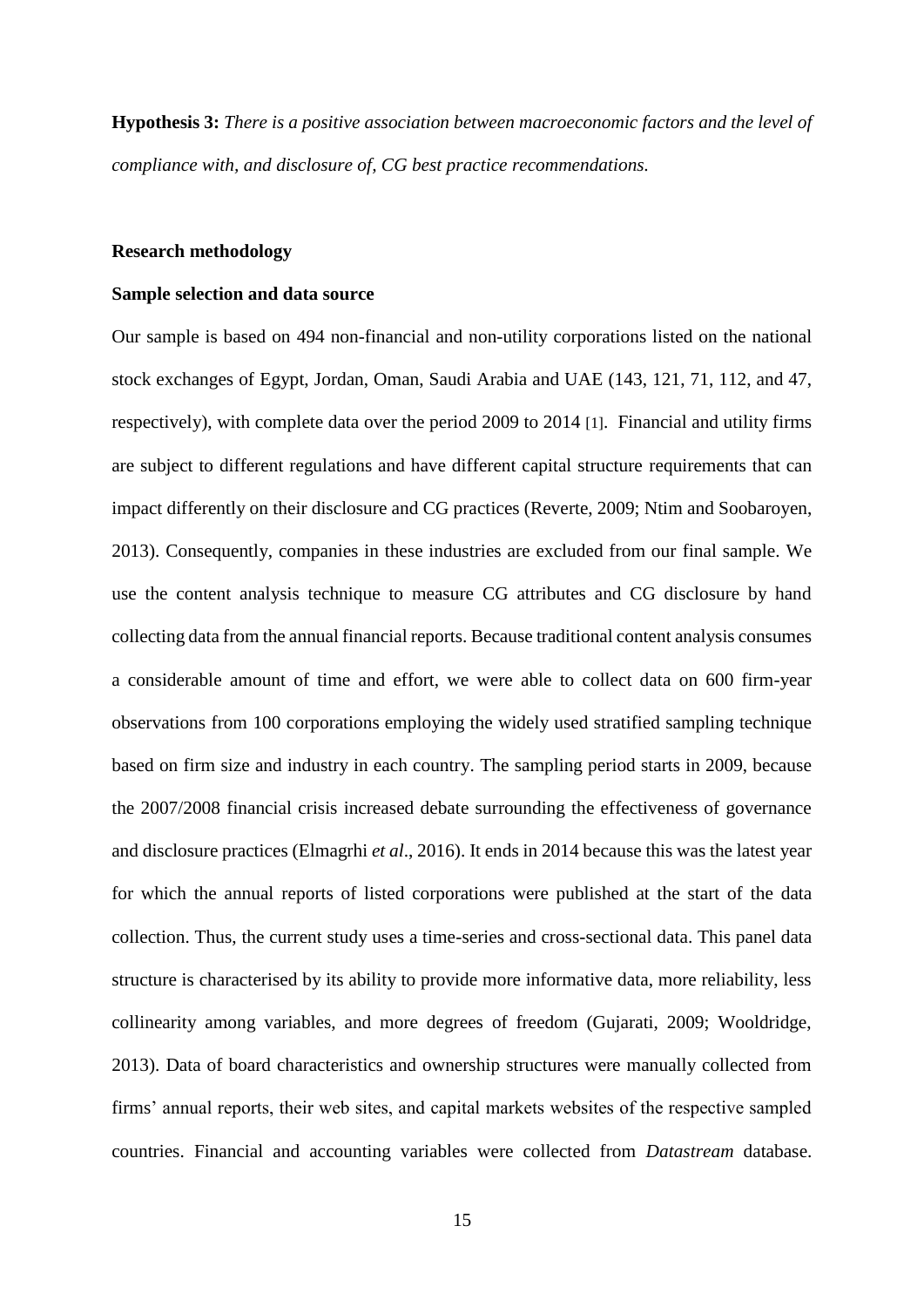Finally, country-level data, including GDP and national governance quality were collected from the website of the World Bank. Further, the global Islamic economy indicator was collected from Thomson Reuter's website, whilst inflation rate was collected from the International Monetary Fund's website.

#### **Model specification and variables measurement**

The study's variables are classified into three main categories, as fully explained in the Appendix and Table 1. First, our main dependent variable is the CG index (*GIND*). This index follows a checklist developed by the Intergovernmental Working Group of Experts on International Standards of Accounting and Reporting (ISAR), organised by the United Nations Conference on Trade and Development (UNCTAD, 2006). This checklist ("UNCTAD *ISAR benchmark*") of guidance on good practices on CG disclosure was based on five sections used to construct 5 sub-indices: (i) ownership structure and exercise of control rights (OSH); (ii) financial transparency (*TCY*); (iii) auditing (*AUD*); (iv) corporate responsibility and compliance (*RTY*); and (v) board and management structure and process (BMS). The *GIND* is constructed by awarding a value of '1' if each of the 51 CG provisions contained in the Appendix is disclosed and '0' otherwise. With this binary scoring scheme, a firm's total disclosure score in a particular firm-year can vary between 0 (perfect non-compliance and nondisclosure) and 100% (perfect compliance and disclosure) [2].

The widely used content analysis technique of coding narratives into different themes and patterns was employed in collecting the CG data (Samaha *et al*., 2012; Elmagrhi *et al*., 2016; Al-Bassam *et al*., 2018; Md Zaini *et al*., 2018). To ensure the reliability, validity and consistency of the coding process, we followed the following procedures. First, the annual reports of each firm from 2009 to 2014 (for an initial sample of 25 firms, consisting of 5 firms from each of the 5 sampled countries) were read in its entirety to ensure that companies were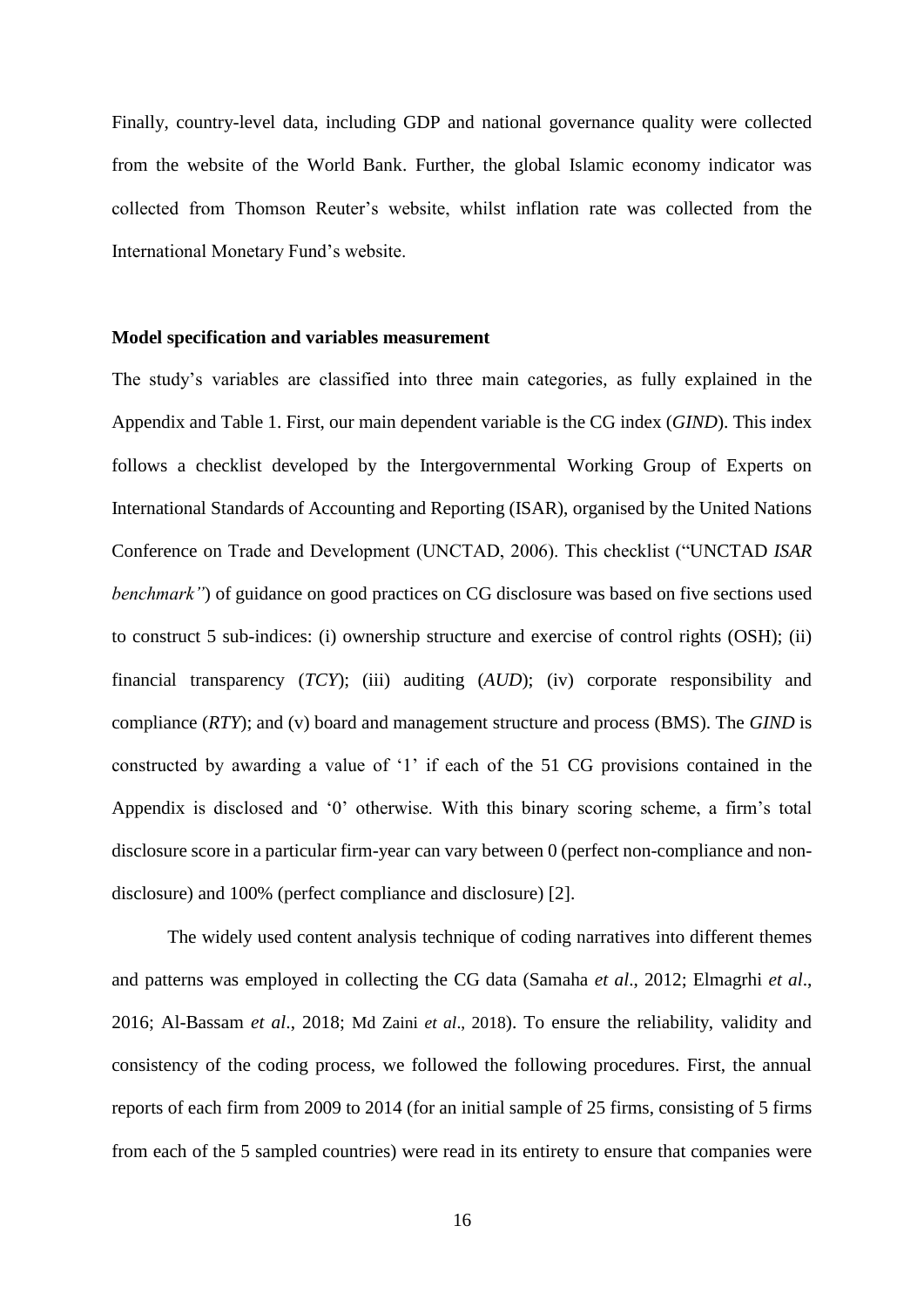not penalised for non-disclosure of non-applicable items. We discussed the coding categories and then coded the items with two experienced coders. After coding the annual reports of the initial sample, the second round of coding was conducted for the entire sample (600 firm-year observations). Any mistakes or inconsistencies identified independently by the two coders in the first round were discussed and corrected in the second round. After coding the annual reports of all the 600 firm-year observations, a third round was conducted as a final assessment. This third round was conducted in order to improve the coding accuracy by identifying and correcting any mistakes or inconsistencies made during the previous two rounds. The results of the third round were largely similar to those of the two previous rounds, indicating that stability among the different rounds of coding was attained. Furthermore, to measure the internal consistency of the *GIND*, Cronbach's alpha test was conducted. The coefficient for the five sub-indices in the *GIND* is 0.713, indicating that the power of the empirical test is less likely to be affected by any random measurement error (Elmagrhi *et al*., 2016).

## Insert Table 1 about here

The second group of variables are independent variables that contain: (i) firm Islamic values index (*FIVI*); (ii) global Islamic economy indicator (*GIEI*) (religiosity); (iii) national governance quality (*NGI*) (national governance); (iv) GDP growth (*GDP*); and (v) inflation (*INFL*) (macroeconomic factors). In this case, we first focus on two key layers of religiosity (firm- and country-level). Firm-level Islamic religious values are measured using index that contains three provisions: (i) whether a narrative regarding the fact that the firm's funds and loans are on the basis of interest-free is disclosed; (ii) whether the firm discloses any Islamic and conventional finance commitments separately; and (iii) whether a narrative regarding the appropriate calculation and payment of the Islamic religious tax "*zakah"* for the financial year is disclosed, that takes a value of '1' if each of the provisions is disclosed, '0' otherwise. Country-level Islamic religious values are measured using global Islamic economy indicator,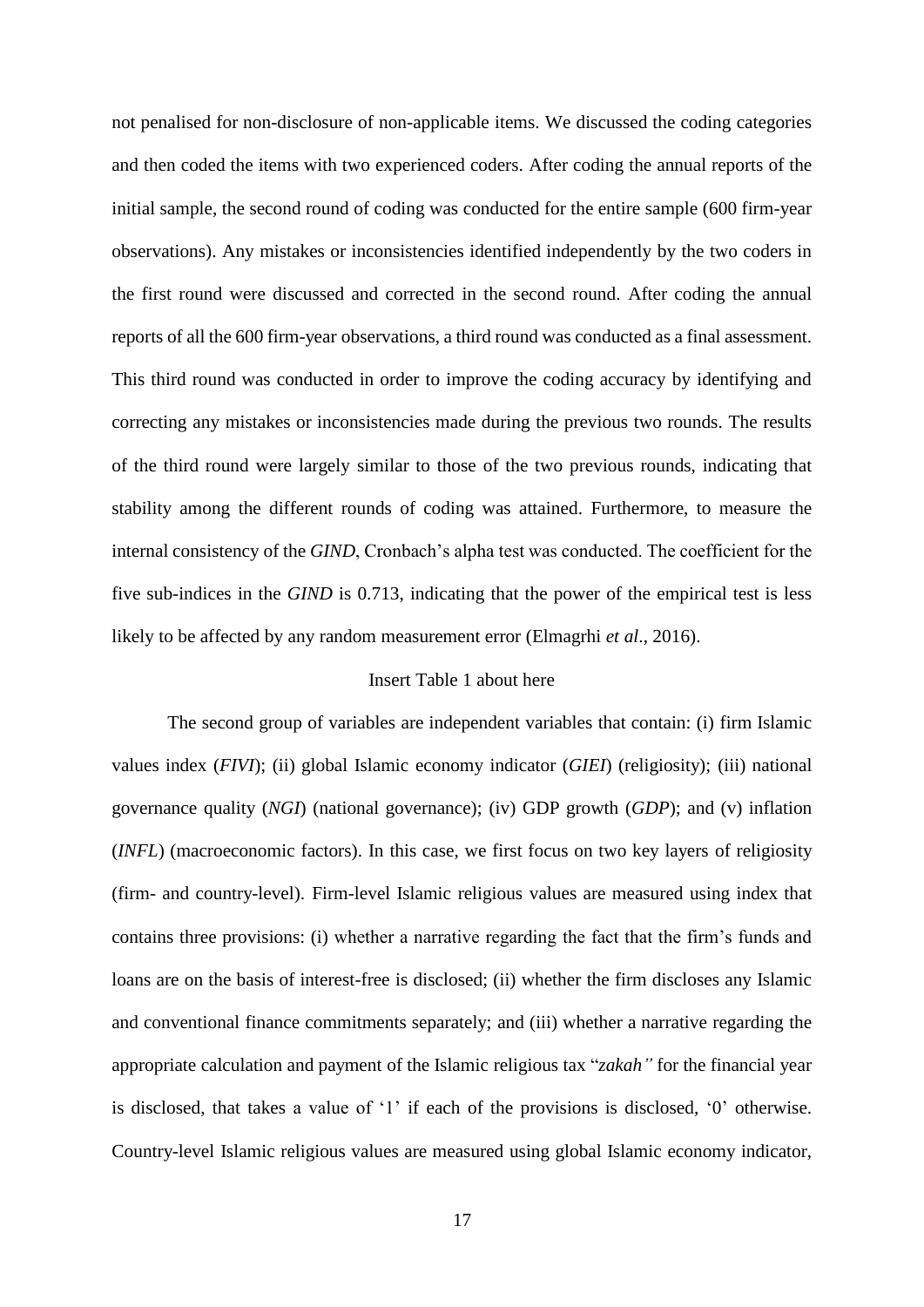developed by Thomson Reuters in collaboration with the Dubai Islamic Economy Development Centre that measures the development of the global Islamic economy across its multiple sectors (Islamic finance, Halal food, Halal travel, Modest fashion, Halal media and recreation, and Halal pharmaceuticals and cosmetic). Second, we operationalise country-level governance quality by adopting country-level data compiled by Kaufmann *et al*. (2014), as part of the Worldwide Governance Indicators (WGIs) project. In the WGIs project, data from over 30 different sources are combined into six aggregate governance indicators (voice and accountability, political stability and absence of violence/terrorism, government effectiveness, regulatory quality, rule of law, and control of corruption). We employ these six aggregate governance indicators (expressed in percentile rank terms) to measure the quality of national governance. Finally, we measure macroeconomic factors using country's GDP growth and country's inflation rate, as measured by the percent change in the average national consumer prices index.

The final group measures are the control variables. These are: (i) firm-level governance variables, namely board size (*BRDS*), gender and ethnicity diversity within the board of directors (*BDIV*), unitary board leadership (*UBL*), director shareholding (*DSHR*) and block shareholding (*BSHR*); and (ii) firm-level characteristics, namely size (*LNTA*), age (*AGE*), growth opportunities (*SGR*), leverage (*LV*), profitability (*ROA*), audit firm size (*AFSIZ*), dummy variables for the years of operation (*DYER*), dummy variables for industries (*DIND*) and dummy variables for countries (*DCOU*).

After validating all the assumptions of multivariate regressions, the following multivariate OLS regression model is used:

$$
GIND_{ii} = \alpha_0 + \beta_1 FIVI_{ii} + \beta_2 GIEI_{ii} + \beta_3 NGI_{ii} + \beta_4 GDP_{ii} + \beta_5 INFL_{ii} + \sum_{i=1}^{n} \beta_i CONTROLS_{ii} + \varepsilon_{ii}
$$
 (1)

Where *GIND* is the overall MENA countries' CG index; *FIVI* is firm-level Islamic values index, *GIEI* is Global-level Islamic economy indicator; *NGI* is country-level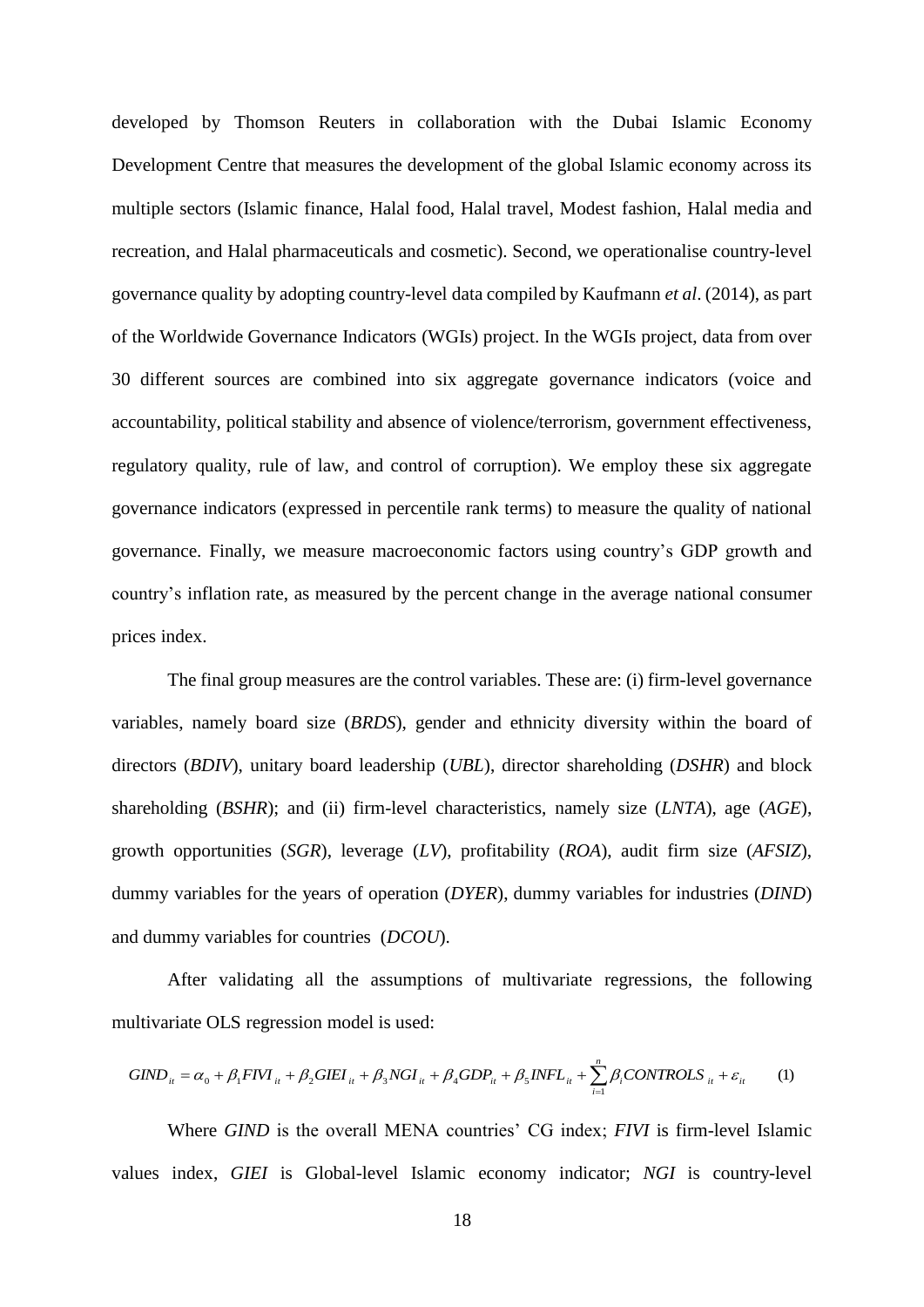governance; *GDP* is a country's GDP growth; and *INFL* is a country's inflation rate, and *CONTROLS* refers to firm-level control variables, namely board size (*BRDS*), board diversity on the basis of both gender and ethnicity (*BDIV*), unitary board leadership (*UBL*), director shareholding (*DSHR*), block shareholding (*BSHR*), size (*LNTA*), age (*AGE*), growth opportunities (*SGR*), leverage (*LV*), profitability (*ROA*), audit firm size (*AFSIZ*), year dummies (*DYER*), industry dummies (*DIND*) and country dummies (*DCOU*).

#### **Empirical results**

## **Descriptive analysis**

Table 2 illustrates summary descriptive analysis of the main dependent, independent and control variables over the 6 years investigated (2009-2014). Panel '*A'* of Table 2 shows descriptive statistics for the overall (*GIND*) index and its sub-indices. *GIND* index shows wide variability in its distribution. Specifically, it ranges from a minimum of 31.37% (16 out of 51) to a maximum of 84.31% (43 out of 51), with the average (median) firm complying with 56.45 % (56.86%) of the 51 CG provisions examined. With regard to the *GIND*'s 5 sub-indices, they also show substantial differences in their descriptive analysis. For example, ownership structure and exercise of control rights (*OSH*) ranges from a minimum compliance rate of 22.22% to a maximum of 100%, with the average firm complying with 63.31% of the 9 CG provisions investigated. Also, board and management structure and process (*BMS*) ranges from a minimum compliance rate of 22.22% to a maximum of 88.89%, with the average firm complying with 58.09% of the 18 CG provisions investigated. Thus, descriptive statistics indicate low level, and considerable variations in the level of compliance with, and disclosure of, both the overall *GIND* index and its 5 sub-indices. Noticeably, these findings are consistent with those of the extant CG disclosure literature in MENA countries (Samaha *et al*., 2012; Al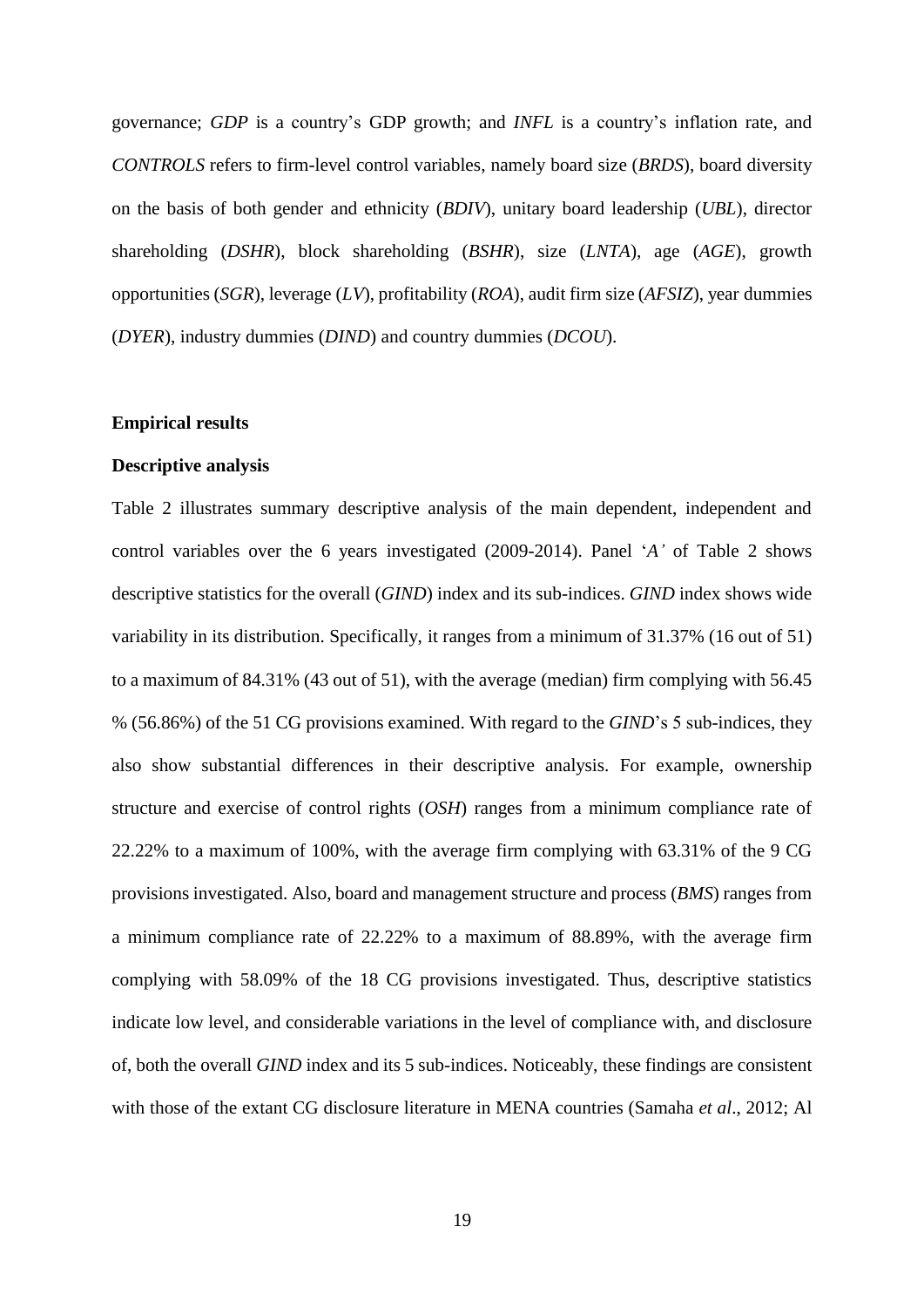Janadi et al., 2013; Aljifri *et al*., 2014; Albitar, 2015; Al-Bassam *et al*., 2018; Md Zaini *et al*., 2018).

#### Insert Table 2 about here

The descriptive statistics for independent and control variables are illustrated in Panels '*B'* and '*C'*, respectively. With regard to the independent variable – firm Islamic values index (*FIVI*), for example, the findings show that the average (median) firm complied with 18.22% (0%) of the firm Islamic values index. In line with the findings of previous studies (e.g., Al-Bassam and Ntim, 2017; Elghuweel *et al*., 2017), our results indicate that a low percentage of the sampled firms comply with Islamic values. Elghuweel *et al*., 2017 found that the average of Islamic governance committee presence in Omani listed firms was about 1.22%. The *GIEI* also shows wide variation, ranging from 27.15% to 67.51%, with 45.64% average country application of Islamic economic principles. Further, national governance quality (*NGI*) demonstrates a wide spread, spanning from a minimum of -473.28% to a maximum of 357.26%. With regard to macroeconomic factors, sampled countries show a wide variance as well. For example, *GDP* (*INFL*) ranges from a minimum of -5.20% (110.50%) to a maximum of 10% (316.99%), with average 3.46% (179.70%).

Control variables are illustrated in Panel '*C'* of Table 2. The board size (*BRDS*) with a median of nine members is between a minimum of four and a maximum of 19 members. Board diversity (*BDIV*) on the basis of both gender and ethnic minority ranges from 0% to 69.23% with an average of 7.88%, which suggests that on average MENA listed firms' boards are dominated by Arab males. All the other control variables show wide variation, suggesting that the sample is relatively representative of firms in MENA countries.

Table 3 presents the correlation matrix (including both Pearson's parametric and Spearman's non-parametric coefficients) for the variables to test for multicollinearity. The direction and magnitude of both coefficients are generally similar, hence suggesting that any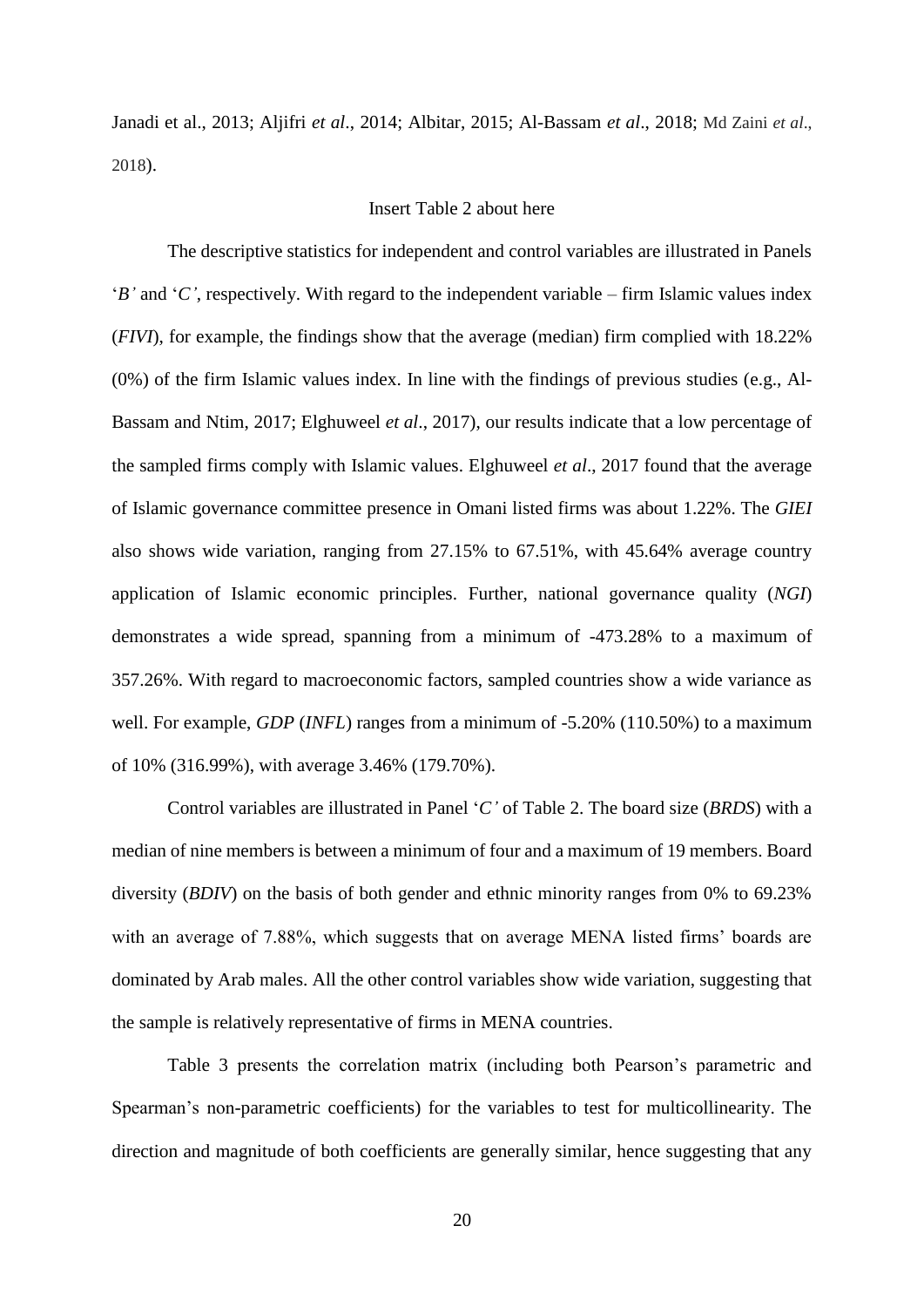remaining non-normalities may not pose a serious statistical problem. Noticeably, the bivariate correlations among the variables are also averagely low, indicating that any remaining multicollinearity problems may not be harmful [3]. Interestingly and as expected, compliance with Islamic values at the firm- (*FIVI*) and country- (*GIEI*) levels, national governance (*NGI*), and GDP growth (*GDP*) have a statistically significant positive relationship with the MENA CG index (*GIND*). In addition, significant associations exist between the CG index (*GIND*) and the control measures employed, for example, size (*LNTA*), growth opportunities (*SGR*), leverage (*LV*), profitability (*ROA*) and audit firm size (*AFSIZ*). On the other hand, the correlation matrix shows that *GIND* has a negative significant correlation with unitary board leadership (*UBL*), director shareholding (*DSHR*) and age (*AGE*).

## Insert Table 3 about here

#### **Multivariate regression analysis**

Table 4 reports the findings of the regression results for the model investigating firm- and country-level antecedents of the level of disclosure of, and compliance with, CG best practice recommendations. Models 1 to 5 show the cross-sectional OLS regressions of religiosity, national governance quality and macroeconomic factors on CG index (*GIND*).

#### Insert Table 4 about here

With regard to religiosity, Models 1, 2 and 5 show a positive and significant relationship between *FIVI, GIEI* and *GIND*, suggesting that *H1* is empirically supported. This evidence is also consistent with the predictions of our neo-institutional theory framework. Specifically, the efficiency-led perspective suggests that firms complying with Islamic values are more likely to comply with, and disclose, CG best practice recommendations. This can attract additional resources by meeting Islamic finance providers' demand for information about their investments. From the legitimisation perspective, firms practising Islamic values are more likely to voluntarily comply with and disclose CG best practice recommendations to improve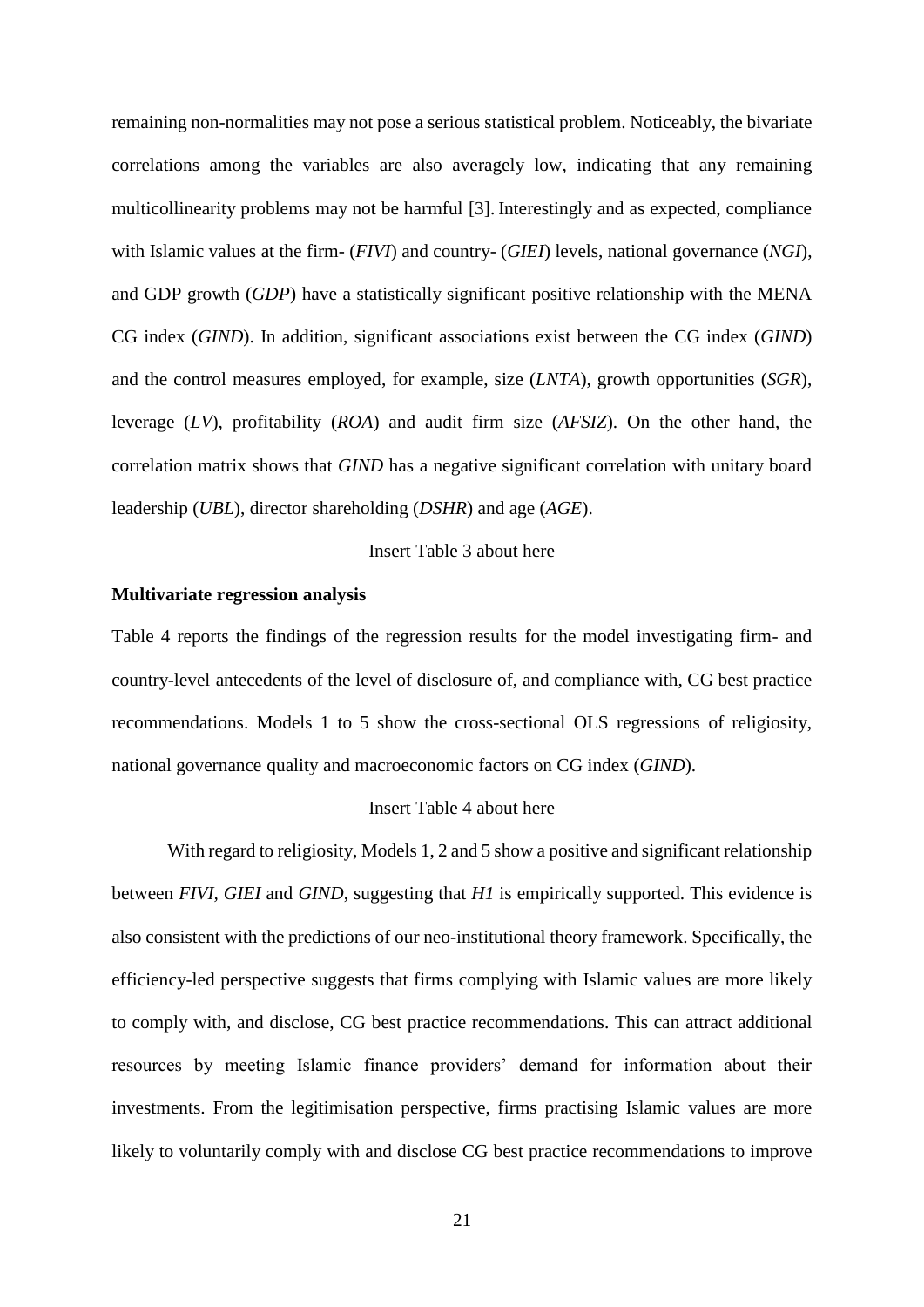their reputation and image. This legitimises their operations through working within the framework of their society's principles. Empirically, the results are in line with the finding of Al-Bassam and Ntim (2017), which indicates that Islamic values drive the extent to which Saudi listed firms voluntarily comply with and disclose CG provisions contained in the 2006 Saudi code. Additionally, the current study's results are in line with that of Ongena and Sendeniz-Yuncu (2011), which suggests that Islamic banks mainly deal with firms that are more transparent in their disclosure behaviour. The findings also support the empirical results of previous studies (e.g., Maali *et al*., 2006; Farook *et al.*, 2011), which indicate that Islamic banks with effective Islamic governance (e.g., required to pay the Islamic religious tax "*zakah"*) provide more voluntary disclosures than those who do not adhere to Sharia. Similarly and at the country-level, results which are demonstrated in Model 2 suggest that firms listed in countries applying the Islamic economic model are more likely to comply with and disclose CG best practice recommendations than those that are not. Theoretically, this finding is consistent with the neo-institutional (efficiency and legitimation views) perspective. Business organisations in the Islamic world generally encounter unique agency relationships and CG challenges, requiring them to disclose more information in order to mitigate agency conflict in addition to help in gaining social legitimacy (Safieddine 2009; Al-Bassam and Ntim, 2017). Empirically, the results support previous studies, which have documented a positive impact of religiosity on the extent of corporate disclosure (e.g., Archambault and Archambault, 2003; Aribi and Gao, 2011). Economically, our findings imply that a one standard deviation change (increase) in *FIVI* and *GIEI* may be associated with about 1.51% (31.55%  $\times$  0.048) and 4.56% (13.34% × 0.342) change (increase) in the level of the *GIND,* respectively.

Models 3 and 5 of Table 4 illustrate the results of the association between national governance quality (*NGI*) and CG index (*GIND*). Reported findings suggest that national governance quality is also positively related to compliance with, and disclosure of, CG best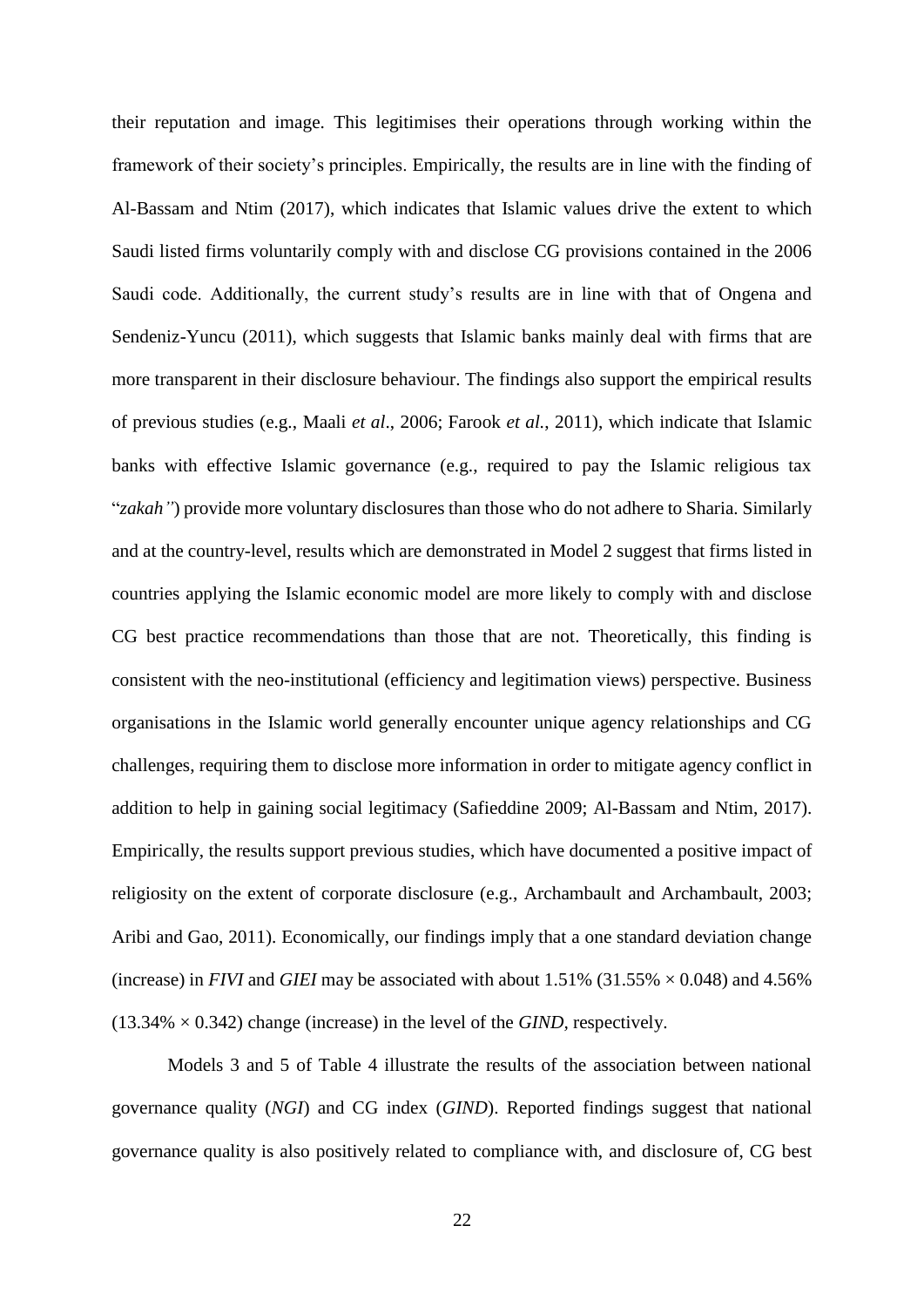practice recommendations. This is also consistent with the neo-institutional theory perspective, which suggests that firms operating in countries characterised by high-quality governance (i.e., political stability, government efficiency, regulatory quality, rule of law and control of corruption) are generally assumed to have a higher level of corporate disclosure. Since, countries with strong legal protection rights have widely dispersed ownership, more outside (minority) shareholding and a high level of debt finance, and therefore tend to have more agency conflicts, firms operating in such countries are likely to provide more detailed corporate disclosures in order to meet the demands of different groups of investors and creditors (Jaggi and Low, 2000; La Porta *et al*., 1997, 2000). The current results support *H2* and are consistent with the empirical results provided by several authors (e.g., Judge *et al*., 2008; Ioannou and Serafeim, 2012; Mateescu, 2015; Baldini *et al*., 2016). Economically, the positive effect of *NGI* on *GIND* implies that on average improvements in national governance quality will be associated with improvements in the level of compliance with, and disclosure of, CG best practice recommendations.

With regard to the third explanatory factors (macroeconomic factors), results reported in models 4 and 5 illustrate that economic development (*GDP*) and inflation (*INFL*) have a positive and significant impact on corporate compliance with, and disclosure of, CG best practice recommendations. This is largely consistent with the predictions of neo-institutional theory, which suggests that firms operating in more economically developed countries need to raise more capital, and thus, they are likely to provide more corporate disclosures in order to reduce information asymmetry and mitigate agency costs, as well as to legitimise their operations (Adhikari and Tondkar, 1992; Salter, 1998). Likewise, firms operating in environments with high inflation are more likely to provide higher corporate disclosures in order to help investors to make informed decisions (Archambault and Archambault, 2003). The current results support *H3* and are consistent with the empirical results provided by previous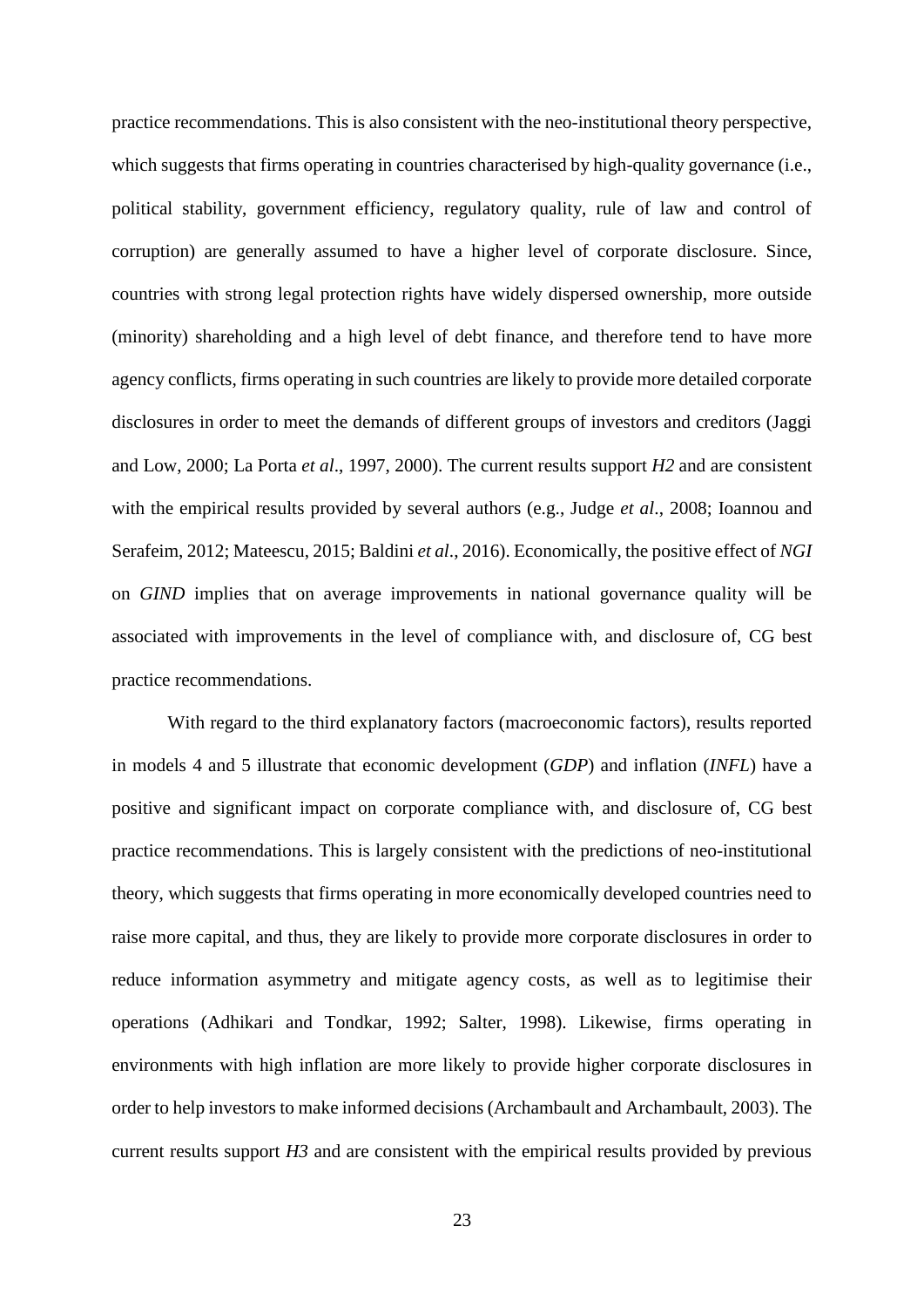studies (e.g., Adhikari and Tondkar, 1992; Salter, 1998; Archambault and Archambault, 2003). The economic implications of our findings is that a one standard deviation change in *GDP* and *INFL* may be associated with about 0.84% (2.58%  $\times$  0.327) and 3.00% (59.92%  $\times$  0.050) change in the level of the *GIND,* respectively.

The findings reported in Table 4, Models 1 to 5 indicate that board size (*BRDS*) and block shareholding (*BSHR*) have insignificant effect on the level of compliance with, and disclosure of, CG best practice recommendations, which is consistent with a number of previous studies (Samaha *et al*., 2012; Al-Bassam *et al*., 2018), but is inconsistent with other past evidence that reports a significant association (Ntim *et al*., 2012b; Elmagrhi *et al*., 2016). The positive board ethnicity and gender diversity (*BDIV*) – CG index (*GIND*) link is in line with the findings of Elmagrhi *et al.* (2016), Haniffa and Cook (2002, 2005), and Ntim and Soobaroyen (2013a). The negative connection between director shareholding (*DSHR*), unitary board leadership (*UBL*), and CG index (*GIND*) provides support for past voluntary disclosure evidence (Haniff and Cooke, 2002; Albitar, 2015) that suggests that director shareholding and unitary board leadership are negatively associated with the level of compliance with, and disclosure of, CG best practice recommendations.

Observably, the other control variables also have significant relationships with the dependent variable (*GIND*), as expected. For example, size (*LNTA*), profitability (*ROA*) and audit firm size (*AFSIZ*) are positively related to CG index (*GIND*). These results support the findings of Belkaoui (1983), Ntim *et al*. (2012b), Al Janadi *et al*. (2013), Albitar (2015), Mateescu, (2015), and Elmagrhi *et al*., (2016). However, leverage (*LV*) and growth opportunities (*SGR*), have an insignificant impact on the *GIND*. The insignificant influence of these variables is in line with previous studies, which have found no association between these variables and voluntary disclosure (e.g., Haniffa and Cooke, 2002; Samaha *et al*., 2010; Ntim *et al*., 2012b; Aljifri *et al*., 2014; Albitar, 2015; Mateescu, 2015). Furthermore, the results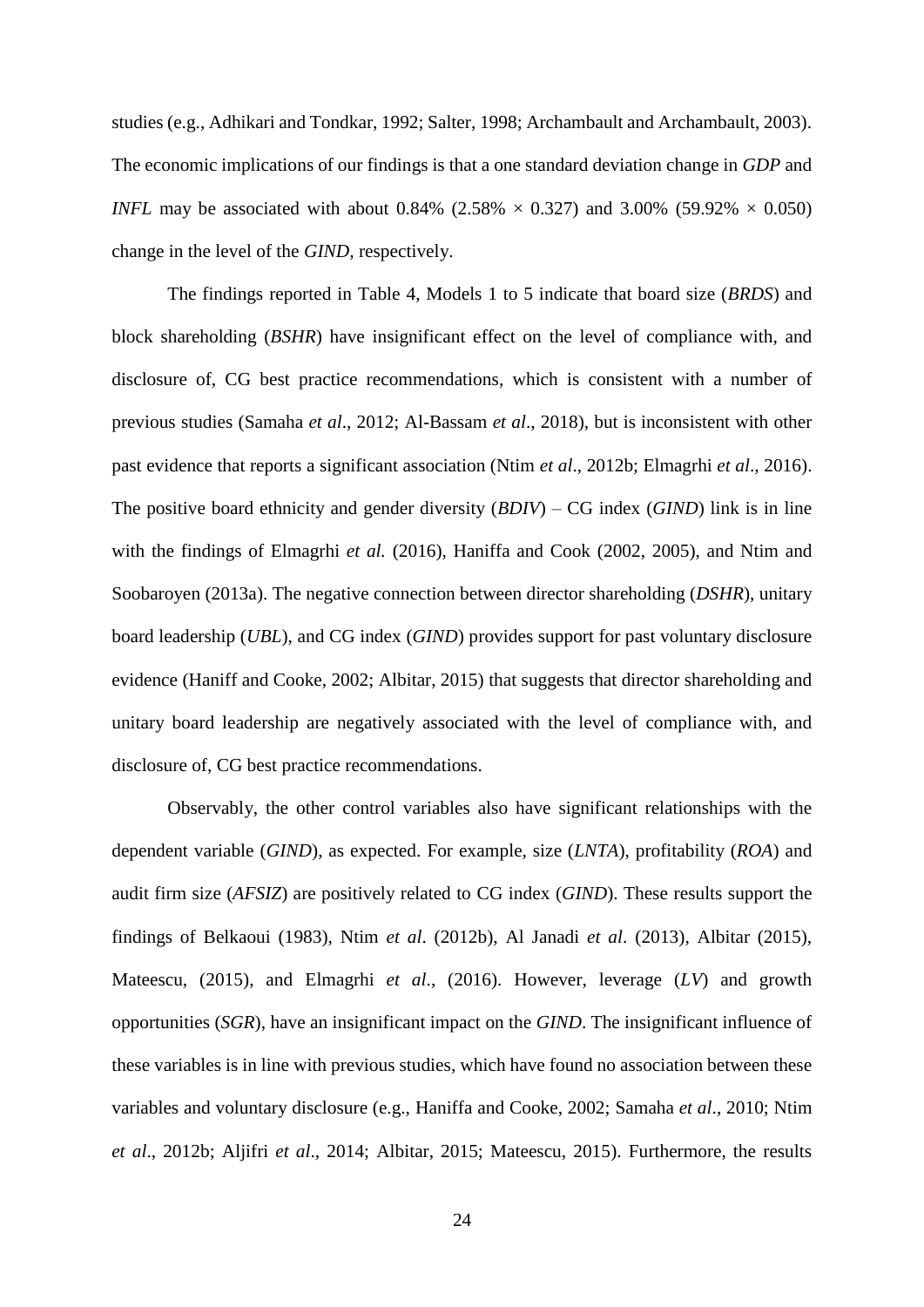support the suggestion that young firms (*AGE*) are more likely to heighten the level of compliance with, and disclosure of, CG best practice recommendations to in order to gain market confidence by reducing uncertainty about their operations (Haniffa and Cooke, 2002).

The main CG index used in this study (*GIND*) contains five sub-indices, namely ownership structure (*OSH*), financial transparency (*TCY*), auditing (*AUD*), corporate responsibility and compliance (*RTY*) and board and management structure and process (*BMS*). To infer the association between firm- and country-level religiosity, national governance quality, macroeconomic factors and the five sub-indices and to assess whether these relations differ from the overall *GIND*, Table 5, Models 1 to 5, shows the results of OLS regression of the explanatory and control variables on the five sub-indices. For example, the coefficients of firm Islamic values index (*FIVI*) remain statistically significant and positively associated with *AUD*, *RTY* and *BMS* sub-indices, but insignificantly associated with *OSH* and *TCY* sub-indices. Likewise, the coefficients of national governance index (*NGI*) have a significant and positive association with all the sub-indices except ownership structure (*OSH*).

## Insert Table 5 about here

## **Robustness check**

To ascertain the robustness of the study's findings, five additional sensitivity tests have been carried out. First, we re-estimate Eq. (1) using alternative measures of explanatory variables, namely the average of the six national governance qualities (*AVNGI*) and the natural logarithm of *GDP* (in US\$) (*LNGDP*) (Houqe and Monem, 2016). Results presented in Model 1 of Table 6 indicate that our main inferences hold when replacing the *NGI* and *GDP* with *AVNGI* and *LNGDP*. Second and in relation to the 51 CG provisions making up the overall *GIND*, each provision is assigned equal weight in the overall *GIND*. However, the five sub-indices are inherently allocated different weights due to the existence of different numbers of provisions in each sub-index: ownership structure (OSH 17.6%) (i.e., nine CG provisions divided by 51),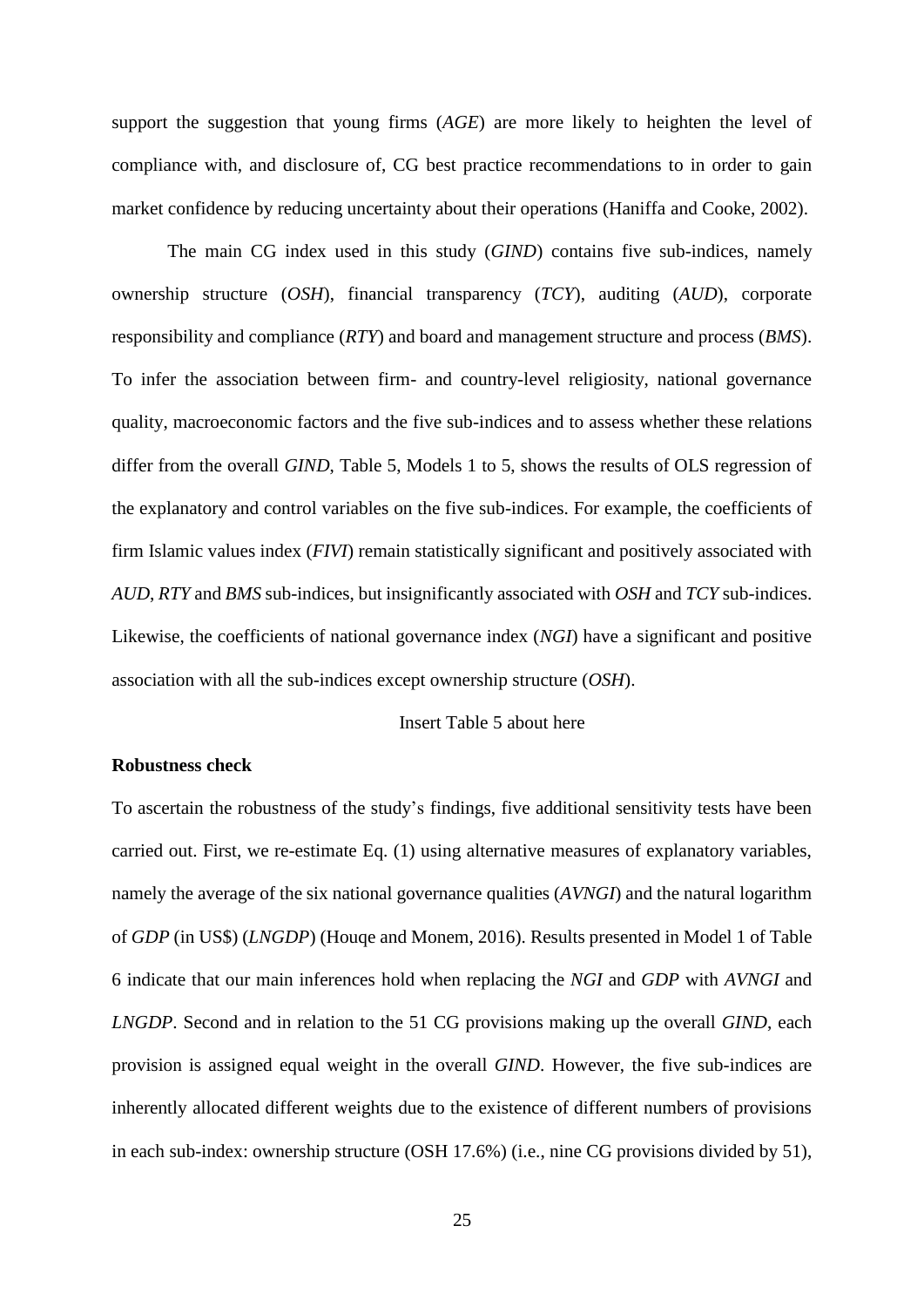financial transparency (*TCY* 15.7%) (i.e., eight CG provisions), auditing (*AUD* 17.6%) (i.e., nine CG provisions), corporate responsibility and compliance (*RTY* 13.7%) (i.e., seven CG provisions), and board and management structure and process (*BMS* 35.3%) (i.e., 18 CG provisions). Accordingly, an alternative index (*W-GIND*) is created in which each of the five sub-indices is assigned an equal weight of 20% to find out whether the results hold regardless of the weighting of the five sub-indices. Model 2 of Table 6 reports the results of the association between explanatory variables and weighted CG index (*W-GIND*). Generally, the results are consistent with those obtained using the non-weighted CG index (*GIND*) presented in Model 5 of Table 4.

## Insert Table 6 about here

Third and in line with the suggestions of Elmagrhi *et al*. (2016) and Ntim and Soobaroyen (2013a), one method of resolving possible endogeneity problems is to estimate a lagged form. We estimate a lagged CG index (*GIND*)–explanatory variables connection in order to resolve the existence of a potential simultaneous relationship between the dependent and independent variables. We do this by regressing the current year's CG index (*GIND*) on the previous year's firm Islamic values index (*FIVI*), national governance quality (*NGI*) and macroeconomic factors (*GDP* and *INFL*). The results presented in Model 3 of Table 6 show that in general our findings in Model 5 of Table 4 are largely robust to estimate a lagged Islamic values index, national governance quality and macroeconomic factors, and CG index regression model.

Fourth, it has been suggested that compliance with, and disclosure of, CG best practice recommendations may be influenced by other firm-specific opportunities and difficulties (Henry, 2008). Therefore, a fixed-effects model was estimated to address potential unobserved firm-specific heterogeneities that the OLS regression model may fail to control for (Henry, 2008; Ntim *et al*., 2012a; Elmagrhi *et al*., 2016). The estimated fixed-effects model is based on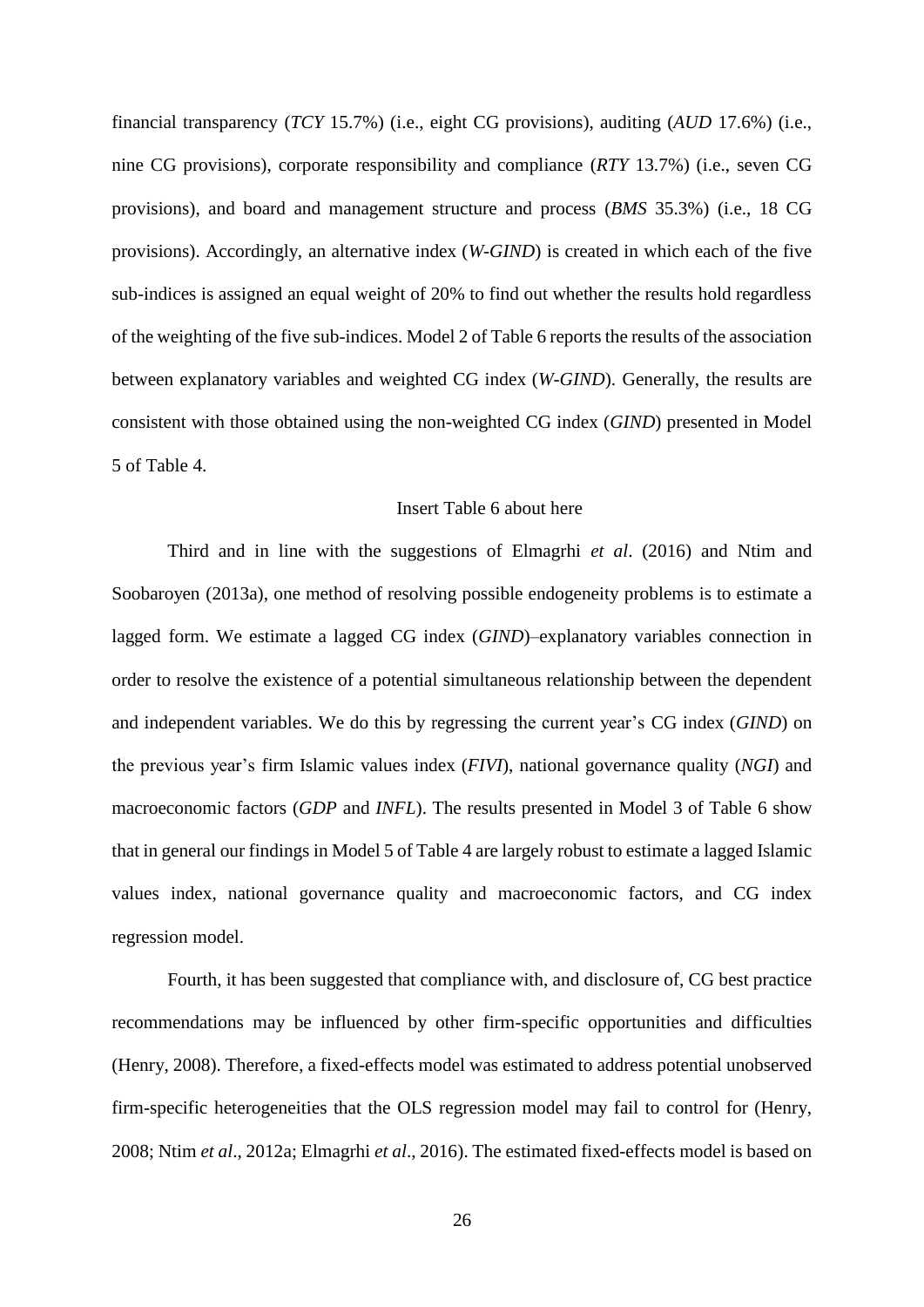the re-estimation of Model 5 in Table 4, by including 99 dummies to represent the 100 sampled firms. The results reported in Model 4 of Table 6 are essentially similar to those contained in Model 5 of Table 4. Finally, The results of prior studies indicate that the size of a firm tends to affect CG compliance and disclosure levels and can result in varying effects of firm- and country-level characteristics on such disclosures (Baldini *et al*., 2016; Elmagrhi *et al*., 2016), and therefore we partition our sample across the median size. Results for the subsample of large firms (Model 6 of Table 6) show that firm Islamic values index (*FIVI*), national governance quality (*NGI*) and macroeconomic factors (*GDP* and *INFL*) are still correlated with CG index compared with the results of the subsample of small firms (Model 5 of Table 6). This evidence is also consistent with the theoretical predictions of our neo-institutional theoretical framework. The efficiency-led and legitimisation perspectives of neo-institutional theory suggest that large firms are more likely to comply with, and disclose, CG best practice recommendations in order to attract additional resources compared to small firms.

#### **Summary and Conclusion**

MENA countries have engaged recently in extensive economic and financial reforms (including, issuing CG codes) with the objective of attracting more private and foreign investment. However, the literature examining the level of compliance with, and disclosure of, CG best practice recommendations are still rare. Consequently, drawing on insights from neoinstitutional theory, this study investigates the extent of compliance with, and disclosure of, CG best practice recommendations among corporations listed in MENA countries.

In addition to employing neo-institutional theory in interpreting the study's findings, the authors provide a number of new contributions to the extant literature. First, analysis of the level of voluntary compliance with, and disclosure of, CG best practice recommendations indicates that CG practices among MENA listed firms are low and vary considerably. Second,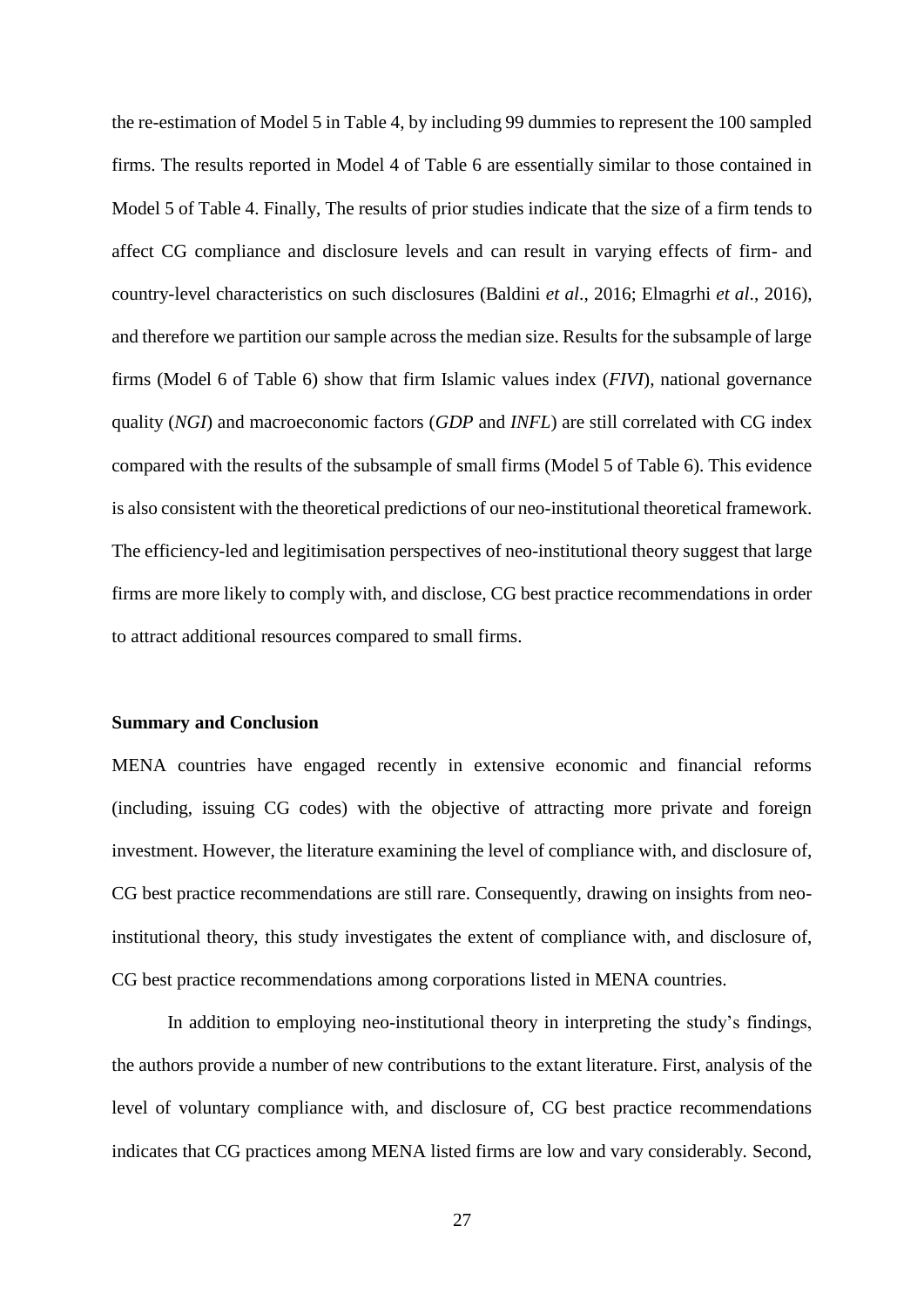our evidence suggests that religiosity (firm- and country-level), national governance quality and macroeconomic factors have a positive and significant impact on voluntary compliance with, and disclosure of, CG best practice recommendations. Furthermore, our findings provide substantial theoretical and empirical insights for future research. With regard to theoretical extensions, future studies can improve their theoretical evidence by employing different CG theories (e.g., political cost theory, resource independence theory and transaction cost theory). In terms of empirical improvements, future studies can examine different sets of CG practices, such as external CG mechanisms (e.g., government regulations, media exposure, market competition and takeover activities).

Our findings have important implications for regulators, policy-makers and corporations in developing countries and emerging markets intending to pursue CG reforms. For example, the significant extent of differences among MENA listed corporations in the level of compliance with CG best practice recommendations suggests that a lack of legislative enforcement that would result in most listed corporations in these countries not adhering to disclosure and transparency requirements. Thus, this suggests a need for the regulatory authorities and policy-makers to further enhance CG compliance and enforcement. This can be attained by strengthening legislative enforcement and establishing a "compliance and enforcement" unit that will continuously observe the implementation of CG practices. Furthermore, as the religiosity, national governance quality and macroeconomics factors are demonstrated to have a positive effect on corporate compliance with, and disclosure of, CG best practice recommendations, this provides regulators and policy-makers with the impetus to encourage greater efforts towards pursuing reforms that seek to improve national governance quality, economic environment and positive religious practices. In addition, although we find low level of voluntary compliance with Islamic values in the sampled firms, our results suggest that firms with a strong commitment to religious values, disclose more voluntary information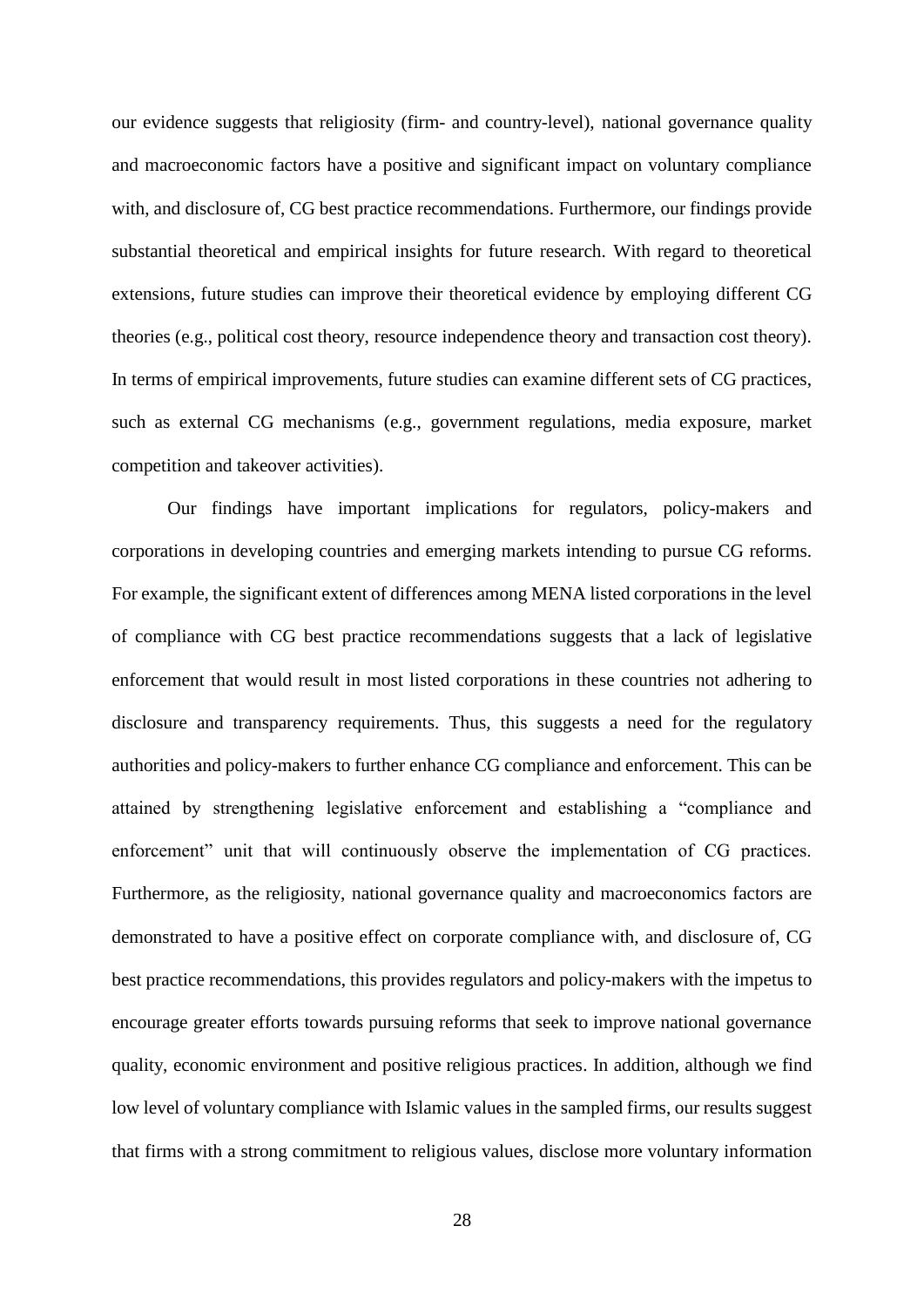(CG disclosure) and hence companies are encouraged to adhere to Islamic business values and practices that may help enhance corporate transparency and disclosure. A prominent way by which MENA corporate boards' decision-making process can be guided by Islamic religious beliefs and values is through the establishment of the Islamic governance committee in the form of the Sharia supervisory board. Sharia supervisory board should be able to offer guidance as to whether corporate investments, operations and activities are in lines with rules, beliefs, tenets and values of Islamic Sharia law.

Although our findings are generally robust across a number of econometric models, there are some limitations that need to be acknowledged explicitly. First, future studies may improve on the generalisability of our findings by using a much larger sample of firms from MENA countries. Second, our study investigates the impact of a limited set of firm-level CG mechanisms (religiosity) and country-level (religiosity, national governance quality and macroeconomic factors) on the level of compliance with, and disclosure of, CG best practice recommendations. Future studies can examine the impact of other sets of CG mechanisms, such as board of directors' efficiency, existence and characteristics of the audit committee along with other external CG characteristics and county-level cultural factors on the level of compliance with, and disclosure of, CG best practice recommendations. Finally and similar to all quantitative studies of this kind, our proxies for CG compliance and disclosure, national governance, religiosity and macroeconomic variables may or may not reflect practice. Future studies may, therefore, offer new insights by conducting in-depth interviews with company directors, executives, policy-makers and regulatory authorities regarding these issues.

#### **Notes**

<sup>1.</sup> The selected countries share a number of common characteristics: (i) they all have similar accounting, auditing, governance and legal systems, which are derived from the Anglo–Saxon system; (ii) they require listed firms to prepare their financial statements in accordance with International Accounting Standards or national accounting standards that have been developed in accordance with the International Accounting Standards; and (iii) they have similar cultural characteristics (e.g., a strong hierarchical social structure, importance of personal relationships, religion, accountability and trust),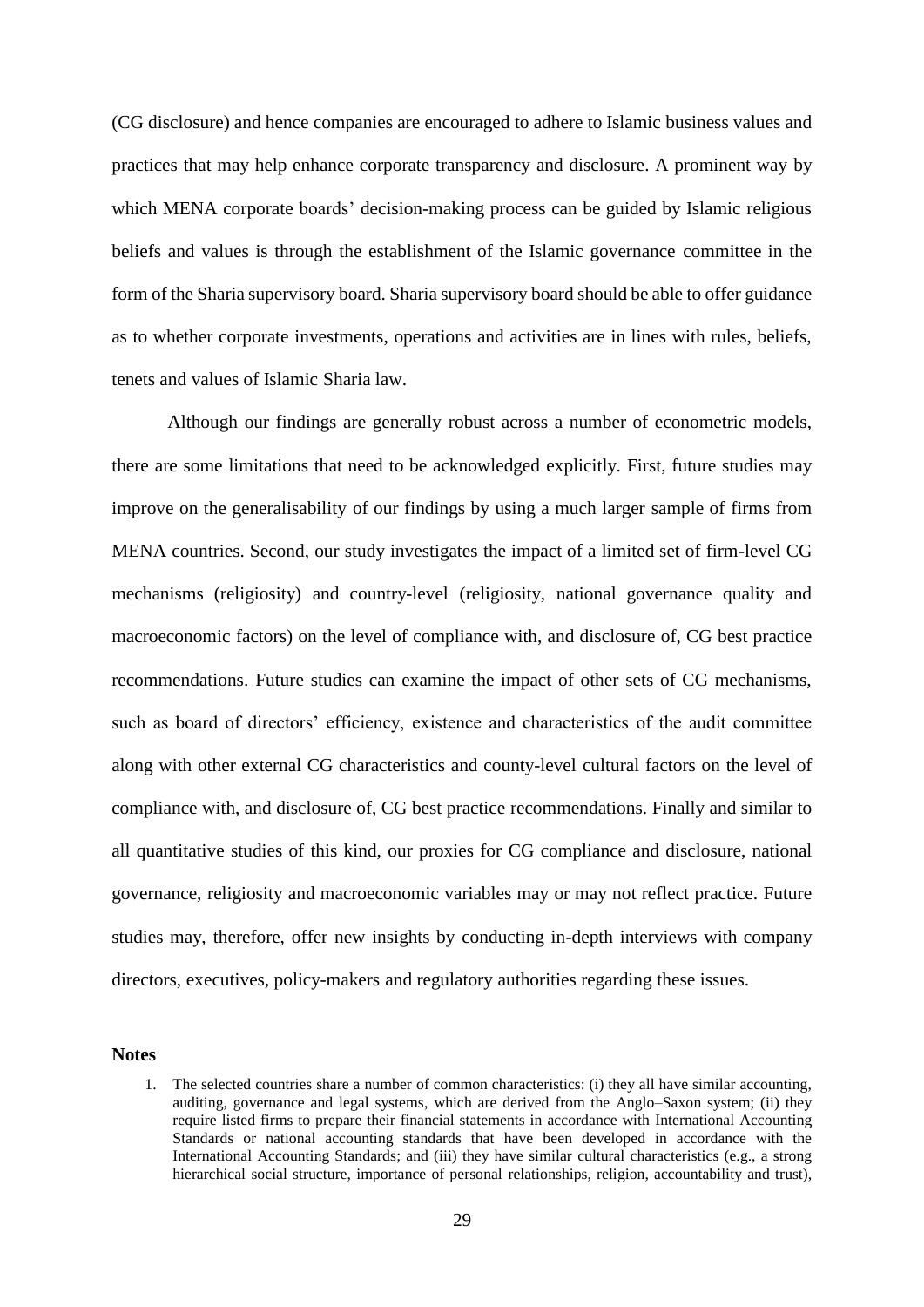corporate law, and ownership structures (concentrated shareholding dominated by the state and powerful families); thereby permitting comparability of governance and corporate reporting practices among firms and across countries.

- 2. The rationale for choosing this un-weighted scheme in our study is for the following reasons. First, there is lack of a rigorously developed theoretical basis on which weights could be uniformly applied to the various CG disclosure practices (Black *et al*., 2006; Ntim *et al*., 2013; Ntim, 2016). Second, it is easier to replicate an un-weighted index as the scoring scheme is more objective and transparent to implement (Beiner *et al*., 2006; Ntim *et al*., 2017). Third, using an un-weighted coding scheme for scoring CG disclosure practices in annual reports can make it easier to make direct comparisons with the findings of prior studies (Archambault and Archambault, 2003; Henry, 2008; Ntim *et al.,* 2012a; Samaha *et al.*, 2012; Elmagrhi *et al*., 2016; Al-Bassam *et al*., 2018). Finally, the evidence provided by previous literature indicates that similar results tend to be obtained from employing either weighted or unweighted indices, especially in cases, where the number of disclosure items is relatively large (Ntim *et al*. 2012 a, b; Soobaroyen and Ntim, 2013; Elmagrhi *et al*., 2016). This is empirically supported in our study (i.e., Model 2 of Table 6), as we find that both schemes (i.e., using weighted or un-weighted index) lead to similar results.
- 3. The relatively high multicollinearity between GIEI and NGI (see Table 3) may affect the use of the OLS regression model. Therefore, GIEI was excluded from the OLS regression model in Model 5 of Table 4.

#### **References**

- Abu-Tapanjeh, A.M. (2009), "Corporate governance from the Islamic perspective: A comparative analysis with OECD principles", *Critical Perspectives on Accounting*, Vol. 20 No. 5, pp.556–567.
- Adhikari, A. and Tondkar, R.H. (1992), "Environmental factors influencing accounting disclosure requirements of global stock exchanges", *Journal of International Financial Management & Accounting*, Vol. 4 No. 2, pp.75–105.
- Aguilera, R.V. and Cuervo-Cazurra, A. (2004), "Codes of good governance worldwide: What is the trigger?", *Organization Studies*, Vol. 25 No. 3, pp.415–443.
- Aguilera, R.V. and Cuervo-Cazurra, A. (2009), "Codes of good governance", *Corporate Governance: An International Review*, Vol. 17, pp.376–387.
- Aguilera, R.V. and Jackson, G. (2003), "The cross-national diversity of corporate governance: Dimensions and determinants", *Academy of Management Review*, Vol. 28 No. 3, pp.447-465.
- Aguilera, R.V., Rupp, D.E., Williams, C.A. and Ganapathi, J. (2007), "Putting the S back in corporate social responsibility: A multilevel theory of social change in organizations", *Academy of Management Review*, Vol. 32 No. 3, pp.836–863.
- Al-Bassam, W. M. and Ntim, C.G. (2017), "The effect of Islamic values on voluntary corporate governance disclosure: The case of Saudi listed firms", *Journal of Islamic Accounting and Business Research*, Vol.8 No. 2, pp.182-202.
- Al-Bassam, W.M., Ntim, C. G., Opong, K.K. and Downs, Y. (2018), "Corporate boards and ownership structure as antecedents of corporate governance disclosure in Saudi Arabian publicly listed corporations", *Business & Society,* Vol.57 No.2, pp.335–377.
- Albitar, K. (2015), "Firm characteristics, governance attributes and corporate voluntary disclosure: A study of Jordanian listed companies", *International Business Research*, Vol. 8 No. 3, pp.1–10.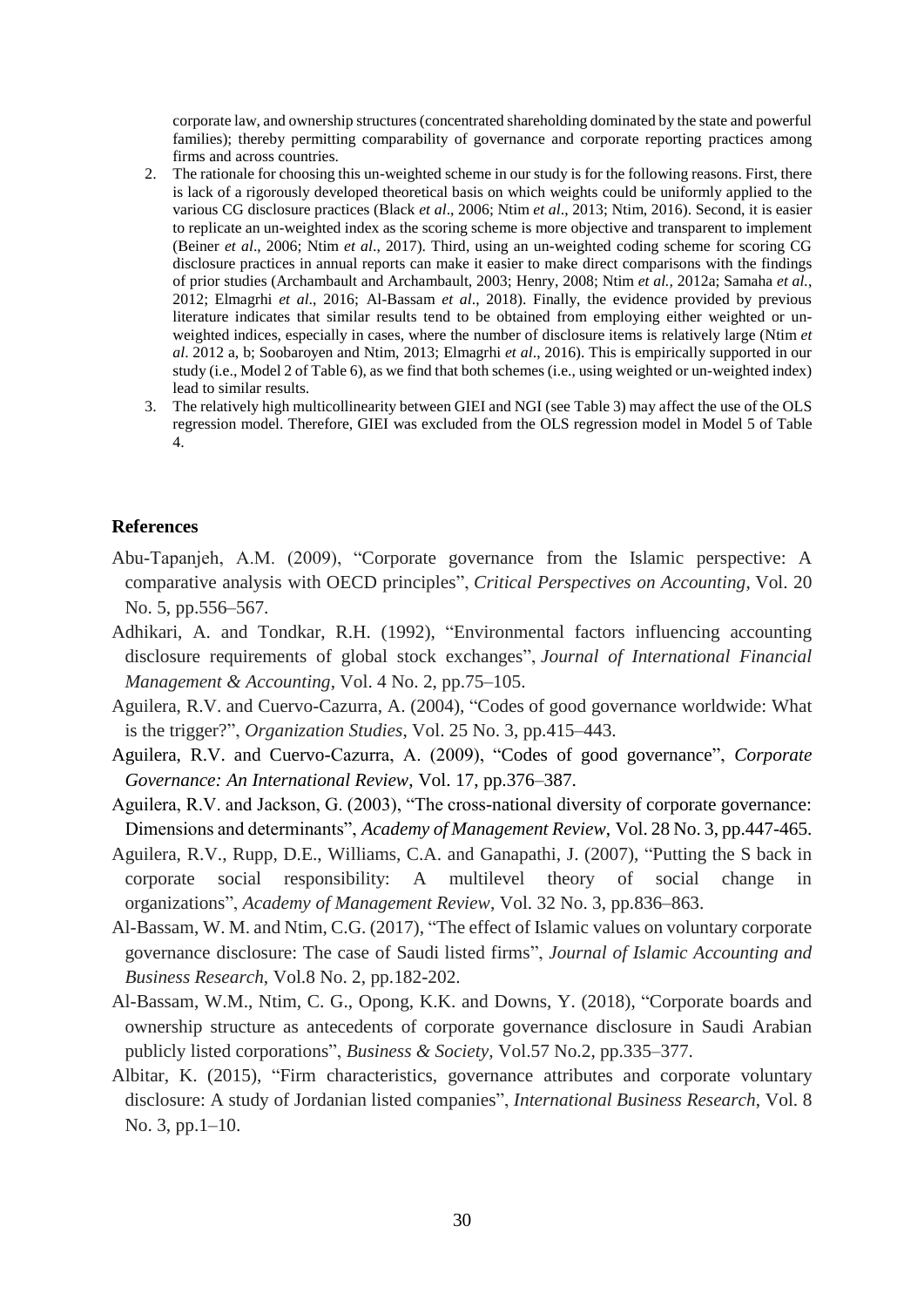- Al-Janadi, Y., Abdul Rahman, R. and Omar, N.H. (2013), "Corporate governance mechanisms and voluntary disclosure in Saudi Arabia", *Research Journal of Finance and Accounting*, Vol. 4 No. 4, pp.25–35.
- Aljifri, K., Alzarouni, A., Ng, C. and Tahir, M. I. (2014), "The association between firm characteristics and corporate financial disclosures: Evidence from UAE companies", *International Journal of Business and Finance Research*, Vol. 8 No. 2, pp.101– 123.
- Allen, F., Qian, J. and Qian, M. (2005), "Law, finance, and economic growth in China", *Journal of Financial Economics*, Vol. 77 No. 1, pp.57-116.
- Alnabsha, A.M., Abdou, H., Ntim, C.G., and Elamer, A.A. (2018), "Corporate boards, ownership structures and corporate disclosures: Evidence from a developing country", *Journal of Applied Accounting Research*, Vol. 19 No. 1, pp.20-41.
- Al-Shammari, B. and Al-Sultan, W. (2010), "Corporate governance and voluntary disclosure in Kuwait", *International Journal of Disclosure and Governance*, Vol. 7 No. 3, pp.262–280.
- Archambault, J. J., and Archambault, M. E. (2003), "A multinational test of determinants of corporate disclosure" *The International Journal of Accounting*, Vol. 38 No. 2, pp. 173–194.
- Aribi, Z.A. and Gao, S.S. (2011), "Narrative disclosure of corporate social responsibility in Islamic financial institutions", *Managerial Auditing Journal*, Vol. 27 No. 2, pp.199-222.
- Aribi, Z.A., and Gao, S. (2010), "Corporate social responsibility disclosure: A comparison between Islamic and conventional financial institutions", *Journal of Financial Reporting and Accounting*, Vol. 8 No. 2, pp.72–91.
- Ashforth, B.E. and Gibbs, B.W. (1990), "The double-edge of organizational legitimation", *Organization Science*, Vol. 1 No. 2, pp.177–194.
- Baldini, M., Dal Maso, L., Liberatore, G., Mazzi, F. and Terzani, S. (2016), "Role of countryand firm-level determinants in environmental, social, and governance disclosure", *Journal of Business Ethics*, Forthcoming.
- Baydoun, N., Maguire, W., Ryan, N. and Willett, R. (2012), "Corporate governance in five Arabian Gulf countries", *Managerial Auditing Journal*, Vol. 28 No.1, pp.7-22.
- Beiner, S., Drobetz, W., Schmid, M.M. and Zimmermann, H, (2006), "An integrated framework of corporate governance and firm valuation", *European Financial Management*, Vol. 12 No.2, pp.249-283.
- Belkaoui, A. (1983), "Economic, political, and civil indicators and reporting and disclosure adequacy: Empirical investigation", *Journal of Accounting and Public Policy*, Vol. 2 No.3, pp.207-219.
- Bhagat, S., Bolton, B. and Romano, R. (2008), "The promise and peril of corporate governance indices", *Columbia Law Review*, Vol.108 No.8, pp.1803-1882.
- Bhatti, M. and Bhatti, M.I. (2010), "Toward understanding Islamic corporate governance issues in Islamic finance", *Asian Politics & Policy*, Vol. 2 No.1, pp.25–38.
- Bishara, N.D. (2011), "Governance and corruption constraints in the Middle East: Overcoming the business ethics glass ceiling", *American Business Law Journal*, Vol. 48 No.2, pp.227– 283.
- Black, B.S., Jang, H. and Kim, W. (2006), "Does corporate governance predict firms' market values? Evidence from Korea", *Journal of Law, Economics, and Organization*, Vol. 22 No.2, pp.366-413.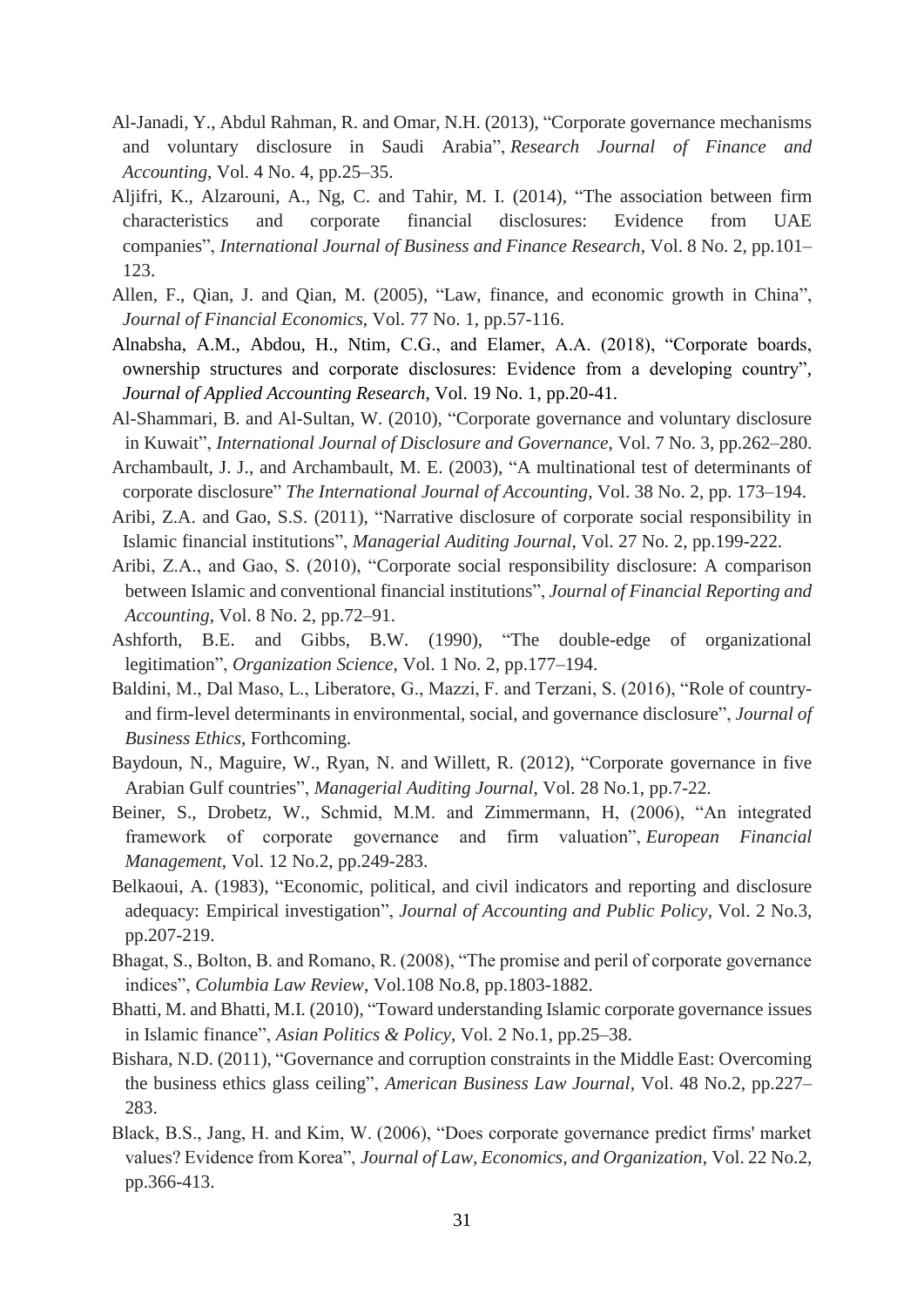- Bose, S., Khan, H. Z., Rashid, A., and Islam, S. (2017), "What drives green banking disclosure? An institutional and corporate governance perspective", *Asia Pacific Journal of Management, Forthcoming.*
- Chan-Serafin, S., Brief, A. P. and George, J. M. (2013), "Perspective–how does religion matter and why? Religion and the organizational sciences", *Organization Science*, Vol. 24 No.5, pp.1585-1600.
- Claessens, S., and Yurtoglu, B. B. (2013), "Corporate governance in emerging markets: A survey" *Emerging Markets Review*, Vol. 15, pp. 1–33.
- DiMaggio, P. J. and Powell, W.W. (1983), "The iron cage revisited: Institutional isomorphism and collective rationality in organizational fields", *American Sociological Review*, Vol. 48 No. 2, pp.147–160.
- DiMaggio, P.J. and Powell, W.W. (1991). "*The new institutionalism in organizational analysis",* Chicago, IL: University of Chicago Press.
- Doupnik, T. S. and Salter, S. B. (1995), "External environment, culture, and accounting practice: A preliminary test of a general model of international accounting development", *International Journal of Accounting*, Vol. 30 No.3, pp.189–207.
- Du, X., Du, Y., Zeng, Q., Pei, H. and Chang, Y. (2016), "Religious atmosphere, law enforcement, and corporate social responsibility: Evidence from China", *Asia Pacific Journal of Management*, Vol. 33 No.1, pp.229-265.
- Elamer, A.A., Ntim, C.G. and Abdou, H. (2018), "Islamic governance, national governance and risk management and disclosures practices in MENA Countries", *Business & Society*, Forthcoming.
- Elghuweel, M.I., Ntim, C.G., Opong, K.K., and Avison, L. (2017), "Corporate governance, Islamic governance and earnings management in Oman: A new empirical insights from a behavioural theoretical framework" *Journal of Accounting in Emerging Economies*, Vol. 7 No.2, pp.190-224.
- Elmagrhi, M.H., Ntim, C.G. and Wang, Y. (2016), "Antecedents of voluntary corporate governance disclosure: A post-2007/08 financial crisis evidence from the influential UK Combined Code", *Corporate Governance: The International Journal of Business in Society*, Vol. 16 No.3, pp.507–538.
- Farook, S., Kabir Hassan, M. and Lanis, R. (2011), "Determinants of corporate social responsibility disclosure: The case of Islamic banks", *Journal of Islamic Accounting and Business Research*, Vol. 2 No. 2, pp.114–141.
- Goodrich, P. S. (1986), "Cross-national financial accounting linkages: an empirical political analysis", *British Accounting Review*, Vol. 18 No.1, pp.42–60.
- Gujarati, D.N. (2009), "*Basic econometrics"*, 5th ed. New York: McGraw-Hill.
- Haniffa, R. (2001). "Social responsibility disclosure: An Islamic perspective", *Discussion paper in Accounting and Finance*, University of Exeter, Exeter.
- Haniffa, R.M. and Cooke, T.E. (2002), "Culture, corporate governance and disclosure in Malaysian corporations", *Abacus*, Vol. 38 No. 3, pp.317–349.
- Haniffa, R.M. and Cooke, T.E. (2005), "The impact of culture and governance on corporate social reporting", *Journal of Accounting and Public Policy*, Vol. 24 No. 5, pp.391–430.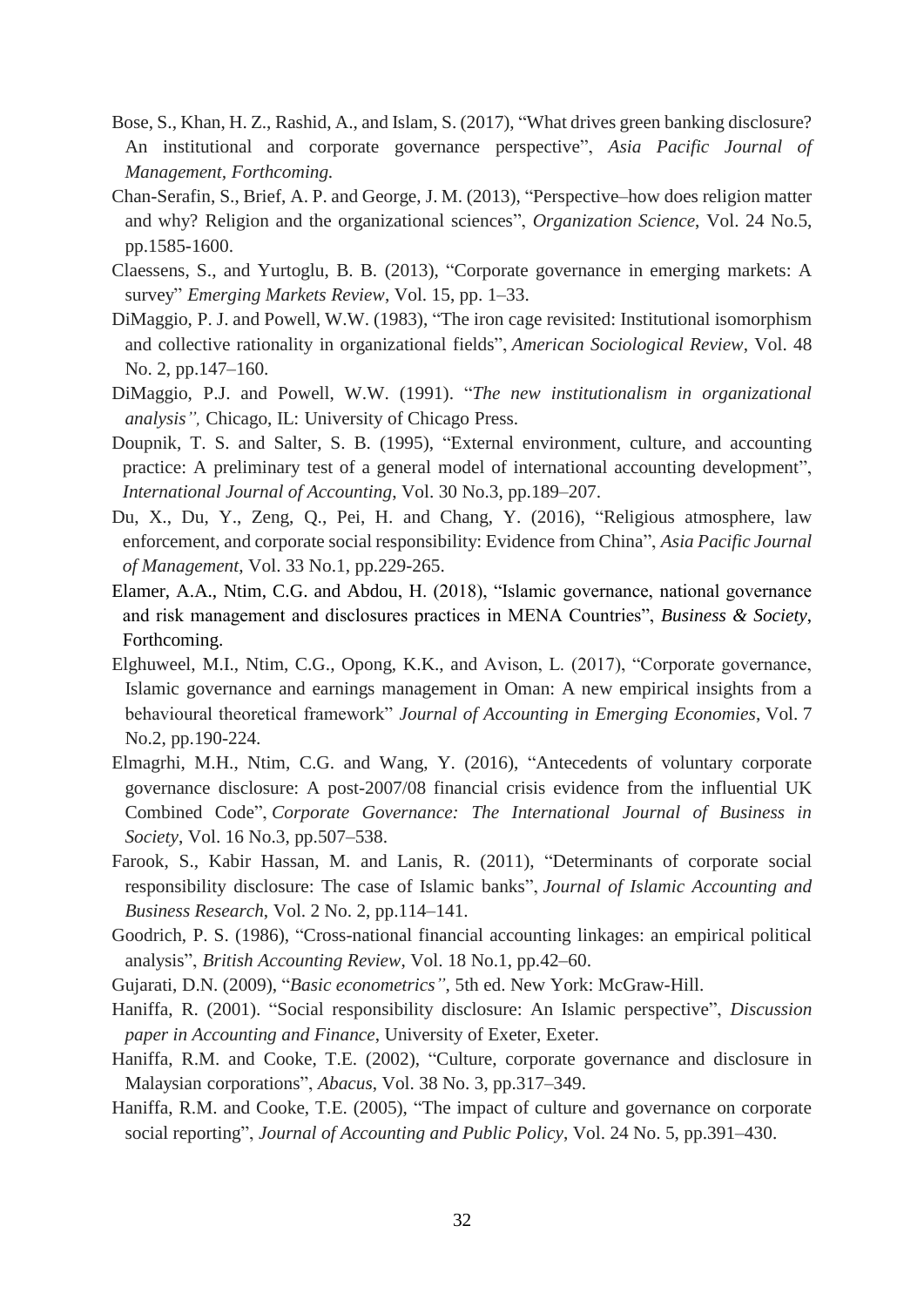- Haque, F. and Ntim, C.G. (2018), "Environmental policy, sustainable development, governance mechanisms and environmental performance", *Business Strategy and the Environment*, Vol. 27 No. pp.415–435.
- Hassan, M. (2008), "The development of accounting regulations in Egypt: Legitimating the International Accounting Standards", *Managerial Auditing Journal*, Vol. 23 No. 5, pp.467– 484.
- Hassan, S. and Christopher, T. (2005), "Corporate governance statement disclosure of Malaysian banks and the role of Islam", *Asian Review of Accounting*, Vol. 13 No.2, pp.36– 50.
- Heidenhof, G. (2014), "*Strengthening Governance and Institutions in MENA: Issues and Priorities",* MENA knowledge and learning quick notes series; no. 114. World Bank, Washington, DC. https://openknowledge.worldbank.org/handle/10986/20555 License: CC BY 3.0 IGO.
- Henry, D. (2008) "Corporate governance structure and the valuation of Australian firms: Is there value in ticking the boxes?", *Journal of Business Finance & Accounting*, Vol. 35 No. 7‐8, pp.912–942.
- Houqe, M.N. and Monem, R.M. (2016), "IFRS adoption, extent of disclosure, and perceived corruption: A cross-country study", *The International Journal of Accounting*, Vol. 51 No. 3, pp.363–378.
- Ioannou, I. and Serafeim, G. (2012), "What drives corporate social performance? The role of nation-level institutions", *Journal of International Business Studies*, Vol. 43 No. 9, pp.834- 864.
- Jaggi, B., and Low, P.Y. (2000), "Impact of culture, market forces, and legal system on financial disclosures", *The International Journal of Accounting*, Vol. 35 No. 4, pp. 495–519.
- Judge, W. (2010), "Corporate governance mechanisms throughout the world", *Corporate Governance: An International Review*, Vol. 18 No. 3, pp.159–160.
- Judge, W., Li, S., and Pinsker, R. (2010), "National adoption of international accounting standards: An institutional perspective", *Corporate Governance: An International Review*, Vol. 18 No. 3, pp. 161–174.
- Judge, W.Q., Douglas, T.J. and Kutan, A.M. (2008) "Institutional antecedents of corporate governance legitimacy", *Journal of Management*, Vol. 34, pp.765–785*.*
- Kamla, R. (2009), "Critical insights into contemporary Islamic accounting", *Critical Perspectives on Accounting*, Vol. 20 No.8, pp.921-932.
- Kaufmann, D., Kraay, A. and Mastruzzi, M. (2014), "The *worldwide governance indicators (1996–2014)",* (Available at) http://info.worldbank.org/governance/wgi/index.aspx#home.
- Kim, O. (2016), "The IFRS adoption reform through the lens of neo-institutionalism: The case of the Russian Federation", *International Journal of Accounting*, Vol. 51 No. 3, pp.345–362.
- La Porta, R., Lopez-de-Silanes, F., Shleifer, A. and Vishny, R. (2000), "Investor protection and corporate governance", *Journal of Financial Economics*, Vol. 58 No.1, pp.3–27.
- La Porta, R., Lopez-de-Silanes, F., Shleifer, A. and Vishny, R.W. (1997), "Legal determinants of external finance", *Journal of Finance*, Vol. 52 No. 3, pp.1131–1150.
- Lagoarde-Segot, T. and Lucey, B. M. (2008), "Efficiency in emerging markets—Evidence from the MENA region", *Journal of International Financial Markets, Institutions and Money*, Vol. 18 No.1, pp.94–105.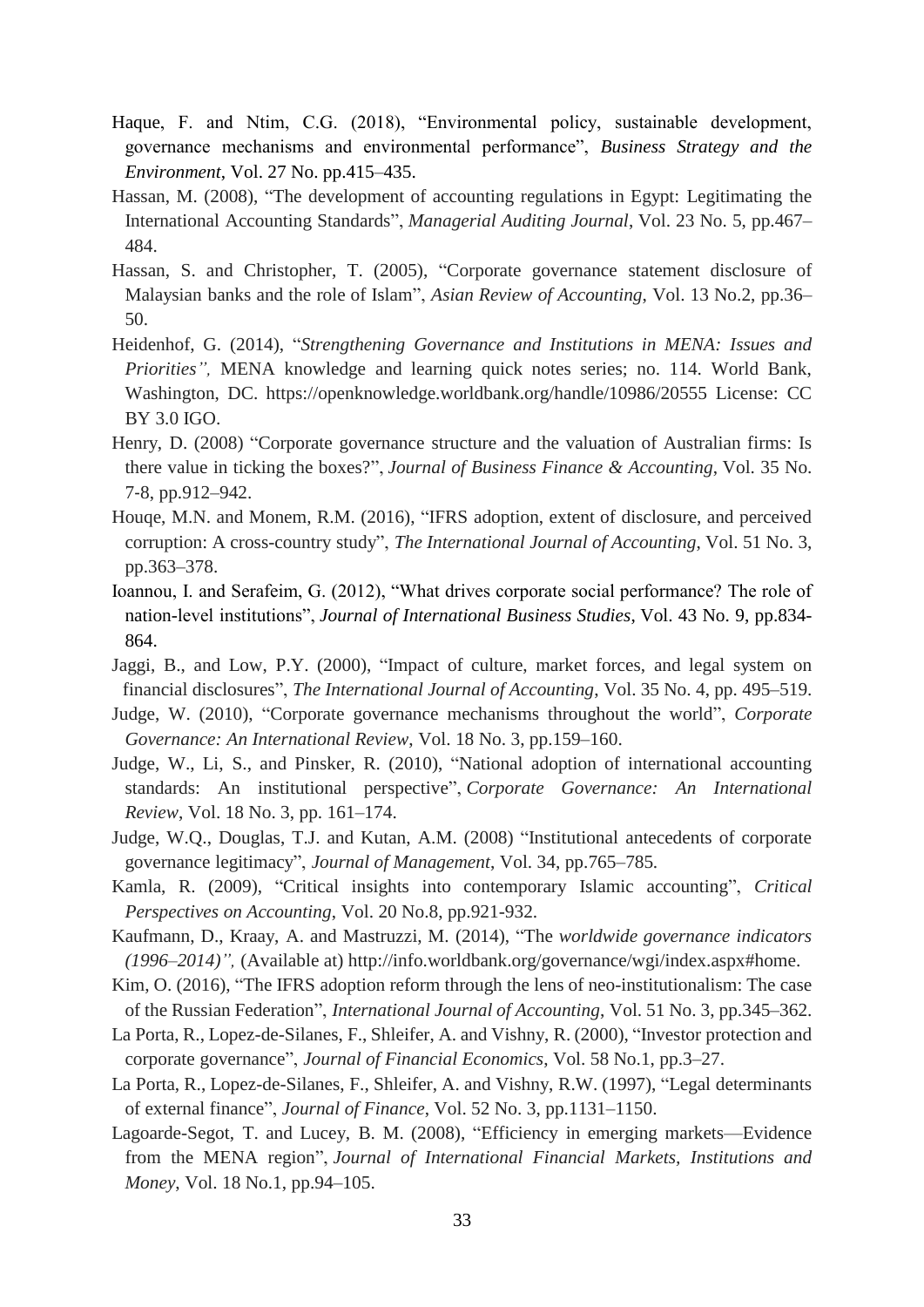- Lewis, M. K. (2006), "Accountability and Islam. *Conference paper presented at 4th International Conference on Accounting and Finance in Transition (ICAFT)"*, 10-12 April, Adelaide, Australia.
- Maali, B., Casson, P. and Napier, C. (2006), "Social reporting by Islamic banks", *Abacus*, Vol. 42 No. 2, pp. 266–289.
- Mateescu, R.A. (2015), "Corporate governance disclosure practices and their determinant factors in European emerging countries", *Journal of Accounting and Management Information Systems*, Vol. 14 No. 1, pp.170–192.
- Md Zaini, S., Samkin, G., Sharma, U., and Davey, H. (2018), "Voluntary disclosure in emerging countries: a literature review", *Journal of Accounting in Emerging Economies*, Vol.8 No*.*1, pp. 29-65.
- Meek, G.K. and Saudagaran, S.M. (1990), "A survey of research on financial reporting in a transnational context", *Journal of Accounting Literature*, Vol. 9, pp.145–182.
- Ntim, C. G., Opong, K.K. and Danbolt, J. (2012a), "The relative value relevance of shareholder versus stakeholder corporate governance disclosure policy reforms in South Africa", *Corporate Governance: An International Review*, Vol. 20 No.1, pp. 84–105.
- Ntim, C. G., Opong, K.K., Danbolt, J. and Thomas, D.A. (2012b), "Voluntary corporate governance disclosures by post-apartheid South African corporations", *Journal of Applied Accounting Research*, Vol. 13 No. 2, pp. 122–144.
- Ntim, C.G. (2016), "Corporate governance, corporate health accounting and firm value: The case of HIV/AIDS disclosures in Sub-Saharan Africa", *International Journal of Accounting*, Vol. 51 No. 2, pp.155-216.
- Ntim, C.G. and Soobaroyen, T. (2013a), "Corporate governance and performance in sSocially responsible corporations: New empirical insights from a neo‐institutional framework", *Corporate Governance: An International Review*, Vol. 21 No. 5, pp.468–494.
- Ntim, C.G. and Soobaroyen, T. (2013b), "Black economic empowerment disclosures by South African listed corporations: The influence of ownership and board characteristics", *Journal of Business Ethics,* Vol. 116 No. 1, pp.121-138.
- Ntim, C.G., Lindop, S., and Thomas, D.A. (2013), "Corporate governance and risk reporting in South Africa: A study of corporate risk disclosures in the pre- and post-2007/2008 global financial crisis period", *International Review of Financial Analysis*, Vol. 30, pp.363-383.
- Ntim, C.G., Soobaroyen, T., and Broad, M.J. (2017), "Governance structures, voluntary disclosures and public accountability: The case of UK higher education institutions", *Accounting, Auditing and Accountability Journal,* Vol. 30 No. 1, pp.65-118.
- Ongena, S. and Sendeniz-Yuncu, I. (2011), "Which firms engage small, foreign, or state banks? And who goes Islamic? Evidence from Turkey", *Journal of Banking & Finance*, Vol. 35 No.12, pp.3213–3224.
- Reverte, C. (2009), "Determinants of corporate social responsibility disclosure ratings by Spanish listed firms", *Journal of Business Ethics*, Vol. 88 No.2, pp.351-366.
- Rice, G. (1999), "Islamic ethics and the implications for business". *Journal of Business Ethics*, Vol. 18 No.4, pp.345–358.
- Safieddine, A. (2009), "Islamic financial institutions and corporate governance: New insights for agency theory", *Corporate Governance: An International Review*, Vol. 17 No.2, pp.142– 158.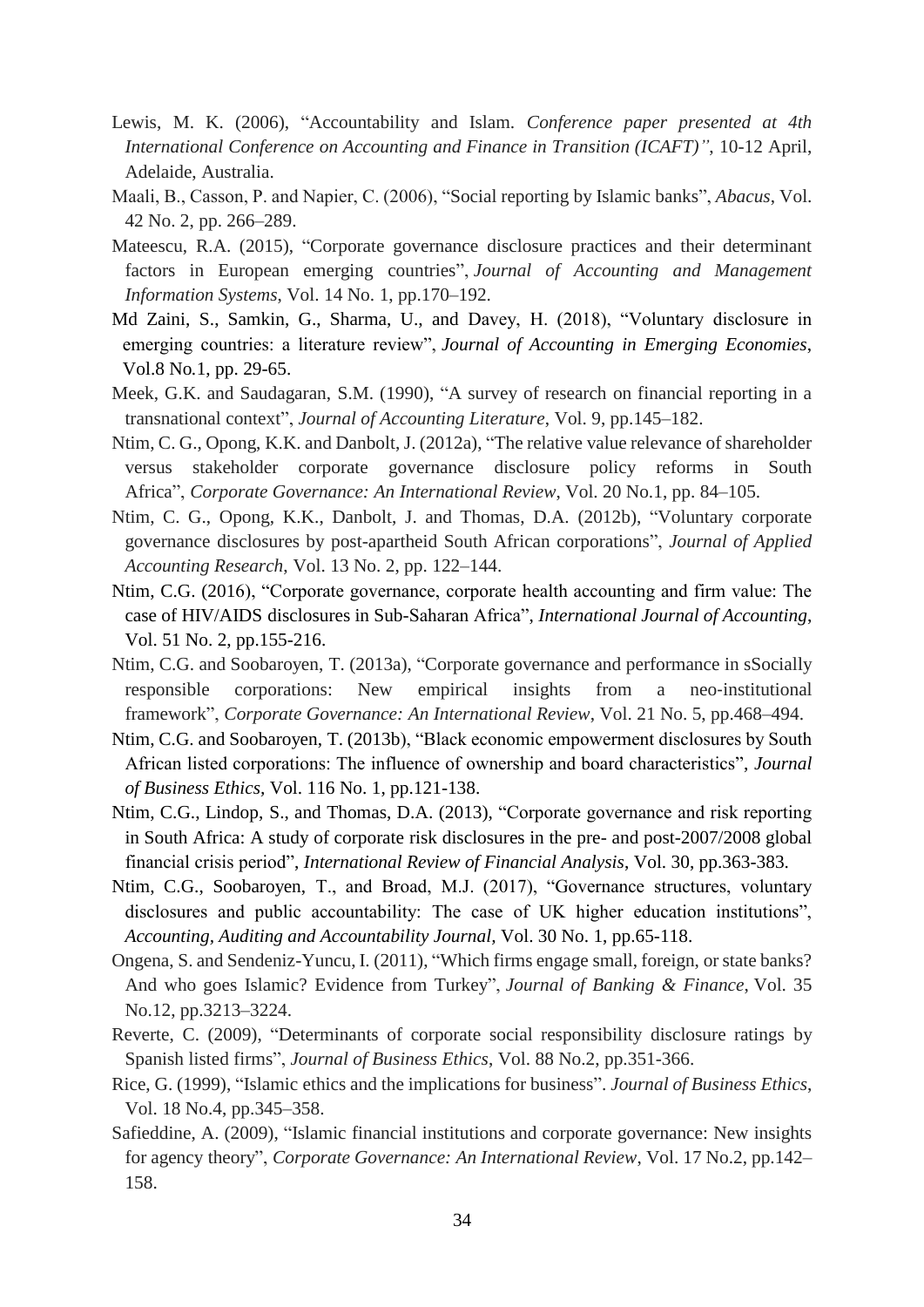- Salter, S. B. (1998), "Corporate financial disclosure in emerging markets: does economic development matter?", *International Journal of Accounting*, Vol. 33 pp. 2, pp.211–234.
- Samaha, K., Dahawy, K., Hussainey, K. and Stapleton, P. (2012), "The extent of corporate governance disclosure and its determinants in a developing market: The case of Egypt", *Advances in Accounting*, Vol. 28 No.1, pp.168–178.
- Scott, W.R. (2001), "Institutions and organizations", 2nd ed. Thousand Oaks, CA: Sage.
- Shahab, Y., Ntim, C.G. and Ullah, F. (2018), "The brighter side of being socially responsible: CSR ratings and financial distress among Chinese state and non-state owned firms", *Applied Economics Letters*, Forthcoming.
- Soobaroyen, T. and Ntim C.G. (2013), "Social and environmental accounting as symbolic and substantive means of legitimation: The case of HIV/AIDS reporting in South Africa", *Accounting Forum,* Vol. 37 No. 2, pp.92-109.
- Suchman, M.C. (1995), "Managing legitimacy: Strategic and institutional approaches" *Academy of Management Review*, Vol. 20 No.3, pp.571–610.
- Sulaiman, M. and Willett, R. (2003), "Using the Hofstede-Gray framework to argue normatively for an extension of Islamic corporate reports", *Malaysian Accounting Review*, Vol. 2 No.1, pp.81–105.
- Tracey, P. (2012), "Religion and organization: A critical review of current trends and future directions", *The Academy of Management Annals*, Vol. 6 No.1, pp. 87–134.
- Tunyi, A.A. and Ntim, C.G. (2016), "Location advantages, governance quality, stock market development and firm characteristics as antecedents of African M&As", *Journal of International Management*, Vol. 22 No.2, pp.147–167.
- UNCTAD (2006), "*2006 Review of the implementation status of corporate governance disclosures",* Report TD/B/COM.2/ISAR/CRP.3 by the UNCTAD secretariat available at UNCTAD.org.
- Wei, Y., Liu, X., Song, H. and Romilly, P. (2001), "Endogenous innovation growth theory and regional income convergence in China", *Journal of International Development*, Vol. 13 No.2, pp.153–168.
- Wooldridge, J.M. (2013) "*Introductory econometrics: A modern approach"*, 5th ed. Australia: South-Western Cengage Learning.
- Yoshikawa, T. and Rasheed, A.A. (2009), "Convergence of corporate governance: Critical review and future directions", *Corporate Governance: An International Review*, Vol. 17 No. 3, pp.388–404.
- Zaman Mir, M., Chatterjee, B. and Shiraz Rahaman, A. (2009), "Culture and corporate voluntary reporting: A comparative exploration of the chairperson's report in India and New Zealand", *Managerial Auditing Journal*, Vol. 24 No.7, pp.639-667.
- Zattoni, A. and Cuomo, F. (2008), "Why adopt codes of good governance? A comparison of institutional and efficiency perspectives", *Corporate Governance: An International Review*, Vol. 16 No. 1, pp.1–15.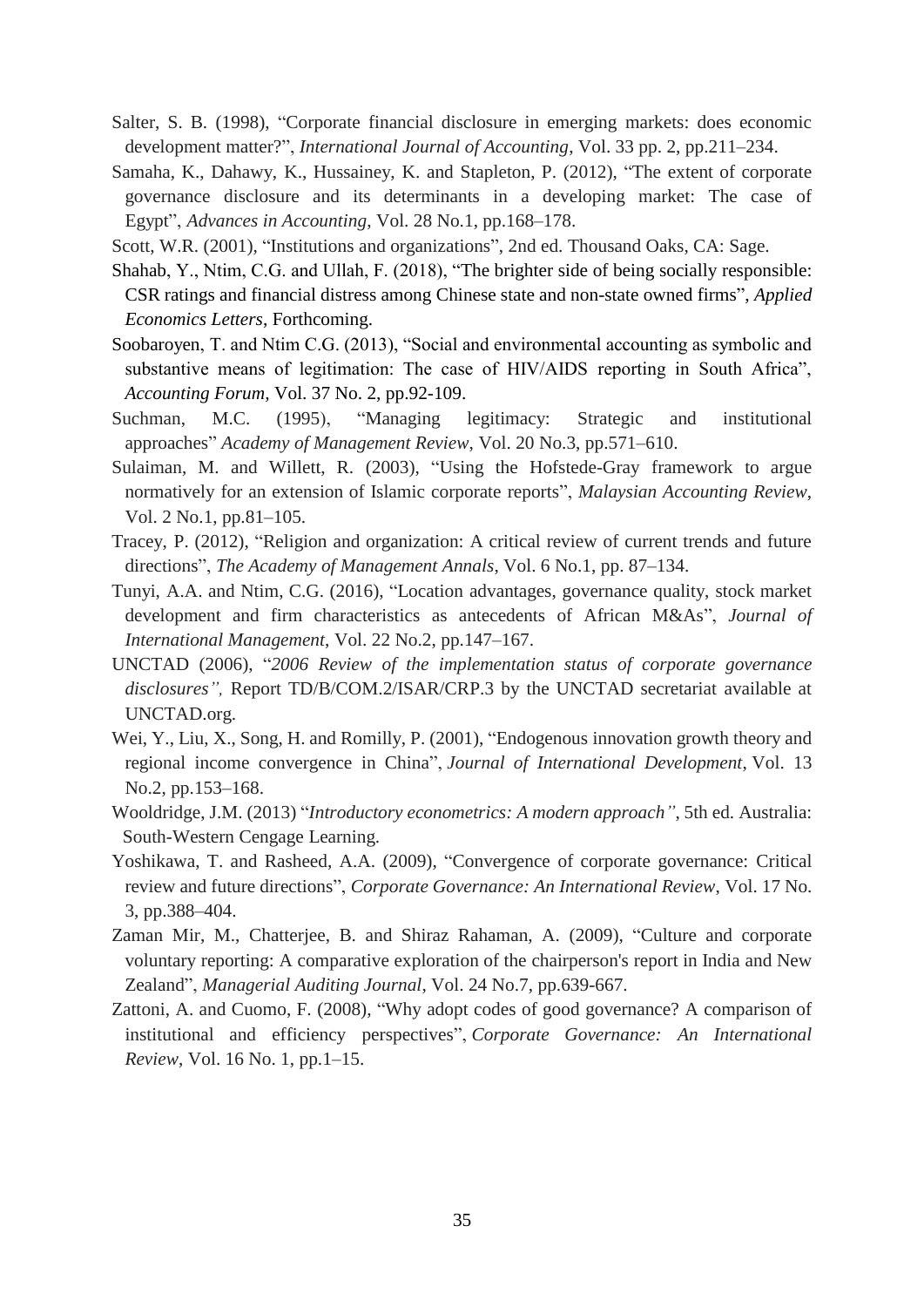| Appendix. Full list of the UNCTAD ISAR corporate governance disclosure benchmark provisions (GIND) |
|----------------------------------------------------------------------------------------------------|
|----------------------------------------------------------------------------------------------------|

| <b>GIND</b> Theme            | Disclosure Item                                                                                            | Range              | Total     |
|------------------------------|------------------------------------------------------------------------------------------------------------|--------------------|-----------|
|                              |                                                                                                            | of                 | score per |
|                              |                                                                                                            | scores             | item      |
| (i) Ownership                | 1. Ownership structure                                                                                     | $0 - 1$            |           |
| structure and<br>exercise of | 2. Process for holding annual general meetings<br>3. Changes in shareholdings                              | $0 - 1$<br>$0 - 1$ |           |
|                              | 4. Control structure                                                                                       | $0 - 1$            |           |
| control rights               | 5. Control and corresponding equity stake                                                                  | $0 - 1$            | 9         |
|                              | 6. Availability and accessibility of meeting agenda                                                        | $0 - 1$            |           |
|                              | 7. Control rights                                                                                          | $0 - 1$            |           |
|                              | 8. Rules and procedures governing the acquisition of corporate control in capital markets                  | $0 - 1$            |           |
|                              | 9. Anti-takeover measures                                                                                  | $0 - 1$            |           |
| (ii) Financial               | 10. Financial and operating results                                                                        | $0 - 1$            |           |
| transparency                 | 11. Critical accounting estimates                                                                          | $0 - 1$            |           |
|                              | 12. Nature, type and elements of related-party transactions                                                | $0 - 1$            |           |
|                              | 13. Company objectives                                                                                     | $0 - 1$            | 8         |
|                              | 14. Impact of alternative accounting decisions                                                             | $0 - 1$            |           |
|                              | 15. The decision-making process for approving transactions with related parties                            | $0 - 1$            |           |
|                              | 16. Rules and procedures governing extraordinary transactions                                              | $0 - 1$            |           |
|                              | 17. Board's responsibilities regarding financial communications                                            | $0 - 1$            |           |
| (iii) Auditing               | 18. Process for interaction with internal auditors                                                         | $0 - 1$            |           |
|                              | 19. Process for interaction with external auditors                                                         | $0 - 1$            |           |
|                              | 20. Process for appointment of external auditors                                                           | $0 - 1$            |           |
|                              | 21. Process for appointment of internal auditors/scope of work and responsibilities                        | $0 - 1$            |           |
|                              | 22. Board confidence in independence and integrity of external auditors                                    | $0 - 1$            | 9         |
|                              | 23. Internal control systems                                                                               | $0 - 1$            |           |
|                              | 24. Duration of current auditors                                                                           | $0 - 1$            |           |
|                              | 25. Rotation of audit partners                                                                             | $0 - 1$            |           |
|                              | 26. Auditors' involvement in non-audit work and the fees paid to the auditors                              | $0 - 1$            |           |
| (iv) Corporate               | 27. Policy and performance in connection with environmental and social responsibility                      | $0 - 1$            |           |
| responsibility               | 28. Impact of environmental and social responsibility policies on the firm's sustainability                | $0 - 1$            |           |
| and                          | 29. A code of ethics for the board and waivers to the ethics code                                          | $0 - 1$            |           |
| compliance                   | 30. A code of ethics for all company employees                                                             | $0 - 1$            | 7         |
|                              | 31. Policy on "whistle blower" protection for all employees                                                | $0 - 1$            |           |
|                              | 32. Mechanisms protecting the rights of other stakeholders in business                                     | $0 - 1$            |           |
|                              | 33. The role of employees in corporate governance                                                          | $0 - 1$            |           |
| (v) Board and                | 34. Governance structures, such as committees and other mechanisms to prevent conflict of                  | $0 - 1$            |           |
| management                   | interest                                                                                                   |                    |           |
| structure and                | 35. "Checks and balances" mechanisms                                                                       | $0 - 1$            |           |
| process                      | 36. Composition of board of directors (executives and non-executives)                                      | $0 - 1$            |           |
|                              | 37. Composition and function of governance committee structures                                            | $0 - 1$            |           |
|                              | 38. Role and functions of the board of directors                                                           | $0 - 1$            |           |
|                              | 39. Risk management objectives, system and activities                                                      | $0-1$              |           |
|                              | 40. Qualifications and biographical information on board members                                           | $0 - 1$            |           |
|                              | 41. Material interests of members of the board and management                                              | $0 - 1$            |           |
|                              | 42. Existence of plan of succession                                                                        | $0-1$              |           |
|                              | 43. Duration of director's contracts                                                                       | $0-1$              | 18        |
|                              | 44. Compensation policy for senior executives departing the firm as a result of a merger or<br>acquisition | $0 - 1$            |           |
|                              | 45. Determination and composition of directors' remuneration                                               | $0-1$              |           |
|                              | 46. Independence of the board of directors                                                                 | $0 - 1$            |           |
|                              |                                                                                                            |                    |           |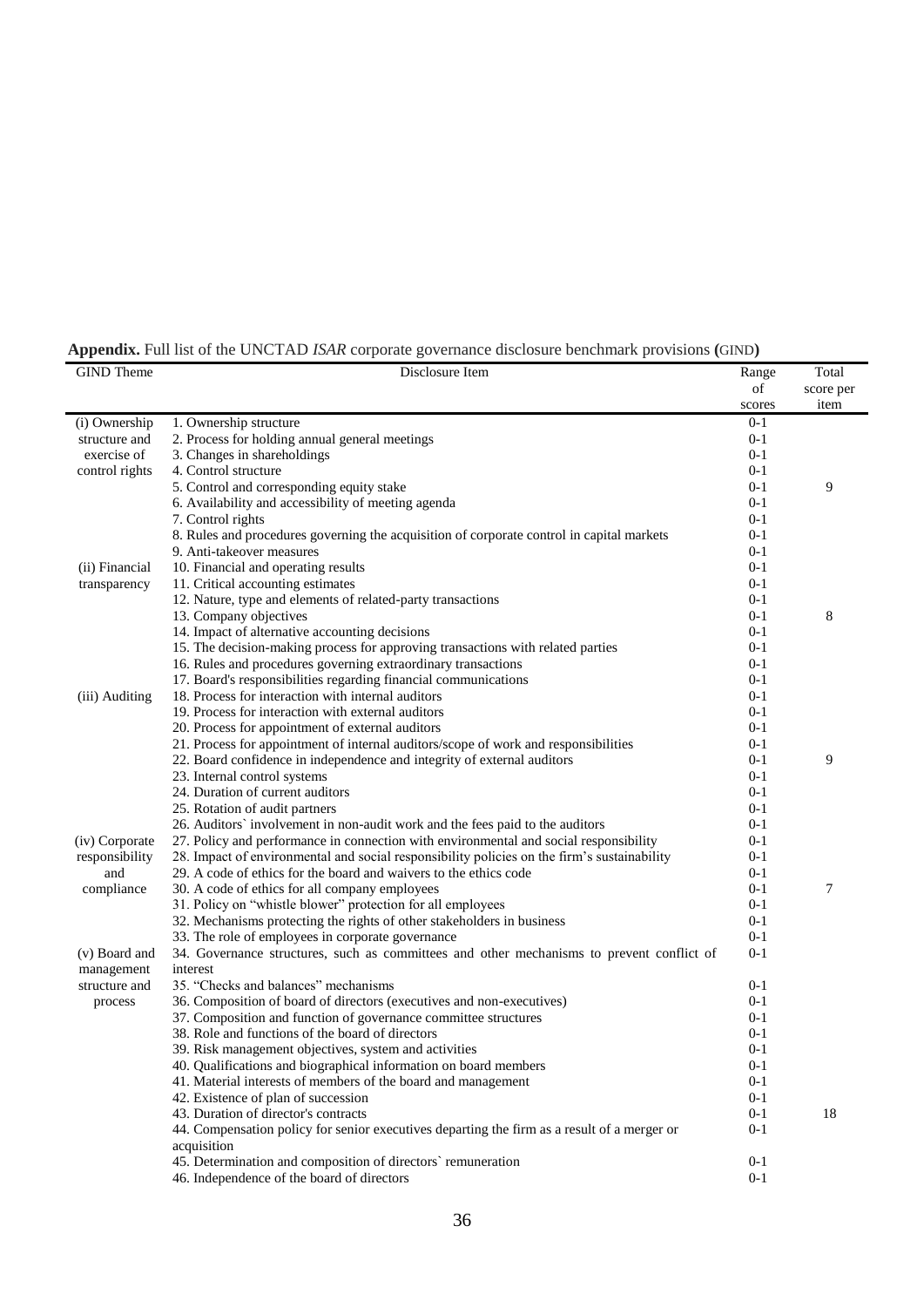| Total | 51 GIND Items                                                                           |         |  |
|-------|-----------------------------------------------------------------------------------------|---------|--|
|       | 51. Performance evaluation process                                                      | $0 - 1$ |  |
|       | 50. Availability and use of advisorship facility during reporting period                | $0-1$   |  |
|       | 49. Professional development and training activities                                    | $0-1$   |  |
|       | 48. Existence of procedure(s) for addressing conflicts of interest among board members  | $0-1$   |  |
|       | 47. Number of outside board and management position directorships held by the directors | $0-1$   |  |

#### **Scoring procedure**

0: If a particular corporate governance item is not disclosed.

1: If a particular corporate governance item is disclosed.

## **Table1.** Summary of variables and measures

|                          | <b>Dependent variables</b>                                                                                        |
|--------------------------|-------------------------------------------------------------------------------------------------------------------|
| <b>GIND</b>              | Corporate governance (CG) compliance and disclosure index contains 51 CG provisions using the CG                  |
|                          | benchmark of the United Nations Conference Trade and Development (UNCTAD 2006)'s guidance on good                 |
|                          | practice in CG disclosure, that takes a value of 1 if each of the CG provisions is disclosed, 0 otherwise; scaled |
|                          | to a value between 0 and 100%.                                                                                    |
| <b>OSH</b>               | Sub-index of GIND related to ownership structure and exercise of control rights consisting of 9 provisions that   |
|                          | take a value of 1 if each of the 9 provisions is disclosed 0 otherwise; scaled to a value between 0 and 100%.     |
| <b>TCY</b>               | Sub-index of GIND related to financial transparency consisting of 8 provisions that takes a value of 1 if each of |
|                          | the 8 provisions is disclosed 0 otherwise; scaled to a value between 0 and 100%.                                  |
| <b>AUD</b>               | Sub-index of GIND related to auditing consisting of 9 provisions that takes a value of 1 if each of the 9         |
|                          | provisions is disclosed 0 otherwise; scaled to a value between 0 and 100%.                                        |
| <b>RTY</b>               |                                                                                                                   |
|                          | Sub-index of GIND related to corporate responsibility and compliance consisting of 7 provisions that takes a      |
|                          | value of 1 if each of the 7 provisions is disclosed 0 otherwise; scaled to a value between 0 and 100%.            |
| <b>BMS</b>               | Sub-index of GIND related to board and management structure and process consisting of 18 provisions that          |
|                          | takes a value of 1 if each of the 18 provisions is disclosed 0 otherwise; scaled to a value between 0 and 100%.   |
|                          | <b>Independent variables</b>                                                                                      |
| <b>FIVI</b>              | Firm Islamic values index contains 3 provisions (whether a narrative regarding the fact that the firm's funds and |
|                          | loans are on the basis of interest-free is disclosed, whether the firm discloses any Islamic and conventional     |
|                          | finance separately, and whether a narrative regarding the appropriate calculation and payment of the Islamic      |
|                          | religious tax "zakah" for the financial year is disclosed) that takes a value of 1 if each of the provisions is   |
|                          | disclosed, 0 otherwise; scaled to a value between 0 and 100%.                                                     |
| <b>GIEI</b>              | Global Islamic economy indicator, developed by Thomson Reuters in collaboration with the Dubai Islamic            |
|                          | Economy Development Centre, measures the development of the global Islamic economy across its multiple            |
|                          | sectors (averaged for the period of analysis).                                                                    |
| <b>NGI</b>               | National Governance Index which is constructed by principal components analysis to combine the six indices        |
|                          | (Rule of law, government effectiveness, control of corruption, voice and accountability, political stability, and |
|                          | regulatory quality).                                                                                              |
| <b>GDP</b>               | Gross domestic product growth (annual %).                                                                         |
| <b>INFL</b>              | Inflation rate, average consumer prices.                                                                          |
| <b>Control variables</b> |                                                                                                                   |
| <b>BRDS</b>              | Natural log of the total number of directors on the board of directors.                                           |
| <b>BDIV</b>              | The percentage of the total number of women and ethnic minority (non-Arab) directors to the total number of       |
|                          | board members.                                                                                                    |
| <b>UBL</b>               | A dummy variable that takes a value of 1 if the roles of chairperson and CEO of firm are combined at the end      |
|                          | of its financial year, 0 otherwise.                                                                               |
| <b>DSHR</b>              | Percentage of shares held by director.                                                                            |
| <b>BSHR</b>              | Percentage of shares held by shareholders with at least 5% of the total firm shareholdings.                       |
| <b>LNTA</b>              | Natural log of the book value of the total assets of a firm.                                                      |
| AGE                      | Natural log of the total number of years since a company was established.                                         |
| <b>SGR</b>               | The percentage of current year's sales minus previous year's sales divided by previous year's sales               |
| LV                       | The percentage of total debt divided by total assets.                                                             |
| <b>ROA</b>               | Percentage of operating profit to total assets at the end of its financial year                                   |
| <b>AFSIZ</b>             | A dummy variable that takes a value of 1 if a firm is audited by a Big 4 audit firm (PricewaterhouseCoopers,      |
|                          | Deloitte & Touche, Ernst & Young, and KPMG), 0 otherwise.                                                         |
| <b>DYER</b>              | Dummies for the years 2009 to 2014 inclusive.                                                                     |
| <b>DIND</b>              | Dummies for each of the eight main industries: basic materials; oil and gas; industrial; customer goods; customer |
|                          |                                                                                                                   |
|                          | services; health care; technology and telecommunication.                                                          |
| <b>DCOU</b>              | Dummies for each of the five countries                                                                            |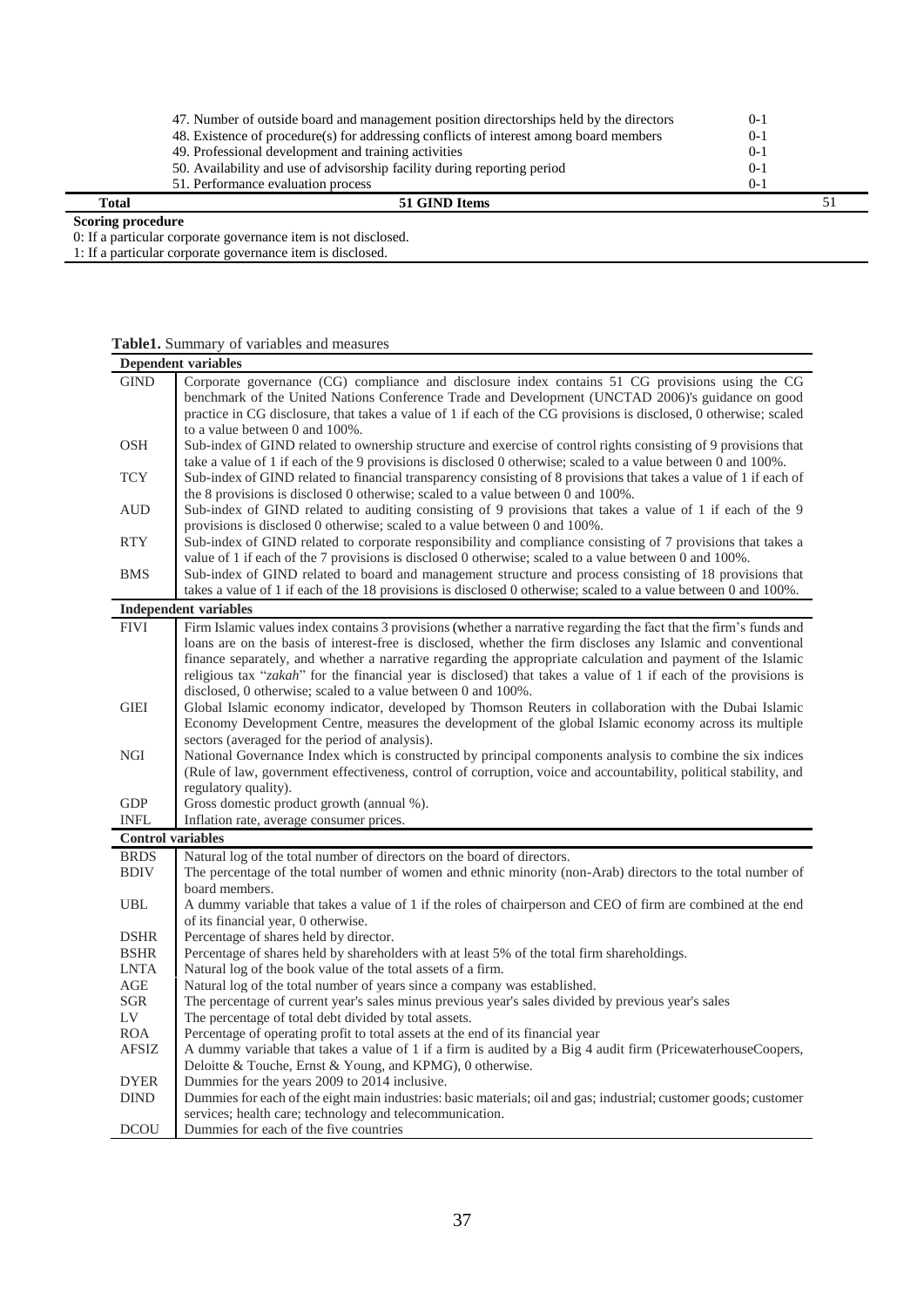| <b>Variables</b>                                                | Mean           | Median           | <b>STD</b> | <b>Minimum</b>   | <b>Maximum</b> |  |  |
|-----------------------------------------------------------------|----------------|------------------|------------|------------------|----------------|--|--|
| Panel A: The GIND based on all 600 MENA firms year observations |                |                  |            |                  |                |  |  |
| GIND %                                                          | 56.45          | 56.86            | 11.59      | 31.37            | 84.31          |  |  |
| OSH%                                                            | 63.31          | 66.67            | 11.77      | 22.22            | 100.00         |  |  |
| TCY%                                                            | 74.12          | 75.00            | 13.03      | 37.50            | 100.00         |  |  |
| AUD%                                                            | 53.70          | 55.56            | 22.24      | $\boldsymbol{0}$ | 100.00         |  |  |
| RTY%                                                            | 26.76          | 14.29            | 21.59      | $\overline{0}$   | 85.71          |  |  |
| BMS%                                                            | 58.09          | 61.11            | 15.58      | 22.22            | 88.89          |  |  |
| <b>Panel B: Independent variables</b>                           |                |                  |            |                  |                |  |  |
| FIVI%                                                           | 18.22          | $\boldsymbol{0}$ | 31.55      | $\boldsymbol{0}$ | 100.00         |  |  |
| GIEI%                                                           | 45.64          | 47.71            | 13.34      | 27.15            | 67.51          |  |  |
| <b>NGI</b>                                                      | $\overline{0}$ | 8.98             | 213.56     | $-473.28$        | 357.26         |  |  |
| ${\rm GDP}\%$                                                   | 3.46           | 3.30             | 2.58       | $-5.20$          | 10.00          |  |  |
| INFL%                                                           | 179.70         | 149.43           | 59.92      | 110.50           | 316.99         |  |  |
| <b>Panel C: Control Variables</b>                               |                |                  |            |                  |                |  |  |
| <b>BRDS</b>                                                     | 8.52           | 9.00             | 2.59       | 4.00             | 19.00          |  |  |
| BDIV%                                                           | 7.88           | $\boldsymbol{0}$ | 14.34      | $\boldsymbol{0}$ | 69.23          |  |  |
| UBL%                                                            | 21.00          | $\overline{0}$   | 40.90      | $\overline{0}$   | 100.00         |  |  |
| DSHR%                                                           | 44.94          | 47.89            | 27.90      | $\overline{0}$   | 98.92          |  |  |
| BSHR%                                                           | 55.88          | 59.49            | 23.39      | 5.00             | 98.92          |  |  |
| $LNTA$ (\$m)                                                    | 2089.75        | 184.45           | 5728.52    | 3.45             | 35222.66       |  |  |
| AGE                                                             | 21.84          | 20.00            | 10.06      | 1.00             | 47.00          |  |  |
| SGR%                                                            | 9.06           | 6.01             | 45.46      | $-92.59$         | 594.06         |  |  |
| LV%                                                             | 20.38          | 17.99            | 17.65      | $\boldsymbol{0}$ | 69.75          |  |  |
| ROA%                                                            | 6.56           | 6.11             | 7.76       | $-32.09$         | 31.03          |  |  |

**Table 2.** Summary of descriptive statistics of the GIND, independent and control variables for all sampled firms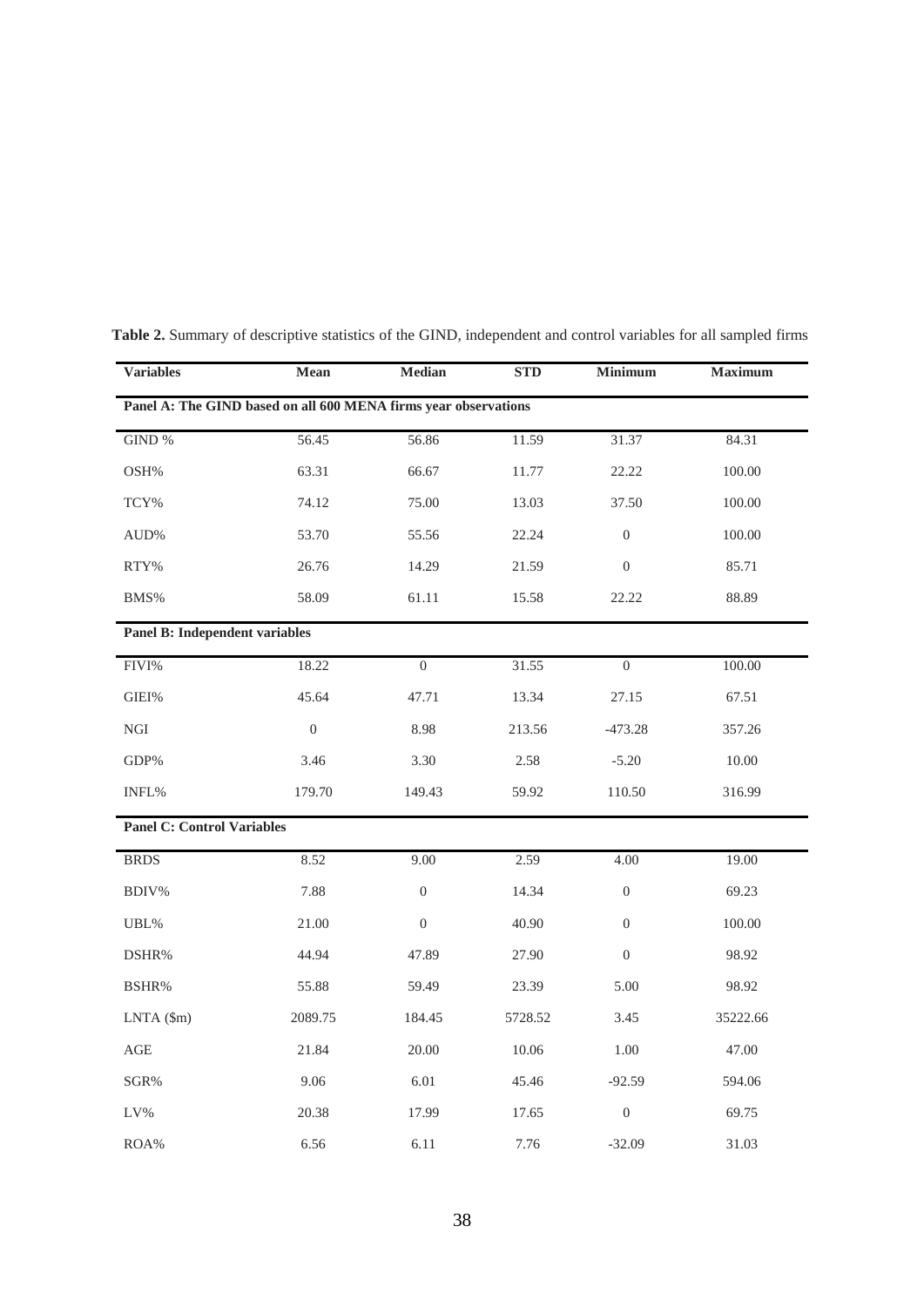| AFSIZ% | 59.00 | 100.00 | 49.30 | 100.00 |
|--------|-------|--------|-------|--------|
|        |       |        |       |        |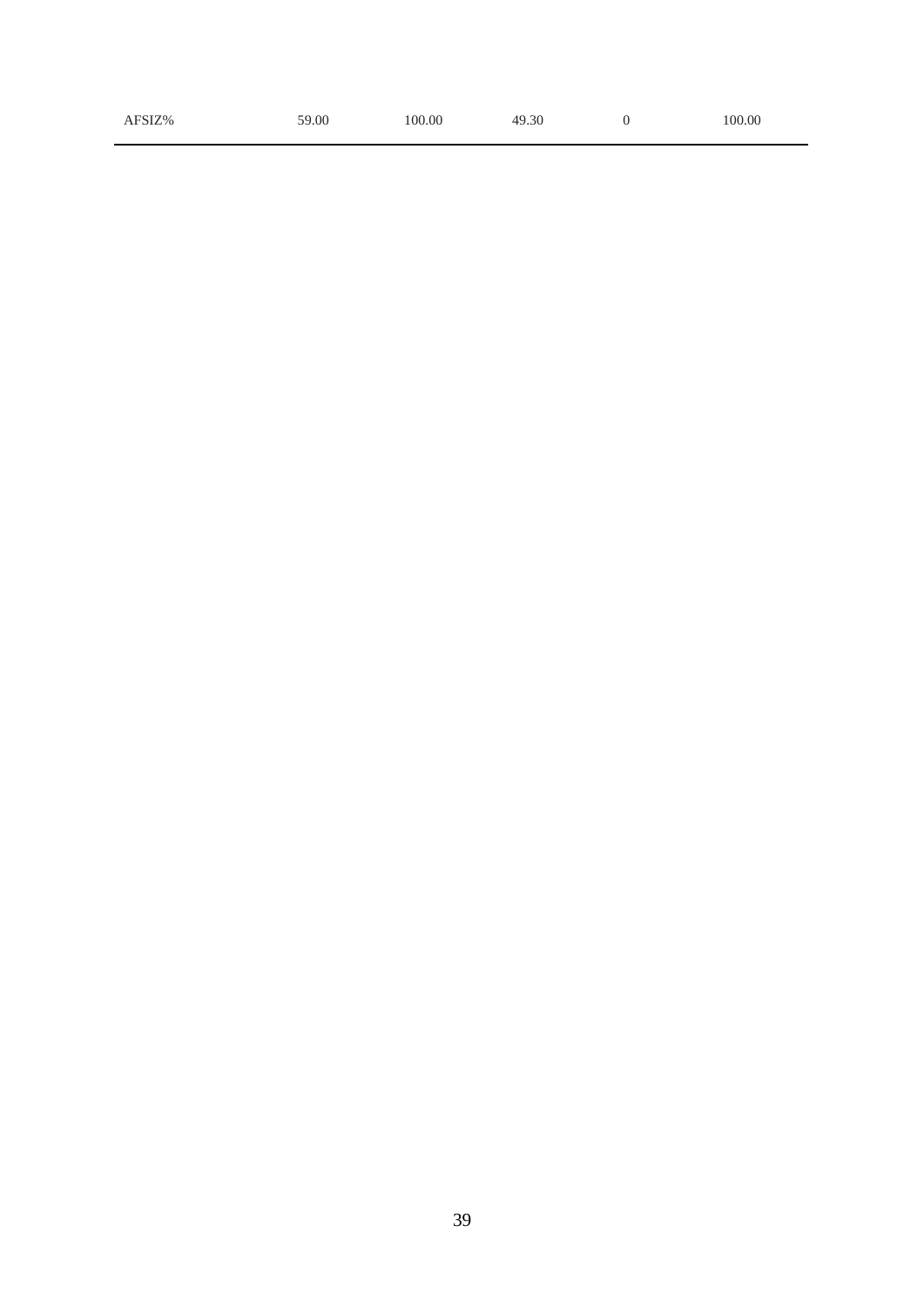**Table 3.** Pearson and Spearman correlation matrices of all variables

|              | <b>GIND</b> | <b>FIVI</b> | GIEI       | <b>NGI</b>  | GDP        | <b>INFL</b> | <b>BRDS</b> | <b>BDIV</b> | UBL         | <b>DSHR</b> | BSHR        | <b>LNTA</b> | AGE        | <b>SGR</b> | LV         | <b>ROA</b> | <b>AFSIZ</b> |
|--------------|-------------|-------------|------------|-------------|------------|-------------|-------------|-------------|-------------|-------------|-------------|-------------|------------|------------|------------|------------|--------------|
| <b>GIND</b>  |             | $.261***$   | .694***    | $.524***$   | $.220***$  | .053        | $-0.052$    | .034        | $-.501***$  | $-.137***$  | $-0.014$    | $.464***$   | $-124***$  | $.084**$   | $144***$   | $119***$   | $.420***$    |
| <b>FIVI</b>  | .285***     |             | $.349***$  | $-.203***$  | $.126***$  | $-.507***$  | $.104**$    | $-.188***$  | $-.231***$  | $-.274***$  | $-0.265***$ | 309***      | $-.171***$ | 135***     | 151***     |            | $.146***$    |
| <b>GIEI</b>  | $.681***$   | $.119***$   |            | $.697***$   | $.172***$  | $-.076*$    | $-.184***$  | $-.210***$  | $-0.554***$ | $-.354***$  | $-.137***$  | $.371***$   | .057       | .046       | .059       | $-.026$    | $.242***$    |
| <b>NGI</b>   | $.553***$   | $-.059$     | $.862***$  |             | $.202***$  | $.136***$   | $-.271***$  | $-.009$     | $-443***$   | $-.128***$  | .057        | .028        | $.089**$   | $-.061$    | $-.003$    | .065       | $.156***$    |
| <b>GDP</b>   | $.117***$   | $.185***$   | $-.044$    | .020        |            | $-0.253***$ | $-.091**$   | $.070*$     | $-.152***$  | $-.062$     | $-.018$     | .010        | $-.050$    | $-.007$    | .034       | $.091**$   | .053         |
| <b>INFL</b>  | .024        | $-404***$   | $.085**$   | $-.171***$  | $-.277***$ |             | $.083**$    | $.077*$     | $.121**$    | $.255***$   | $300***$    | $.184***$   | $.206***$  | .065       | $-.030$    | $-.025$    | $.109***$    |
| <b>BRDS</b>  | $-.033$     | $.117***$   | $-.204***$ | $-.276***$  | $-.025$    | $.184***$   |             | .054        | $.243***$   | $.093**$    | $-.098**$   | $.355***$   | $-.005$    | .099**     | .016       | $.077*$    | $.150***$    |
| <b>BDIV</b>  | .055        | $-.190***$  | $-164***$  | $-.045$     | .059       | $-.031$     | .062        |             | .039        | $308***$    | .281***     | $-.047$     | $-134***$  | $-.021$    | .006       | $.186***$  | $.163***$    |
| UBL          | $-.500***$  | $-.222***$  | $-.531***$ | $-479***$   | $-.054$    | $.160***$   | $.249***$   | $-.003$     |             | $.068*$     | $-.017$     | $-196***$   | .067       | .013       | $-.087**$  | $-.012$    | $-.296***$   |
| <b>DSHR</b>  | $-155***$   | $-.243***$  | $-.292***$ | $-0.215***$ | $-.042$    | .199***     | $.107***$   | $.323***$   | $.072*$     |             | 709***      | $.125**$    | $-143***$  | $105***$   | $.078*$    | 255***     | $.154***$    |
| <b>BSHR</b>  | $-.007$     | $-.247***$  | $-.054$    | $-.008$     | $-.048$    | $.240***$   | $-.067$     | $.279***$   | $-.018$     | $.710***$   |             | $.143***$   | $-.113***$ | .067       | .037       | $.238***$  | .178***      |
| <b>LNTA</b>  | .454***     | $.372***$   | $.304***$  | .050        | .010       | $.245***$   | $.352***$   | $-.029$     | $-.204***$  | $.137***$   | $.169***$   |             | $-0.091**$ | $.156***$  | $.298***$  | .066       | $.482***$    |
| AGE          | $-.172***$  | $-.248***$  | .001       | .010        | $-.043$    | .184***     | $-.030$     | $-.101**$   | $.117***$   | $-0.082**$  | $-.070*$    | $-.217***$  |            | $-.081**$  | $-.226***$ | $-.077*$   | $-.088**$    |
| <b>SGR</b>   | $.079*$     | $.135***$   | .023       | $-.072*$    | .012       | $.068*$     | $.094**$    | $-.013$     | .012        | $.113***$   | $.094**$    | $.172***$   | $-.121***$ |            | .036       | $.290***$  | $.104**$     |
| LV           | $.141***$   | 173***      | .034       | $-.010$     | .028       | .004        | .026        | .028        | $-080**$    | .063        | .057        | $.329***$   | $-.282***$ | .047       |            | $-169***$  | $.225***$    |
| <b>ROA</b>   | 098**       | .010        | $-.018$    | .043        | .055       | $-.081**$   | $.086**$    | $177***$    | .001        | $.233***$   | $.258***$   | .053        | $-.030$    | $.274***$  | $-.209***$ |            | $174***$     |
| <b>AFSIZ</b> | .421***     | $.201***$   | $.233***$  | $.146***$   | .016       | .098**      | $.135***$   | .181***     | $-0.296***$ | $.145***$   | $.200***$   | $.482***$   | $-123***$  | $110***$   | .212***    | $.158***$  |              |

See Table 1 for variable definitions.

 $N = 600$  for all variables.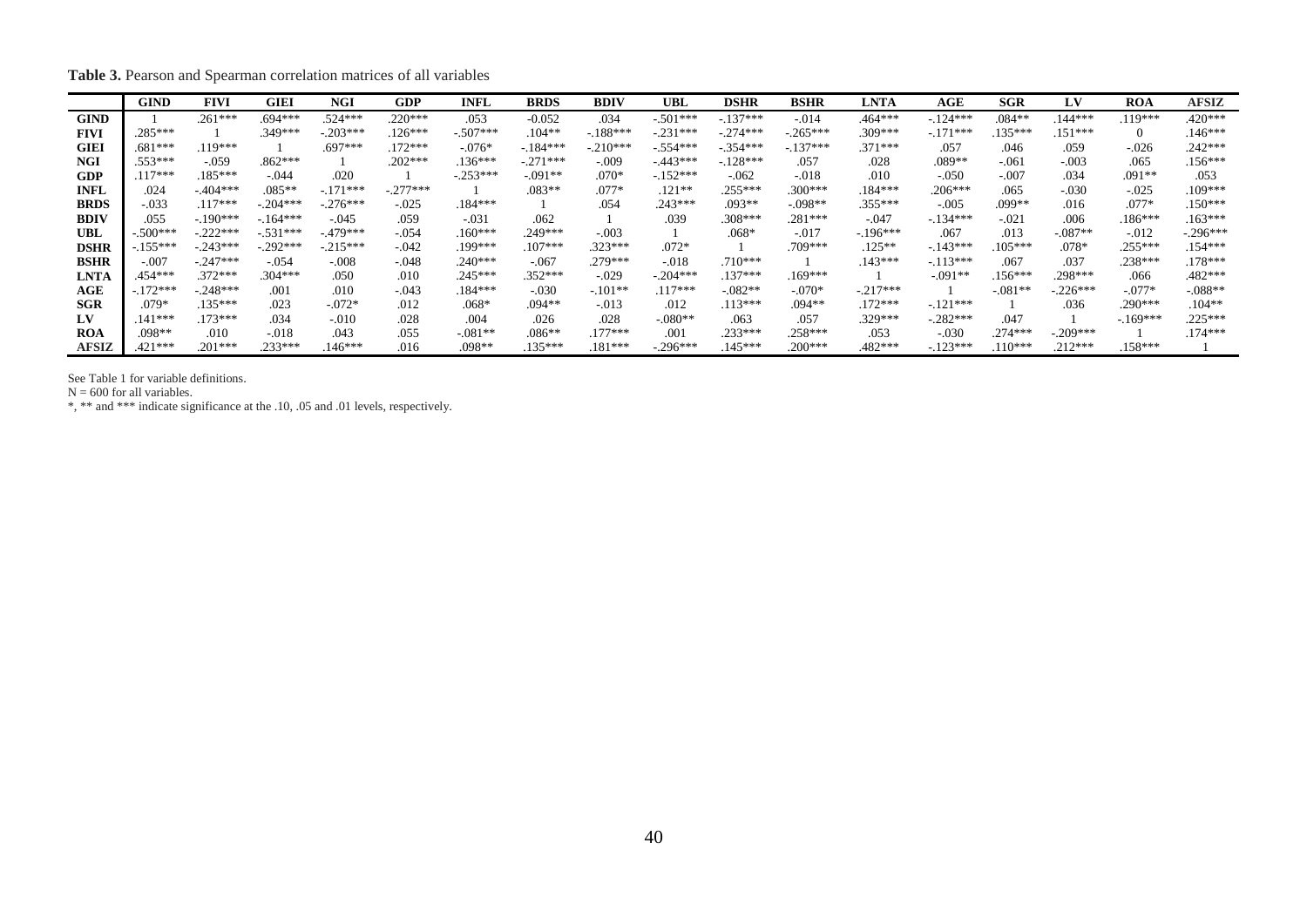|                              |             |                          | Dependent variable |                          |             |
|------------------------------|-------------|--------------------------|--------------------|--------------------------|-------------|
|                              | <b>GIND</b> | <b>GIND</b>              | <b>GIND</b>        | <b>GIND</b>              | <b>GIND</b> |
| (Model)                      | (1)         | (2)                      | (3)                | (4)                      | (5)         |
| <b>Independent variables</b> |             |                          |                    |                          |             |
| <b>FIVI</b>                  | $0.045***$  | $\overline{\phantom{a}}$ | $\frac{1}{2}$      | $\overline{\phantom{a}}$ | $0.048***$  |
|                              | (0.006)     |                          |                    |                          | (0.003)     |
| <b>GIEI</b>                  |             | $0.342***$               |                    |                          |             |
|                              |             | (0.000)                  |                    |                          |             |
| <b>NGI</b>                   |             | ÷,                       | $0.029***$         |                          | $0.013***$  |
|                              |             |                          | (0.000)            |                          | (0.000)     |
| <b>GDP</b>                   |             |                          |                    | $0.407***$               | $0.327***$  |
|                              |             |                          |                    | (0.000)                  | (0.004)     |
| <b>INFL</b>                  |             |                          |                    | $0.055***$               | $0.050***$  |
|                              |             |                          |                    | (0.000)                  | (0.000)     |
| <b>Control Variables</b>     |             |                          |                    |                          |             |
| <b>BRDS</b>                  | 0.008       | 0.013                    | 0.011              | 0.012                    | 0.008       |
|                              | (0.473)     | (0.252)                  | (0.359)            | (0.312)                  | (0.514)     |
| <b>BDIV</b>                  | $0.124***$  | $0.111***$               | $0.094***$         | $0.111***$               | $0.122***$  |
|                              | (0.000)     | (0.000)                  | (0.002)            | (0.000)                  | (0.000)     |
| <b>UBL</b>                   | $-0.017*$   | $-0.017*$                | $-0.026***$        | $-0.017*$                | $-0.017*$   |
|                              | (0.059)     | (0.058)                  | (0.004)            | (0.063)                  | (0.052)     |
| <b>DSHR</b>                  | $-0.037**$  | $-0.036**$               | $-0.045***$        | $-0.037**$               | $-0.037**$  |
|                              | (0.021)     | (0.023)                  | (0.005)            | (0.019)                  | (0.020)     |
| <b>BSHR</b>                  | $-0.026$    | $-0.025$                 | $-0.022$           | $-0.022$                 | $-0.027$    |
|                              | (0.136)     | (0.155)                  | (0.211)            | (0.204)                  | (0.119)     |
| <b>LNTA</b>                  | $0.008***$  | $0.008***$               | $0.009***$         | $0.008***$               | $0.008***$  |
|                              | (0.002)     | (0.002)                  | (0.001)            | (0.001)                  | (0.002)     |
| AGE                          | $-0.015***$ | $-0.016***$              | $-0.016**$         | $-0.015***$              | $-0.016***$ |
|                              | (0.007)     | (0.005)                  | (0.006)            | (0.007)                  | (0.005)     |
| <b>SGR</b>                   | $-0.003$    | $-0.003$                 | $-0.000$           | $-0.003$                 | $-0.002$    |
|                              | (0.612)     | (0.674)                  | (0.955)            | (0.660)                  | (0.770)     |
| LV                           | 0.022       | 0.025                    | 0.027              | 0.021                    | 0.019       |
|                              | (0.256)     | (0.192)                  | (0.163)            | (0.260)                  | (0.312)     |
| <b>ROA</b>                   | $0.108***$  | $0.115***$               | $0.103**$          | $0.110***$               | $0.102**$   |
|                              | (0.008)     | (0.005)                  | (0.013)            | (0.007)                  | (0.012)     |
| <b>AFSIZ</b>                 | $0.024***$  | $0.027***$               | $0.027***$         | $0.028***$               | $0.024***$  |
|                              | (0.000)     | (0.000)                  | (0.000)            | (0.000)                  | (0.000)     |
| <b>DYER</b>                  | Included    | Included                 | Included           | Included                 | Included    |
| <b>DIND</b>                  | Included    | Included                 | Included           | Included                 | Included    |
| <b>DCOU</b>                  | Included    | Included                 | Included           | Included                 | Included    |
| Constant                     | $0.554***$  | $0.473***$               | $0.608***$         | $0.540***$               | $0.541***$  |
| D. Watson                    | 2.026       | 2.087                    | 2.071              | 2.099                    | 2.083       |
| F-value                      | 50.05***    | 51.01***                 | 48.62***           | 49.66***                 | 48.27***    |
| Adjusted $\mathbb{R}^2$      | 69.63%      | 69.27%                   | 67.68%             | 69.46%                   | 70.31%      |
| No. of ob.                   | 600         | 600                      | 600                | 600                      | 600         |

**Table 4.** Antecedents of corporate governance compliance and disclosure (GIND)

See Table 1 for variable definitions.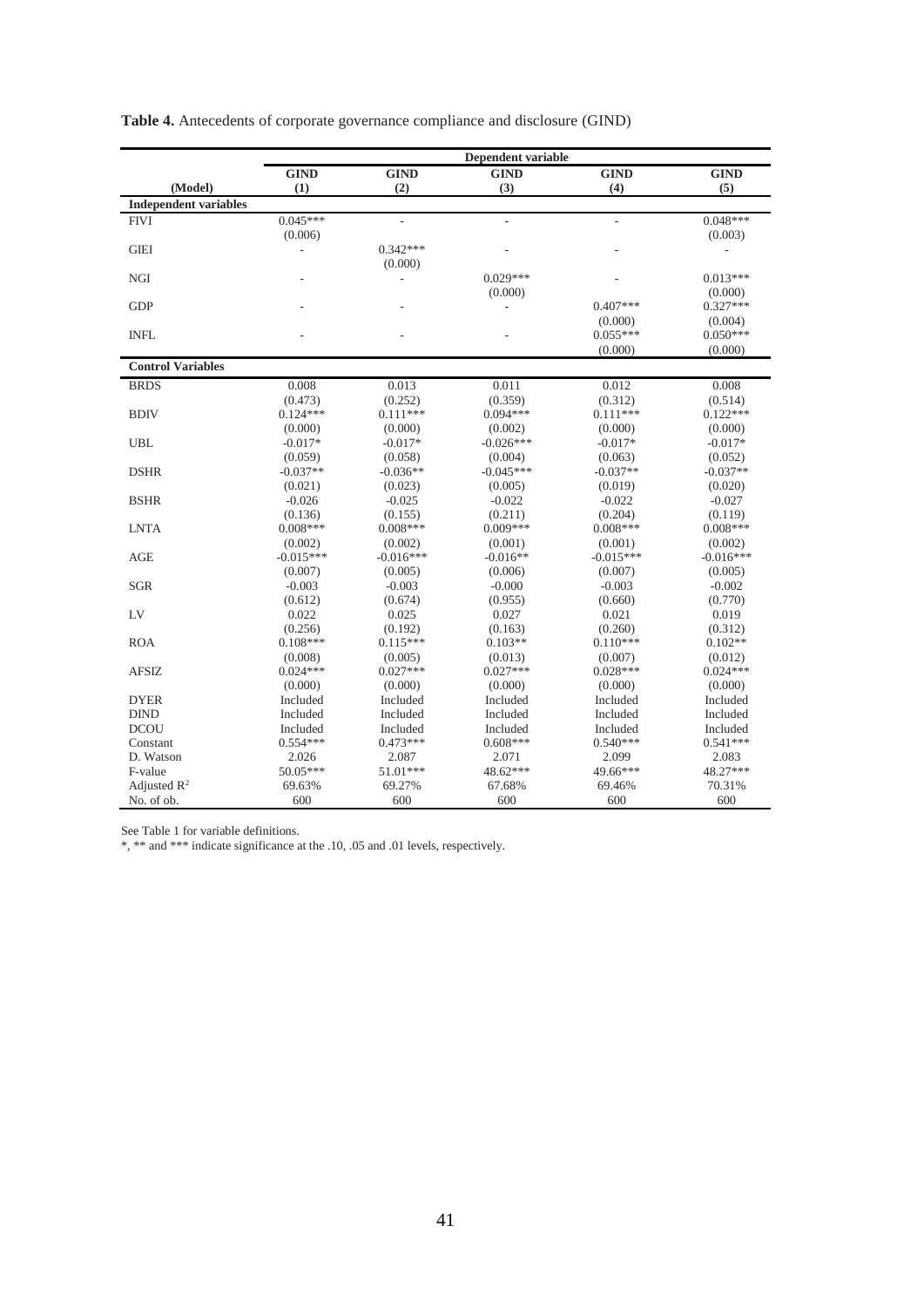|                              |             |             | <b>Dependent variables</b> |             |             |
|------------------------------|-------------|-------------|----------------------------|-------------|-------------|
|                              | <b>OSH</b>  | <b>TCY</b>  | <b>AUD</b>                 | <b>RTY</b>  | <b>BMS</b>  |
| (Models)                     | (1)         | (2)         | (3)                        | (4)         | (5)         |
| <b>Independent variables</b> |             |             |                            |             |             |
| <b>FIVI</b>                  | 0.034       | 0.029       | $0.064**$                  | $0.219***$  | $0.069***$  |
|                              | (0.161)     | (0.205)     | (0.035)                    | (0.000)     | (0.003)     |
| <b>NGI</b>                   | 0.004       | $0.015***$  | $0.062***$                 | $0.046***$  | $0.027***$  |
|                              | (0.448)     | (0.001)     | (0.000)                    | (0.000)     | (0.000)     |
| <b>GDP</b>                   | $0.400**$   | 0.111       | $-0.047$                   | $0.490**$   | 0.103       |
|                              | (0.021)     | (0.492)     | (0.831)                    | (0.058)     | (0.544)     |
| <b>INFL</b>                  | $-0.033**$  | $0.032**$   | $-0.001$                   | $0.212***$  | $-0.022$    |
|                              | (0.044)     | (0.033)     | (0.975)                    | (0.000)     | (0.126)     |
| <b>Control variables</b>     |             |             |                            |             |             |
| <b>BRDS</b>                  | $-0.058***$ | $0.030*$    | 0.035                      | $-0.131***$ | $0.045**$   |
|                              | (0.001)     | (0.065)     | (0.127)                    | (0.000)     | (0.011)     |
| <b>BDIV</b>                  | $-0.021$    | $0.114***$  | $0.129**$                  | $0.515***$  | 0.014       |
|                              | (0.628)     | (0.006)     | (0.026)                    | (0.000)     | (0.760)     |
| <b>UBL</b>                   | 0.015       | 0.000       | $-0.065***$                | $-0.008$    | $-0.055***$ |
|                              | (0.255)     | (0.969)     | (0.000)                    | (0.680)     | (0.000)     |
| <b>DSHR</b>                  | $-0.000$    | $-0.017$    | $-0.110***$                | $-0.046$    | $-0.065***$ |
|                              | (0.982)     | (0.434)     | (0.000)                    | (0.196)     | (0.006)     |
| <b>BSHR</b>                  | $-0.050*$   | $-0.013$    | $-0.015$                   | $-0.102**$  | $-0.020$    |
|                              | (0.057)     | (0.586)     | (0.663)                    | (0.012)     | (0.456)     |
| <b>LNTA</b>                  | $0.026***$  | $-0.010***$ | $0.009*$                   | $0.020***$  | $0.007*$    |
|                              | (0.000)     | (0.004)     | (0.079)                    | (0.001)     | (0.067)     |
| AGE                          | $-0.016*$   | $-0.008$    | $-0.025**$                 | $-0.005$    | $-0.020**$  |
|                              | (0.054)     | (0.304)     | (0.023)                    | (0.694)     | (0.019)     |
| <b>SGR</b>                   | $-0.001$    | $-0.001$    | $-0.004$                   | 0.006       | 0.002       |
|                              | (0.875)     | (0.884)     | (0.731)                    | (0.683)     | (0.853)     |
| LV                           | 0.018       | $0.051*$    | $0.070*$                   | $-0.030$    | 0.004       |
|                              | (0.522)     | (0.055)     | (0.060)                    | (0.487)     | (0.900)     |
| <b>ROA</b>                   | 0.068       | $0.116**$   | $-0.014$                   | $0.202**$   | $0.119*$    |
|                              | (0.267)     | (0.043)     | (0.862)                    | (0.031)     | (0.061)     |
| <b>AFSIZ</b>                 | $-0.001$    | $0.039***$  | $0.023*$                   | $0.077***$  | 0.003       |
|                              | (0.930)     | (0.000)     | (0.088)                    | (0.000)     | (0.731)     |
| <b>DYER</b>                  | Included    | Included    | Included                   | Included    | Included    |
| <b>DIND</b>                  | Included    | Included    | Included                   | Included    | Included    |
| <b>DCOU</b>                  | Included    | Included    | Included                   | Included    | Included    |
| Constant                     | $0.532***$  | $0.794***$  | $0.614***$                 | $-0.049$    | $0.673***$  |
| D. Watson                    | 1.714       | 2.058       | 1.749                      | 2.324       | 1.799       |
| F-value                      | 11.41***    | $23.61***$  | 45.87***                   | 25.08***    | 33.75***    |
| Adjusted $R^2$               | 34.26%      | 53.10%      | 68.48%                     | 53.83%      | 61.32%      |
| No. of ob.                   | 600         | 600         | 600                        | 600         | 600         |

**Table 5.** Antecedents of corporate governance compliance and disclosure (sub-indices)

See Table 1 for variable definitions.